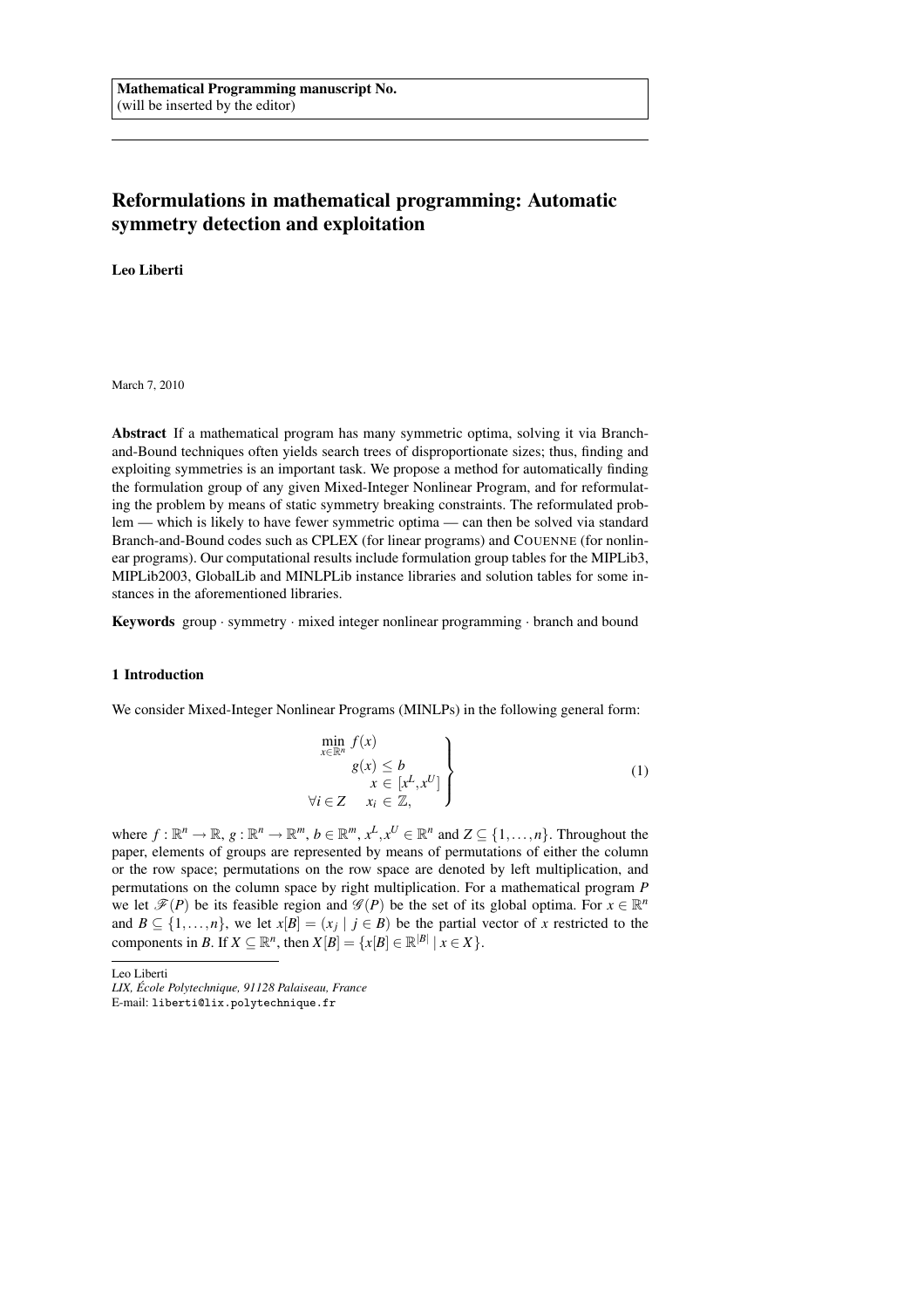Problems (1), be they linear or nonlinear, may be solved either heuristically or exactly. The most widely used technique for solving (1) exactly is the Branch-and-Bound (BB) algorithm. BB is a tree-based search in the variable space where each node represents a subproblem of (1) whose feasible region is a subset of the feasible region of (1). A node is *pruned* when one of the following holds: (a) a global optimum for the node was found; (b) the node was proved to be infeasible; (c) a lower bound for the problem at the node has higher value than the value of the objective function evaluated at the current best solution (the *incumbent*). In all other cases, the node is *branched* into two or more subnodes the union of whose feasible regions is the same as the feasible region of the parent node. For Mixed-Integer Linear Programs (MILPs), branching occurs on the integer variables only, and BB terminates finitely [54]. Finite termination also occurs with some nonlinear problems [1,9], although in general BB applied to MINLPs — called spatial BB (sBB) — can only terminate finitely with an  $\varepsilon$ -approximate optimum for a given  $\varepsilon > 0$ .

BB usually converges slowly on problems (1) whose solution set has many symmetries because many leaf nodes in the BB tree may contain (symmetric) global optima: hence, no node in the paths leading from the root to these leaf nodes can ever be pruned. So, in general, we expect symmetric problems to yield larger BB trees. It is worth pointing out, however, that we carried out a few experiments using other solution methods than BB: these provided evidence to the effect that local-search based heuristics usually find optima faster if there are many of them — so it may not be worth breaking symmetries when using a heuristic method.

In this paper we describe methods to speed up the BB solution process applied to symmetric MILPs and MINLPs via a reformulation of the narrowing type [31].

**Definition 1** Given a problem *P*, a *narrowing Q* of *P* is such that (a) there is a function  $\eta : \mathscr{F}(Q) \to \mathscr{F}(P)$  for which  $\eta(\mathscr{G}(Q)) \subseteq \mathscr{G}(P)$ , and (b) *Q* is infeasible only if *P* is.

The proposed narrowing rests on adjoining some static symmetry breaking inequalities (SS-BIs) [38] to the original formulation, i.e. inequalities that are designed to cut some of the symmetric solutions while keeping at least one optimal one. The reformulated problem is then solved by standard software packages such as CPLEX [22] (for MILPs) and COUENNE [4] (for MINLPs, replaced sometimes by BARON [47] on COUENNE's failures). In the same spirit as [31], our reformulation is completely *automatic*, in the sense that given the original problem we automatically compute the formulation group as well as the narrowing.

With respect to the existing literature about symmetry in mathematical programming, the main contribution of this paper is that of being able to deal with symmetric MINLPs and NLPs, and not just MILPs and Semidefinite Programs (SDPs) as was previously the case [34,23,19,43,52]. Moreover, whereas many existing works assume that the formulation group is known in advance, we propose a method for computing the formulation group of a MINLP automatically. The SSBIs we employ for constructing narrowing reformulations hold for every possible group and are well-behaved numerically. We provide computational validation of our ideas by (a) supplying formulation group tables for most of the instances in the MIPLib3 [6], MIPLib2003 [39], GlobalLib [10] and MINLPLib [11] (which also contains MacMINLP [26]); (b) evaluating BB performance on the symmetric instances in the aforementioned libraries, with and without SSBIs.

The rest of this paper is organized as follows. In Sect. 3 we perform a literature review concerning the use of group theoretical methods in mathematical programming. We define several groups linked to a mathematical program in Sect. 4. In Sect. 5 we introduce expression trees and DAGs for representing mathematical functions. We explain in Sect. 6 how to compute a formulation group automatically. Sect. 7 introduces several types of SSBIs and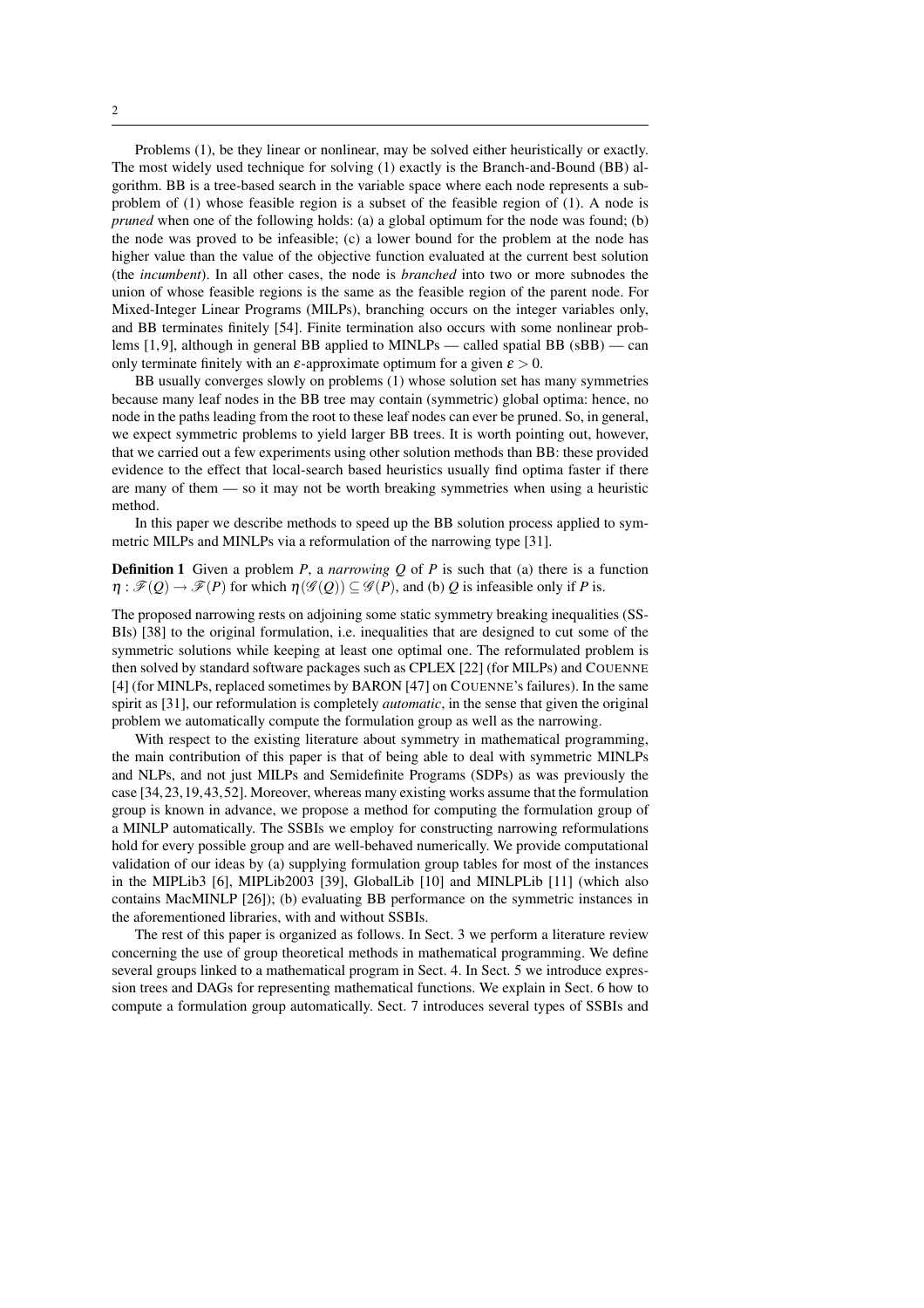some ways to combine them. Computational results validating the proposed approach are given in Sect. 8: these include formulation group tables (Sect. 8.3) as well as results tables (Sect. 8.4).

## **2 Notation**

Most of the groups considered in this paper act on vectors in  $\mathbb{R}^n$  by permuting the components. Permutations act on sets of vectors by acting on each vector in the set. We denote the identity permutation by *e*. We employ standard group nomenclature:  $S_n$ ,  $C_n$  are the symmetric and cyclic groups of order *n*, and  $D_{2n}$  is the dihedral group of order *n* (i.e. the group of rotations and reflections of a regular *n*-polygon in the plane). If *G* is a *subgroup* of *H*, we write  $G \leq H$ . If *G*,*H* are groups, then the cartesian (set) product  $G \times H$  can be endowed with a group structure by defining  $(\pi, \sigma)(\pi', \sigma') = (\pi\pi', \sigma\sigma')$  for all  $(\pi, \sigma), (\pi', \sigma') \in G \times H$ . Two groups *G*, *H* are *isomorphic* (denoted  $G \cong H$ ) if there is a *group homomorphism*  $\phi : G \to H$ (i.e.  $\phi$  is such that  $\phi(\pi \pi') = \phi(\pi) \phi(\pi')$  for all  $\pi, \pi' \in G$ ) which is both injective and surjective.

For a group  $G \leq S_n$  and a set *X* of row vectors,  $XG = \{xg \mid x \in X \land g \in G\}$ ; if *Y* is a set of column vectors,  $GY = \{ gy \mid y \in Y \land g \in G \}$ . If  $X = \{x\}$ , we denote  $XG$  by  $xG$  (and similarly *GY* by *Gy* if  $Y = \{y\}$ . We say that *G* fixes *X* setwise if  $XG = X$ , and pointwise if  $\forall x \in X$  *xg* = *x* (similarly for *Y* — if not otherwise specified, we shall refer to setwise rather than pointwise fixing). We refer to *xG* as the *orbit* of *x* in *G* (similarly for *Gy*). In computational group theory literature the notation  $orb(x, G)$  is sometimes employed instead of the more algebraic  $xG$ . The (setwise) *stabilizer* stab( $X$ ,  $G$ ) of a set  $X$  with respect to a group *G* is the largest subgroup *H* of *G* that fixes *X* (i.e. such that  $XH = X$ ). For any permutation  $\pi \in S_n$ , let  $\Gamma(\pi)$  be the set of its disjoint cycles, so that

$$
\pi = \prod_{\tau \in \Gamma(\pi)} \tau.
$$

For a group *G* and  $\pi \in G$  let  $\langle \pi \rangle$  be the smallest subgroup of *G* containing  $\pi$ , and for a subset  $S \subseteq G$  let  $\langle S \rangle$  be the smallest subgroup of *G* containing all elements of *S* (we also use the terminology *subgroup generated by*  $\pi$  and, respectively, *S*), in which case *S* is a set of *generators* of  $\langle S \rangle$ . For any  $\pi \in S_n$ , let  $o(\pi) = |\langle \pi \rangle|$  denote the *order* of  $\pi$ . If  $\pi$  is expressed as a product of disjoint cycles,  $o(\pi)$  turns out to be the least common multiple of all the cycle lengths.

Given  $B \subseteq \{1, \ldots, n\}$ , Sym(B) is the symmetric group of all the permutations of elements in *B*. A permutation  $\pi \in S_n$  is limited to *B* if it fixes every element outside *B*;  $\pi$  acts on  $B \subseteq \{1, \ldots, n\}$  as a permutation  $\rho \in \text{Sym}(B)$  if

$$
\prod_{\tau\in\Gamma(\pi)\cap\mathrm{Sym}(B)}\tau=\rho,
$$

in which case we denote  $\rho$  by  $\pi[B]$ , and call  $\rho$  the *restriction* of  $\pi$  to *B*. Because disjoint cycles commute, it follows from the definition that for all  $k \in \mathbb{N}$ ,  $\pi^{k}[B] = (\pi[B])^{k}$ . A group *G* of permutations of  $S_n$  with generators  $\{g_1, \ldots, g_s\}$  acts on  $B \subseteq \{1, \ldots, n\}$  as H if  $\langle g_i[B] \mid i \leq j \}$  $s$  = *H*; in this case we denote *H* by *G*[*B*]. If *B* is an orbit of the natural action of *G* on the integers, then it is easy to show that  $G[B]$  is a *transitive constituent* of  $G$ , defined [21] as the set of restrictions to *B* of the elements of *G* whenever *B* is an orbit. In general, though, *G*[*B*] may not even need to be a subgroup of *G*: take  $G = \langle (1,2)(3,4), (1,3), (4,2) \rangle$  and  $B = \{1, 2\}$ , then  $G[B] = \langle (1,2) \rangle \nleq G$ . Let  $B, D \subseteq \{1, \ldots, n\}$  with  $B \cap D = \emptyset$ ; if  $\pi \in S_n$  fixes both *B*,*D* setwise, it is easy to show that  $\pi[B \cup D] = \pi[B]\pi[D]$ .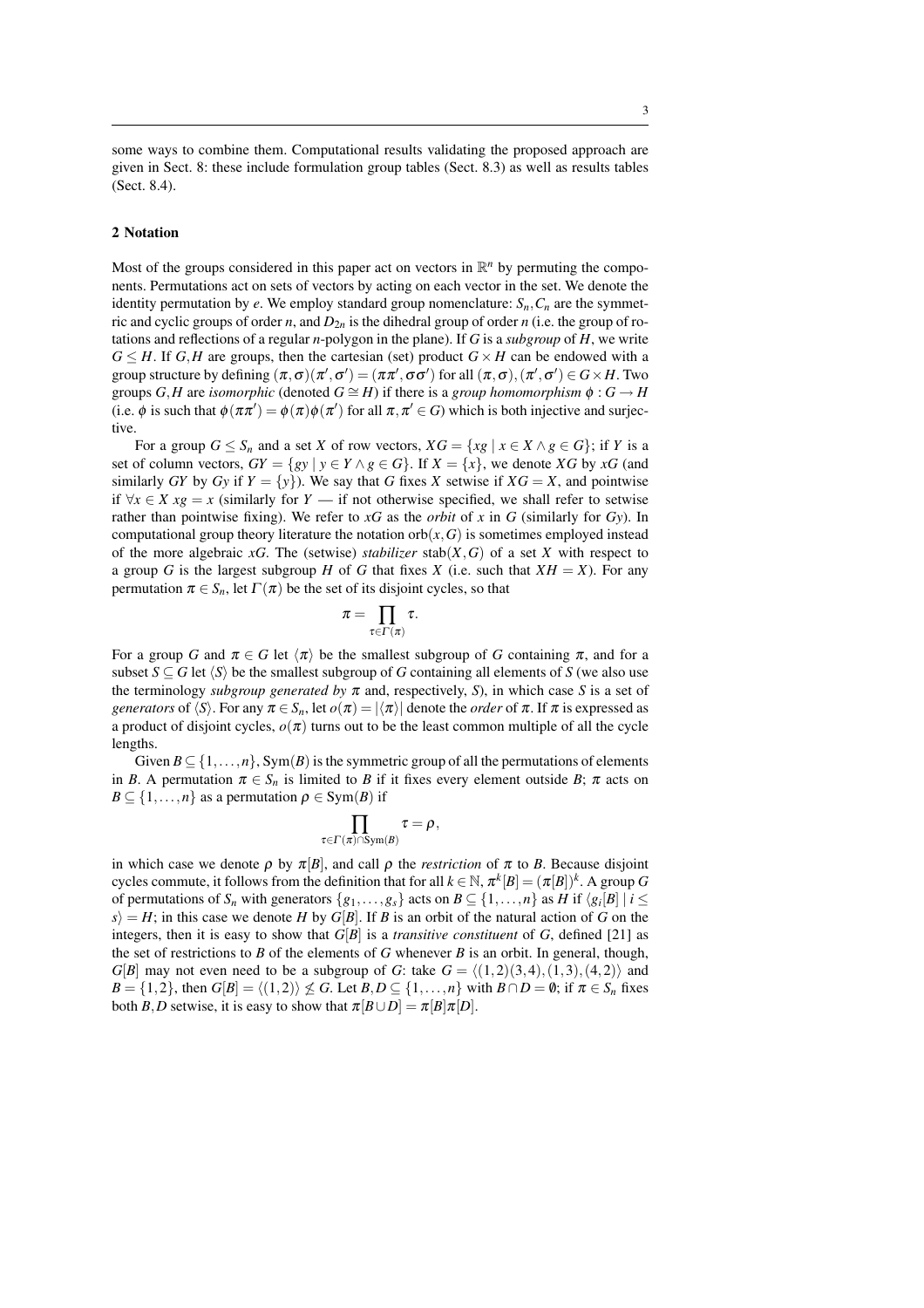## **3 Literature review**

We provide here an essential review of group-based methods in mathematical programming, with the notable exceptions of SDP-related results [52] and Constraint Programming (CP) [13] because mostly out of scope — see [38] for more information. Notwithstanding, a technique for automatic symmetry detection in CP bearing some similarity to the one proposed here can be found in [45]. The existing work may be classified in three broad categories: (a) the abelian group approach proposed by Gomory to write integer feasibility conditions for Integer Linear Programs (ILPs), not reviewed here because out of scope (see [30] for details); (b) symmetry-breaking techniques for specific problems, whose symmetry group can be computed in advance; (c) general-purpose symmetry group computations and symmetrybreaking techniques to be used in BB-type solution algorithms.

Category (b) is possibly the richest in terms of number of published papers. Many types of combinatorial problems exhibit a certain amount of symmetry. Symmetries are usually broken by means of specific branching techniques (e.g. [36]), appropriate global cuts (e.g. [50]) or special formulations [25,8] based on the problem structure. The main limitation of the methods in this category is that they are difficult to generalize and/or to be made automatic.

Category (c) contains three main research streams. The first was established by Margot in the early 2000s [34,35], and is applicable to problems in general form (1) where  $x^L =$  $0, x^U = 1$ , i.e. Binary Linear Programs (BLPs). Margot [34,38] defines the *relaxation group*  $G^{\text{LP}}(P)$  of a BLP *P* as:

$$
G^{\text{LP}}(P) = \{ \pi \in S_n \mid c\pi = c \land \exists \sigma \in S_n \ (\sigma b = b \land \sigma A \pi = A) \},\tag{2}
$$

or, in other words, all relabellings of problem variables for which the objective function and constraints are the same. The relaxation group (2) is used to derive effective BB pruning strategies by means of isomorphism pruning and isomorphism cuts local to some selected BB tree nodes (Margot extended his work to general integer variables in [37]). Further results along the same lines, where branching on symmetric nodes at the same level is carried out implicitly (*orbital branching*), can be obtained for covering and packing problems [43, 44]: if *O* is an orbit of a certain subgroup of the relaxation group, at each BB node the disjunction  $(\bigvee_{i \in O} x_i = 1) \vee \sum_{i \in O} x_i = 0$  induces a feasible division of the search space; orbital branching restricts this disjunction to  $x_h = 1 \vee \sum_{i \in O} x_i$  where *h* is an arbitrary index in *O*. A method for finding the MILP relaxation group (2), based on solving an auxiliary MILP encoding the conditions  $\sigma A \pi = A$ ,  $c \pi = c$  and  $\sigma b = b$  in the constraints, was proposed in [29].

The second stream was established by Kaibel et al. in 2007 [23] (also see [16]). Symmetries in the column space (i.e. permutations of decision variables) of binary ILPs having 0-1 constraint matrices are shown to affect the quality of the linear programming bound. Limited only to permutations in cyclic and symmetric group, complete descriptions of *orbitopes* are provided by means of linear inequalities. Let  $x'$  be a point in  $\{0,1\}^n$  (the solution space), with  $n = pq$ , so that we can arrange the components of  $x'$  in a matrix C. Given a group G and  $\pi \in G$ , for all 0-1  $p \times q$  matrices *C* let  $\pi C$  be the matrix obtained by permuting the columns of *C* according to  $\pi$ . Let *GC* be the orbit of *C* under the action of all  $\pi \in G$ ,  $\overline{GC}$  be the lexicographically maximal matrix in *GC* (ordering matrices by rows first) and  $\mathcal{M}_{pq}^{\text{max}}(G)$  be the set of all  $\overline{GC}$ . Then the *full orbitope* associated with *G* is conv $(\mathcal{M}_{pq}^{\max}(G))$ . An automatic symmetry detection method for certain orbitopal symmetries that works in linear time is described in [5]. Inspired by the work on orbitopes, E. Friedman recently proposed a similar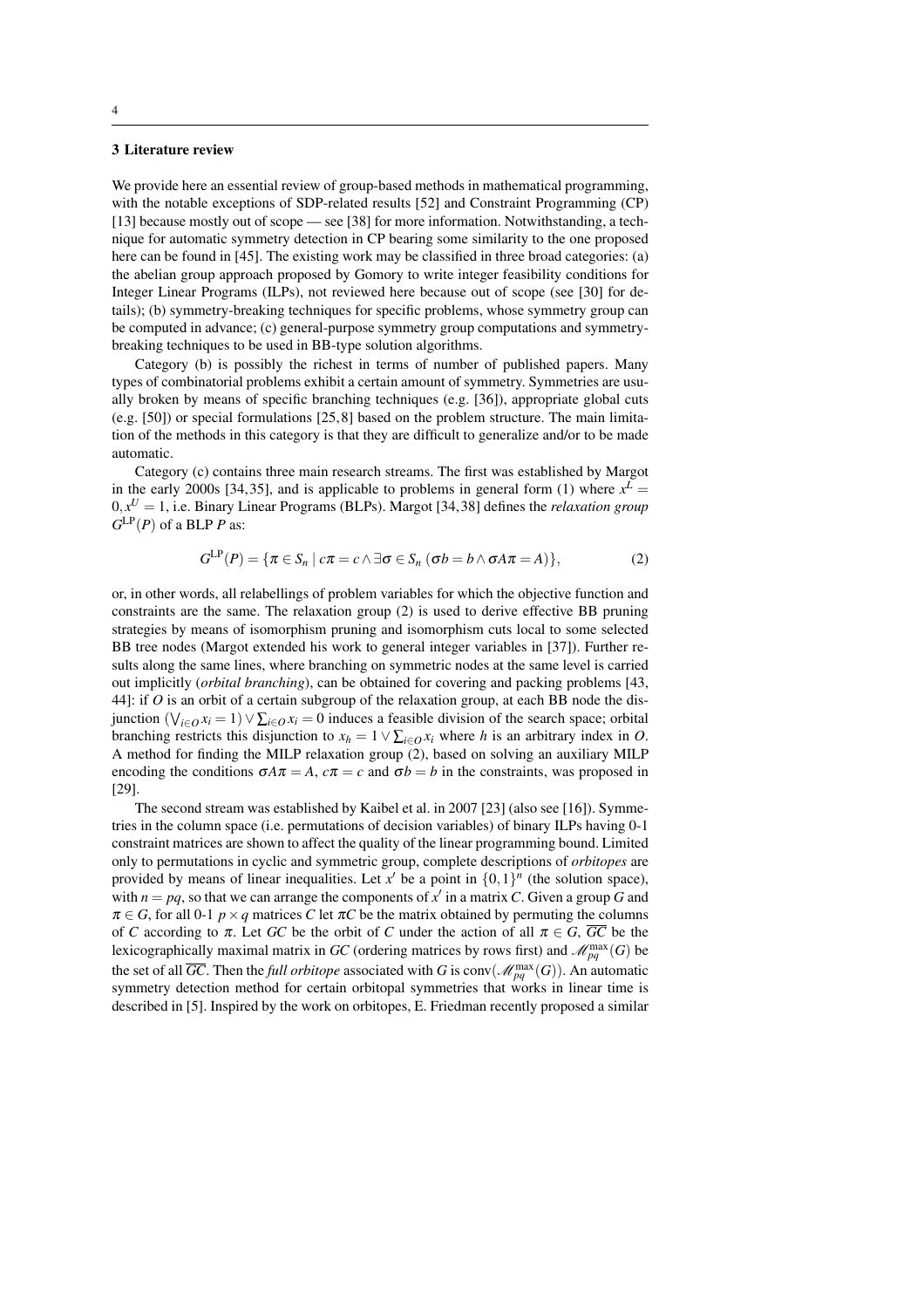but extended approach [19] leading to the application of fundamental domains (see [38] for a definition of this well-known concept) to symmetry reduction: given a feasible polytope  $X \subseteq [0,1]^n$  with integral extreme points and a group *G* acting as an affine transformation on *X* (i.e. for all  $\pi \in G$  there is a matrix  $A \in GL(n)$  and an *n*-vector *d* such that  $\pi x = Ax + d$  for all *x* ∈ *X*), a fundamental domain is a subset  $F$  ⊂ *X* such that  $GF = X$ .

## **4 Groups of a mathematical program**

Given a MINLP *P* as in (1), the *solution group*  $G^*(P)$  of *P* is defined as stab $(\mathscr{G}(P), S_n)$ , i.e. the group of all permutations of variable indices mapping global optima into global optima. When *P* is a MILP, *G* ∗ (*P*) contains as a subgroup the *symmetry group* of *P*, defined for MILPs in [38] as the group of permutations mapping feasible solutions into feasible solutions with the same objective function value. Solution groups are hard to compute for a general MINLP (1) because presumably explicit knowledge of  $\mathscr{G}(P)$  is needed *a priori*. We consider the group  $\bar{G}_P$  that "fixes the formulation" of *P*:

$$
\bar{G}_P = \{ \pi \in S_n \mid Z\pi = Z \land \forall x \in \text{dom}(f) \ f(x\pi) = f(x) \land \exists \ \sigma \in S_m \ (\sigma b = b \land \forall x \in \text{dom}(g) \ \sigma g(x\pi) = g(x)) \}. \tag{3}
$$

It is easy to show that  $\bar{G}_P \leq G^*(P)$ : let  $\pi \in \bar{G}_P$  and  $x^* \in \mathscr{G}(P)$ ;  $x^* \pi \in \mathscr{F}(P)$  because  $Z\pi = Z$ ,  $g(x^*\pi) = \sigma^{-1}g(x^*)$  and  $\sigma^{-1}b = b$ ; and it has the same function value because  $f(x^*\pi) =$ *f*(*x*<sup>\*</sup>) by definition. Thus  $\mathscr{G}(P)\pi = \mathscr{G}(P)$  and  $\pi \in G^*(P)$ .

The two most problematic conditions that need testing to ascertain whether a given permutation  $\pi$  is in  $\bar{G}_P$  are:

$$
\forall x \in \text{dom}(f) \quad f(x\pi) = f(x)
$$
  

$$
\exists \sigma \in S_m \forall x \in \text{dom}(g) \quad \sigma g(x\pi) = g(x).
$$

Since NONLINEAR EQUATIONS (determining if a set of general nonlinear equations has a solution) is an undecidable problem in general [55], such tests are algorithmically infeasible. We therefore assume that for functions  $f_1, f_2 : \mathbb{R}^n \to \mathbb{R}$  we have an oracle equal $(f_1, f_2)$  that, if it returns true, then  $dom(f_1) = dom(f_2)$  and  $\forall x \in dom(f_1)$   $(f_1(x) = f_2(x))$ , in which case we write  $f_1 \equiv f_2$ . We remark that we do not ask that the equal oracle returning false should imply  $f_1 \neq f_2$ : although this will make equality a stricter notion than it need be (so some pairs of equal functions will not belong to the  $\equiv$  relation), it will allow us to implement the oracle efficiently by means of expression trees (see Sect. 5). We can now define the *formulation group* of a MINLP *P* as follows:

$$
G_P = \{ \pi \in S_n \mid Z\pi = Z \wedge f(x\pi) \equiv f(x) \wedge \exists \sigma \in S_m \left( \sigma g(x\pi) \equiv g(x) \wedge \sigma b = b \right) \}. \tag{4}
$$

The structure of *G<sup>P</sup>* depends on the oracle used to implement equality testing. With respect to a trivial oracle always returning false, for example, *G<sup>P</sup>* would always only consist of the identity. Because for any function  $h, h(x\pi) \equiv h(x)$  implies  $h(x\pi) = h(x)$  for all  $x \in \text{dom}(h)$ , it is clear that  $G_P \leq \overline{G}_P$ . Thus, it also follows that  $G_P \leq G^*(P)$ .

Although  $\bar{G}_P$  is defined for any MINLP (1), if *P* is a BLP, then  $\bar{G}_P$  is the same group as  $G^{\text{LP}}(P)$ , as the following result shows.

**Proposition 2** *Given a problem P as in (1) such that f, g are linear forms,*  $Z = \{1, ..., n\}$ *and*  $x^L = 0, x^U = 1$ *, we have*  $\bar{G}_P = G^{LP}(P)$ *.*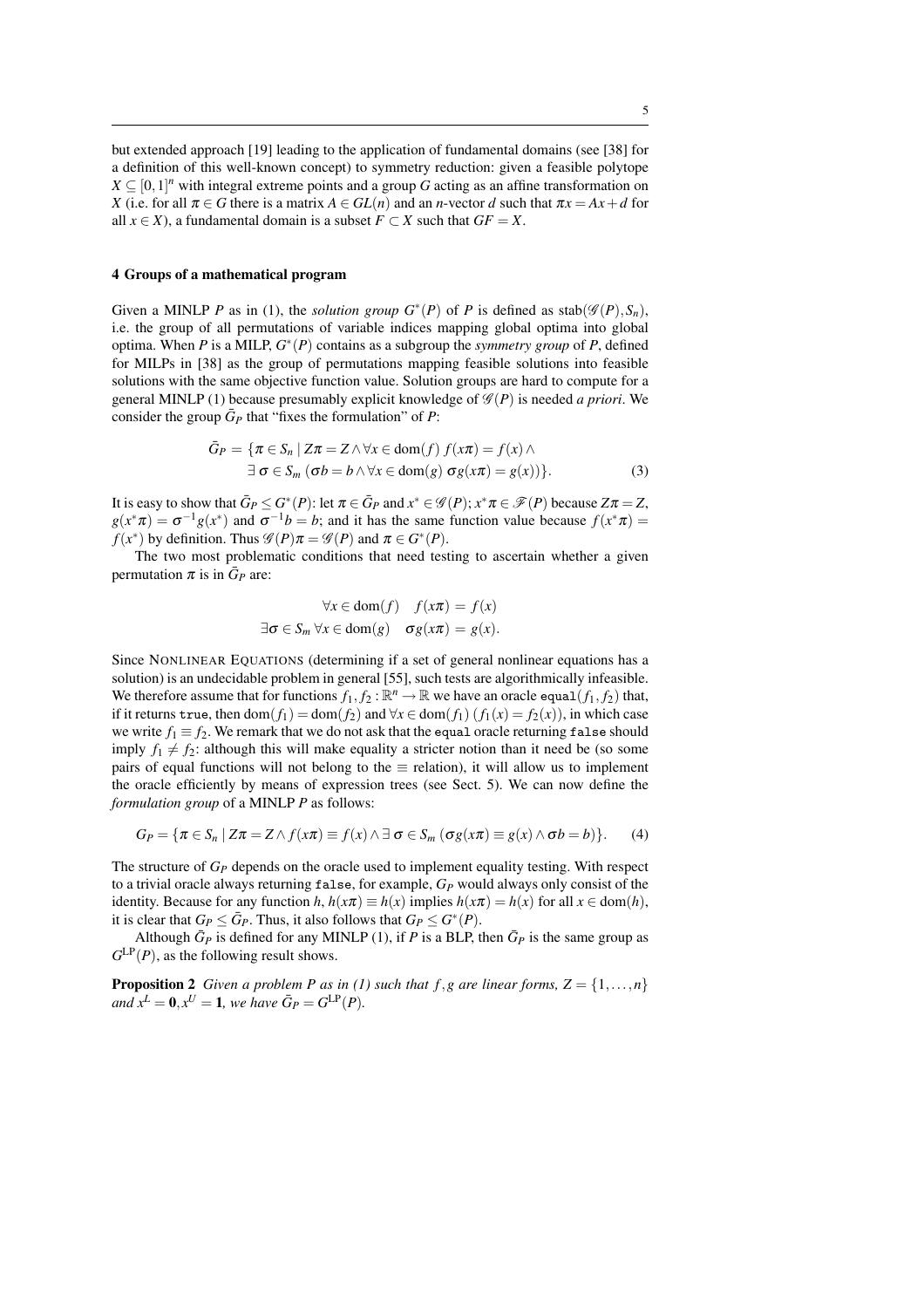*Proof* Let  $\pi \in G^{\text{LP}}(P)$ ; then (a)  $c\pi = c$  and (b)  $\exists \sigma \in S_m$  such that  $\sigma b = b$  and  $\sigma Ab = A$ . Let  $f(x) = cx$  in (1); then  $f(x\pi) = c(x\pi) = (c\pi)x$ , and by (a) we have  $f(x\pi) = cx = f(x)$ . Now let  $g(x) = Ax$  in (1); then  $g(x\pi) = A(x\pi) = (A\pi)x$ , and by (b) there is  $\sigma \in S_m$  such that  $\sigma b = b$  and  $\sigma A \pi = A$ . Thus  $\sigma g(x\pi) = \sigma((A\pi)x) = (\sigma A\pi)x = Ax = g(x)$ , and  $\pi \in \bar{G}_P$ . The implication  $\bar{G}_P \leq G^{\text{LP}}(P)$  follows directly from the definition (3) if *P* is a BLP. □

#### **5 A function equality test oracle**

Any mathematical expression consisting of a finite sequence of operator symbols, variable symbols and numerical constants can be represented by an *n*-ary *expression tree* [15,14, 3. We consider a finite set  $\mathcal O$  of operators ordered according to a given order (for example, lexicographically according to their English names); we remark that operators can be unary (such as logarithm, exponential, sine, cosine, etc.), binary (such as fraction, difference, power) or *k*-ary (such as sum and product) for some positive integer *k*. The usual operator precedences, modified by parentheses, apply. Given a function  $h(x)$ , its expression tree is a directed tree  $h = (V_h, A_h)$  where  $V_h$  is partitioned in leaf nodes (labelled with variable symbols from  $x_1, \ldots, x_n$  and numerical constants) and non-leaf nodes (labelled with operator symbols from  $\mathcal{O}$ ), and an arc  $(u, v)$  is in  $A_h$  if  $v$  is an argument of the operator node  $u$ . The tree *h* is constructed recursively as follows: the root of *h* is the lexicographically smallest operator ⊗ of lowest precedence in  $h(x)$ . Let  $h_1(x),...,h_K(x)$  be the arguments of ⊗. Since each  $h_k(x)$  is a mathematical expression, by induction it is represented by a tree  $h_k = (V_{h_k}, A_{h_k})$ . The vertex set *V<sub>h</sub>* is then defined as  $\{\otimes\} \cup \bigcup_{k \leq K} V_{h_k}$  and  $A_h$  as  $\bigcup_{k \leq K} ((\otimes, h_k) \cup A_k)$ . In general, expressions need not have unique trees. However, the number of trees corresponding to a given function can be decreased by defining a set of simplification rules ([28], p. 246-247) and an arbitrary argument ordering for each operator (e.g. constants first, then variables in lexicographic ordering, then other operators in the ordered set  $\mathcal{O}$  [27]). If  $f : \mathbb{R}^n \to \mathbb{R}$ , given a vector of values  $x' \in \mathbb{R}^n$ , the value  $f(x')$  can be obtained algorithmically by a simple recursive procedure eval( $f$ , $x'$ ) on the expression tree  $f$  ([28], p. 243), which returns the symbol NaN (Not a Number) whenever  $f(x')$  is undefined. The equal oracle for two expression trees *f*,*g* is defined in Algorithm 1.

Using Algorithm 1, it is easy to show that if equal( $f_1$ ,  $f_2$ )=true, then  $f_1(x) = f_2(x)$  for all *x* in the domains of  $f_1$ ,  $f_2$ , whereas the converse is not true (e.g.  $sin(x) = cos(x + \pi/2)$  for all  $x \in \mathbb{R}$  but the trees corresponding to  $\sin(x)$  and  $\cos(x + \pi/2)$  are different). As remarked in Sect. 4, if equal( $f_1$ ,  $f_2$ )=true we write  $f_1(x) \equiv f_2(x)$  (in this expression there is no need to quantify over *x*, as  $\equiv$  is an equality relation between the two trees representing  $f_1(x)$ ,  $f_2(x)$ ).

Restricted to linear forms, the relation  $\equiv$  is the same as equality.

**Lemma 3** *If*  $f_1, f_2$  *are linear forms, then*  $\forall x \in \text{dom}(f_1)$   $f_1(x) = f_2(x)$  *(written*  $f_1 = f_2$ ) *implies*  $f_1 \equiv f_2$ *.* 

*Proof* Assume  $f_1 = f_2$ ; let  $f_1(x) = cx$  and  $f_2(x) = dx$ , where  $c = (c_1, ..., c_n)$ ,  $d = (d_1, ..., d_n)$ ,  $x = (x_1, \ldots, x_n) \in \mathbb{R}^n$ . We define the *canonical* expression tree for the linear form *cx* by:

$$
V_c = \{+, \times_1, \ldots, \times_n, c_1, \ldots, c_n, x_1, \ldots, x_n\}
$$
  

$$
A_c = \{(+, \times_i), (\times_i, c_i), (\times_i, x_i) \mid i \leq n\};
$$

it is easily shown that the canonical tree is unique and that there are finite deterministic algorithms reducing any other expression tree representing *cx* to the canonical tree (similarly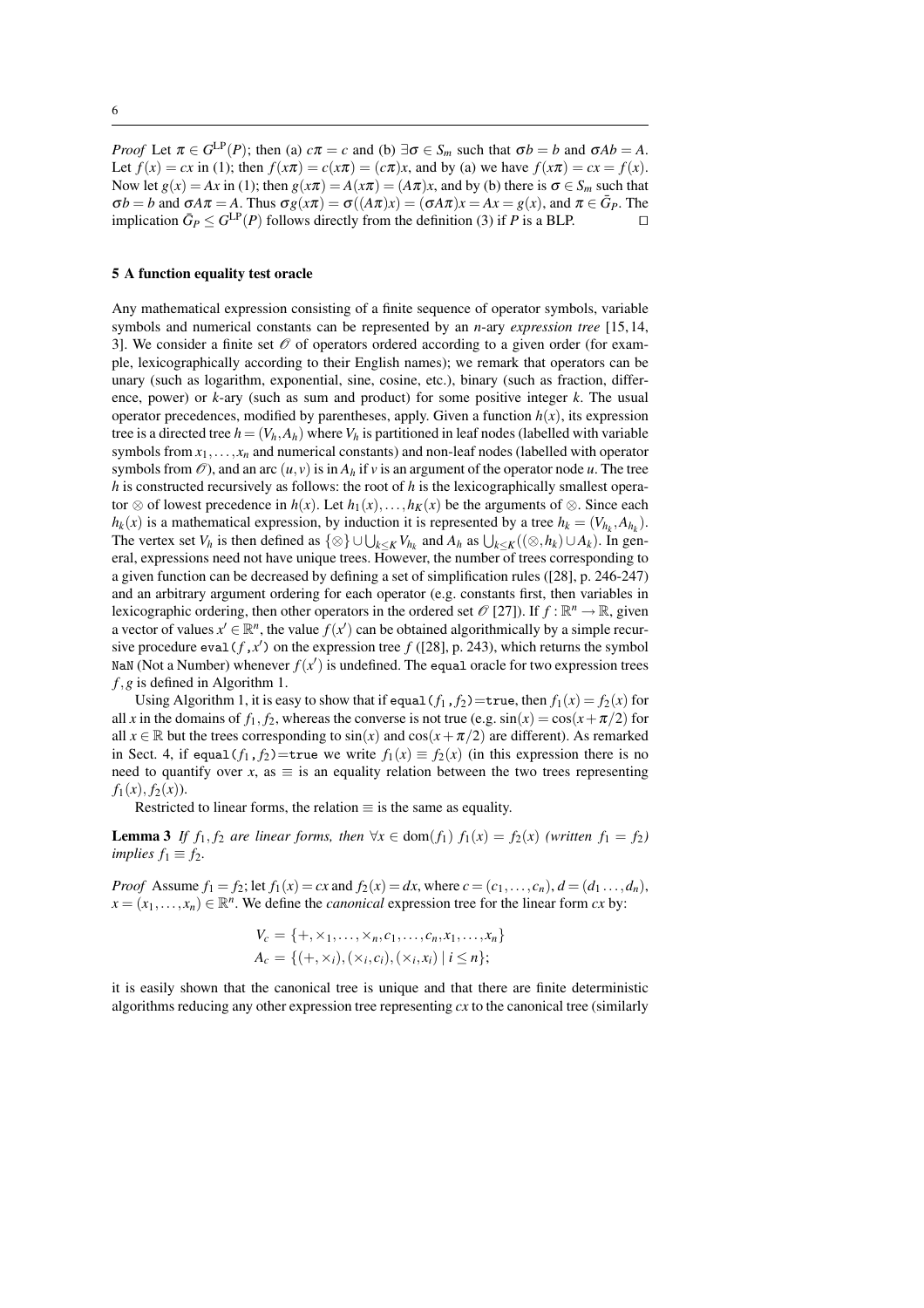**Algorithm 1** *boolean* equal $(f_1, f_2)$ 

Input expression trees  $f_1, f_2$ **if**  $f_1$  and  $f_2$  are both leaf nodes **then if**  $f_1$  and  $f_2$  are both variable nodes and represent the same variable **then return** true **else if**  $f_1$  and  $f_2$  are both constant nodes and represent the same constant **then return** true **else return** false **end if end if else if**  $f_1$  and  $f_2$  are both operator nodes and have the same arity  $k$  **then** *r* ←true **for**  $i = 1$  to  $k$  **do** let  $f'_1, f'_2$  be the *i*-th nodes in the stars of  $f_1, f_2$  $r \leftarrow$  **equal**  $(f'_1, f'_2)$ **if** *r* =false **then** exit for **end if end for return** *r* **else return** false **end if end if**

for *dx*). Now let  $f_1(x) = f_2(x)$  for all  $x \in \mathbb{R}^n$ ; then  $\forall x \ (cx = dx)$ , which implies  $c = d$ , and thus the canonical expression tree for *c* is identical to the canonical expression tree for *d*. This shows that  $f_1 \equiv f_2$ . □

By Lemma 3 and Prop. 2, given a problem *P* as in (1) such that  $f, g$  are linear forms,  $Z =$  $\{1,\ldots,n\}$ ,  $x^L = 0$  and  $x^U = 1$ , we have  $G_P = G^{\text{LP}}(P)$ .

The functions  $f$ ,  $g$  appearing in (1) have the property that their argument list  $x$  is the same, so the trees for  $f, g_1, \ldots, g_m$  can share the same variable leaf nodes. This yields a Directed Acyclic Graph (DAG)  $D_P = (V_P, A_P)$  where  $V_P = V_f \cup \bigcup_{i \le m} V_{g_i}$  and  $A_P = A_f \cup$  $\bigcup_{i \leq m} A_{g_i}$ . *D<sub>P</sub>* is a DAG representing the mathematical structure of the functions of *P*. It is rooted at the smallest operators of lowest precedence in *f*,*g*1,...,*gm*; its leaf nodes are the problem variables and all the problem constants. More comprehensive discussions about expression DAGs and their uses in optimization can be found in [4,42,48].

## **6 Automatic computation of the formulation group**

### 6.1 Fixed subsets of DAG nodes

We emphasize the following subsets of  $V_P$ : the set  $\mathscr{S}_F$  of all root nodes corresponding to objective functions (in this section we generalize to multi-objective problems although in practice we only consider single objective problems), the set  $\mathcal{S}_C$  of all root nodes corresponding to constraints, the set  $\mathscr{S}_0$  of all operator nodes, the set  $\mathscr{S}_K$  of all constant nodes and the set  $\mathscr{S}_V$  of all variable nodes. We remark that  $\mathscr{S}_F \cup \mathscr{S}_C \cup \mathscr{S}_O \cup \mathscr{S}_K \cup \mathscr{S}_V = V_P$  but the union is not disjoint as  $\mathscr{S}_F \cup \mathscr{S}_C \subseteq \mathscr{S}_O$ . For a node  $v \in \mathscr{S}_F$ , we denote the optimization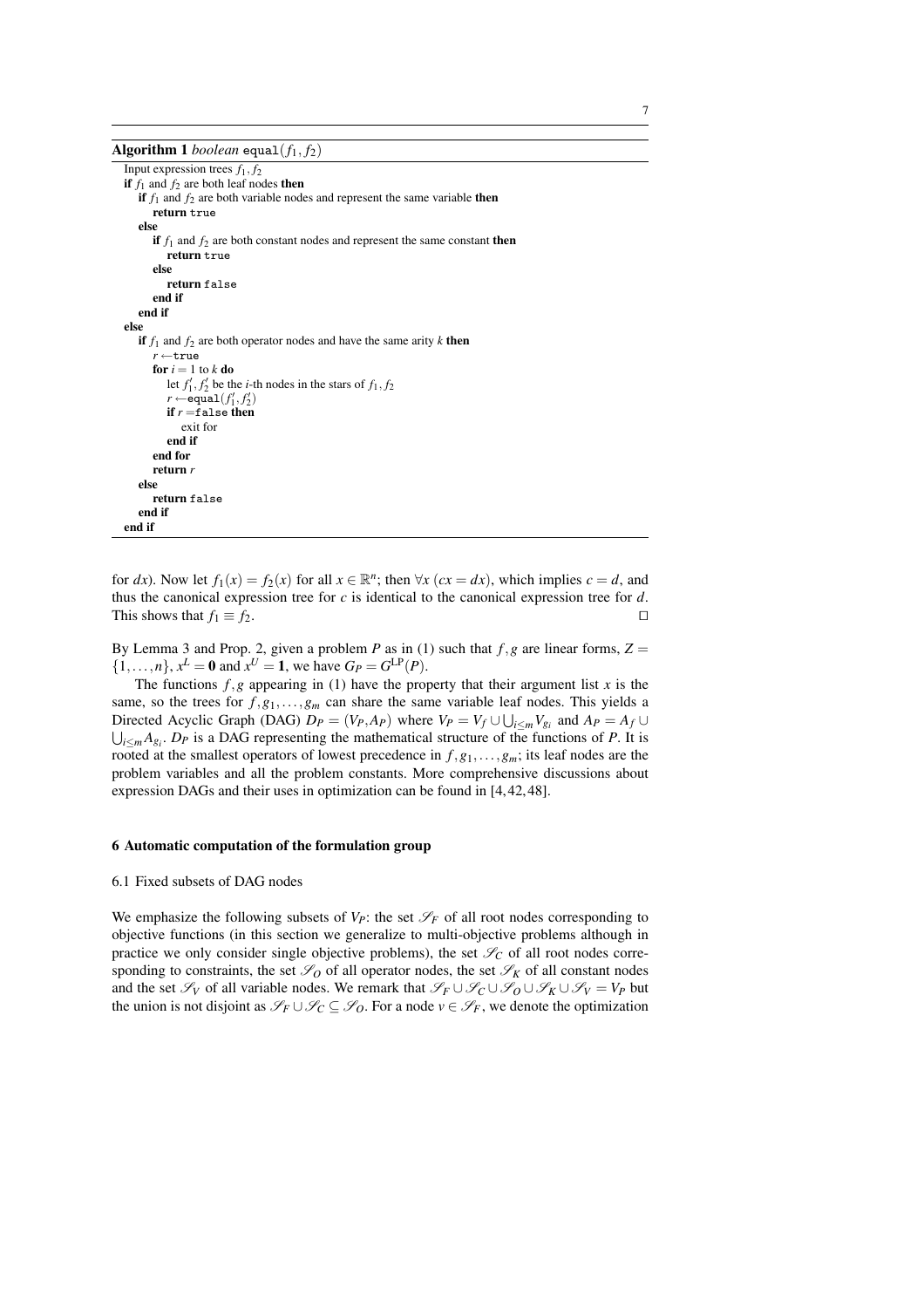direction by  $d(v)$ ; for a node  $v \in \mathcal{S}_C$ , we denote the constraint sense by  $s(v)$  and the corresponding constraint RHS constant by  $b(v)$ . For a node  $v \in \mathscr{S}_0$ , we let  $\ell(v)$  be the level of *v* in  $D_P$ ,  $\lambda(v)$  be its operator label (operator name) and  $o(v)$  be the rank of *v* in the argument list of its parent node if the latter represents a noncommutative operator, or 1 otherwise. We remark that for nodes in  $\mathscr{S}_0$  the level in  $D_P$  is well-defined, as the only nodes in  $D_P$ with more than one incoming arc are the leaf nodes, and no operator node can be a leaf. For  $v \in \mathscr{S}_k$ , we let  $\mu(v)$  be the value of *v*. For  $v \in \mathscr{S}_v$  we let  $r(v)$  be the 2-vector of lower and upper variable bounds for *v* and  $\zeta(v)$  be 1 if *v* represents an integral variable or 0 otherwise.

We define the relation  $\sim$  on  $V_P$  as follows.

$$
\forall u, v \in V_P \quad u \sim v \Leftrightarrow (u, v \in \mathcal{S}_F \land d(u) = d(v))
$$
  

$$
\lor (u, v \in \mathcal{S}_C \land s(u) = s(v) \land b(u) = b(v))
$$
  

$$
\lor (u, v \in \mathcal{S}_O \land \ell(u) = \ell(v) \land \lambda(u) = \lambda(v) \land o(u) = o(v))
$$
  

$$
\lor (u, v \in \mathcal{S}_K \land \mu(u) = \mu(v))
$$
  

$$
\lor (u, v \in \mathcal{S}_V \land r(u) = r(v) \land \zeta(u) = \zeta(v)).
$$

It is easy to show that ∼ is an equivalence relation on *VP*, and therefore partitions *V<sup>P</sup>* into *K* disjoint subsets  $V_1, \ldots, V_K$ .

## 6.2 The projection homomorphism

Let  $G \leq S_n$  and  $\omega$  be a subset of  $\{1, \ldots, n\}$ . Let  $H = \text{Sym}(\omega)$  and define the mapping  $\varphi: G \to H$  by  $\varphi(\pi) = \pi[\omega]$  for all  $\pi \in G$ .

**Theorem 4** ϕ *is a group homomorphism if and only if G stabilizes* <sup>ω</sup> *setwise.*

*Proof* ( $\Rightarrow$ ) Assume  $\varphi$  is a group homomorphism and suppose there is  $\sigma \in G$  and  $i \in \omega$  such that  $\sigma(i) = j \notin \omega$ . Take any permutation  $\pi \in H$  such that  $\pi(i) = k \in \omega$ ,  $k \neq i$ . Then the action of  $\pi\sigma$  is to move *i* to *j* first (because of  $\sigma$ ), and then fix it to *j* (because of  $\pi$ ), which means that  $(\pi \sigma)[\omega]$  simply fixes *i*; on the other hand, the action of  $\pi[\omega]\sigma[\omega]$  on *i* is to fix it first (because of  $\sigma[\omega]$ ) and then move it to *k* (because of  $\pi[\omega]$ ), hence  $\varphi(\pi\sigma) \neq \varphi(\pi)\varphi(\sigma)$ , against the assumption. Thus  $\sigma(i) \in \omega$  for all  $i \in \omega$  and  $\sigma \in G$ , which implies  $G\omega = \omega$ .

 $(\Leftarrow)$  Assume  $G\omega = \omega$  and let  $\pi, \sigma \in G$ . First, for a single cycle  $\gamma$  fixing  $\omega$  pointwise, we obviously have  $γ[ω] = e$ . Now consider two single cycles  $β$ ,  $γ$  appearing in the disjoint cycle product representation of some permutations of *G*. Since *G* fixes <sup>ω</sup> setwise, either: (1) both  $\beta, \gamma \in H$ , or (2) one is in *H* and the other is in  $S_n \setminus H$ , or (3) both are in  $S_n \setminus H$ . For case (1),  $\beta, \gamma \in H$  implies  $\beta[\omega] = \beta$  and  $\gamma[\omega] = \gamma$ , which yields  $(\beta \gamma)[\omega] = \beta \gamma = \beta[\omega]\gamma[\omega]$ . For (2), assuming without loss of generality  $\beta \in H$  and  $\gamma \notin H$ , then  $(\beta \gamma)[\omega] = \beta[\omega] = \beta[\omega]e$  $\beta[\omega]\gamma[\omega]$ . For (3),  $(\beta\gamma)[\omega] = e = ee = \beta[\omega]\gamma[\omega]$ . Thus  $\varphi(\beta\gamma) = \varphi(\beta)\varphi(\gamma)$ . Next, notice that:

$$
\pi\sigma = \left(\prod_{\tau \in \Gamma(\pi)} \tau\right)\left(\prod_{\tau \in \Gamma(\sigma)} \tau\right) = \prod_{\tau \in \Gamma(\pi) \cup \Gamma(\sigma)} \tau.
$$

Hence,

$$
\varphi(\pi\sigma) = \varphi\left(\prod_{\tau \in \Gamma(\pi) \cup \Gamma(\sigma)} \tau\right) = \prod_{\tau \in \Gamma(\pi) \cup \Gamma(\sigma)} \varphi(\tau) = \prod_{\tau \in (\Gamma(\pi) \cup \Gamma(\sigma)) \cap H} \tau
$$

$$
= \left(\prod_{\tau \in \Gamma(\pi) \cap H} \tau\right) \left(\prod_{\tau \in \Gamma(\sigma) \cap H} \tau\right) = \varphi(\pi)\varphi(\sigma),
$$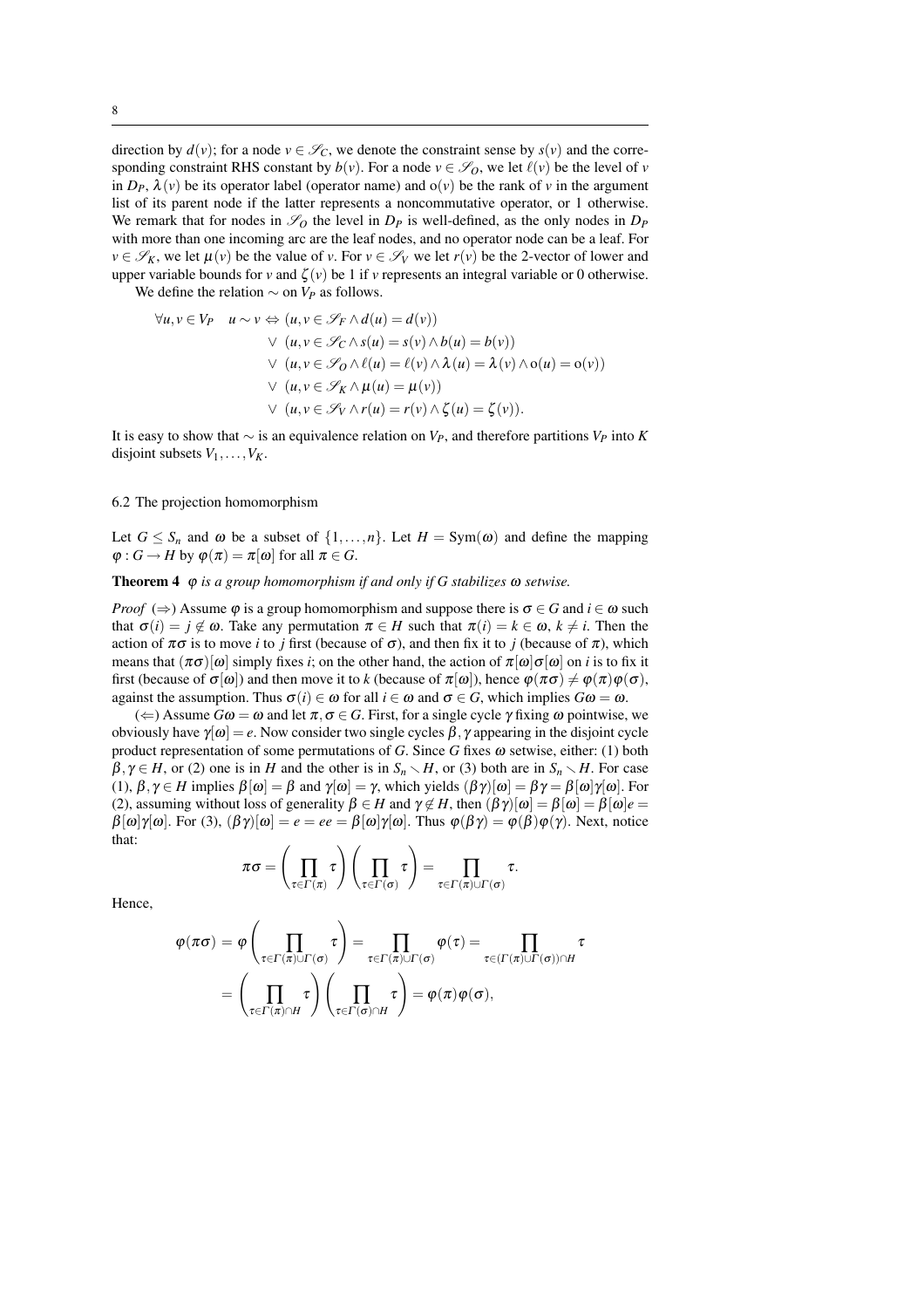which completes the proof. □

6.3 Mapping graph automorphisms onto the formulation group

For a digraph  $D = (V, A)$ , its automorphism group Aut $(D)$  is the group of vertex permutations  $\gamma$  such that  $(\gamma(u), \gamma(v)) \in A$  for all  $(u, v) \in A$  [46]. Let  $G^{DAG}(P)$  be the largest subgroup of Aut(*D<sub>P</sub>*) fixing *V<sub>k</sub>* for all  $k \leq K$  (i.e. containing only vertex permutations γ such that  $\gamma V_k = V_k$  for all  $i \leq K$ ). For ease of notation, assume without loss of generality that the vertices of  $D_p$  are ordered so that for all  $j \leq n$ , the *j*-th vertex corresponds to the leaf node for variable  $x_i$  (the rest of the order is not important), i.e.  $\mathcal{S}_V = \{1, \ldots, n\}$ .

**Lemma 5**  $G^{DAG}(P)$  *fixes*  $\mathcal{S}_V$  *setwise.* 

*Proof* By definition, all permutations of  $G<sup>DAG</sup>(P)$  fix all  $V_k$ 's (setwise). In particular, since  $(u, v \in \mathcal{S}_V \wedge r(u) = r(v) \wedge \zeta(u) = \zeta(v)$  implies  $u \sim v$ , there will be a subset  $\mathcal{K}$  of  $\{1, \ldots, K\}$ such that  $\mathscr{S}_V = \bigcup_{k \in \mathcal{K}} V_k$ . Hence  $G^{\text{DAG}}(P) \mathscr{S}_V = \mathscr{S}_V$  as claimed. □

**Corollary 6** *The map*  $\varphi$  :  $G^{DAG}(P) \to Sym(\mathcal{S}_V)$  given by  $\varphi(\gamma) = \gamma[\mathcal{S}_V]$  is a group homo*morphism.*

*Proof* By Lemma 5 and Thm. 4. □

## **Theorem 7** Im $\varphi = G_P$  groupwise.

*Proof* We first remark that by Cor. 6, Im $\varphi$  is endowed with a group structure, because  $G^{DAG}(P)/Ker\varphi \cong Im\varphi$ . In particular, Im $\varphi$  is a subgroup of  $S_n$ . Now let  $\psi: G^{DAG}(P) \to$ Sym $(\mathscr{S}_C)$  be given by  $\psi(\gamma) = \gamma[\mathscr{S}_C]$ . By an argument similar to that of Lemma 5,  $G^{DAG}(P)$ fixes  $\mathscr{S}_C$  setwise, which implies that  $\psi$  is a group homomorphism by Thm. 4. Let  $\sigma = \psi(\gamma)$ and  $\pi = \varphi(\gamma)$ . Because  $\gamma$  fixes each equivalence class  $V_k$ , we have  $Z\pi = Z$ ,  $f(x\pi) \equiv f(x)$ ,  $\sigma b = b$  and  $\sigma g(x\pi) \equiv g(x)$ . Conversely, suppose  $\pi \in G_P$  and there is no automorphism  $\gamma$  of *D*<sup>*P*</sup> fixing all *V*<sup>*k*</sup>'s and such that  $\varphi(\gamma) = \pi$ . Then either  $f(x\pi) \not\equiv f(x)$ , or there is no  $\sigma \in S_m$ such that  $\sigma g(x\pi) \equiv g(x)$ , or  $\psi(\gamma)b \neq b$ , contradicting the hypothesis. Thus, Im $\varphi = G_P$ setwise. Since both are subgroups of  $S_n$ , the identity isomorphism shows that  $\text{Im}\varphi = G_P$ groupwise too.

By Thm. 7, we can automatically generate *G<sup>P</sup>* by looking for the largest subgroup of Aut $(D_P)$  fixing all  $V_k$ 's. Thus, the problem of computing  $G_P$  has been reduced to computing the (generators of the) automorphism group of a certain vertex-coloured DAG. This is in turn equivalent to the GRAPH ISOMORPHISM (GI) problem [2]. GI is in **NP**, but it is not known whether it is in **P** or **NP**-complete. A notion of GI-completeness has therefore been introduced for those graph classes for which solving the GI problem is as hard as solving it on general graphs [51]. Rooted DAGs are GI-complete [7] but there is an  $O(N)$  algorithm for solving the GI problem on trees ([46], Ch. 8.5.2).

**Corollary 8** If T' is a set of group generators of  $G^{DAG}(P)$ , then  $T = \{ \pi[\mathcal{S}_V] \mid \pi \in T' \}$  is a *set of generators for GP.*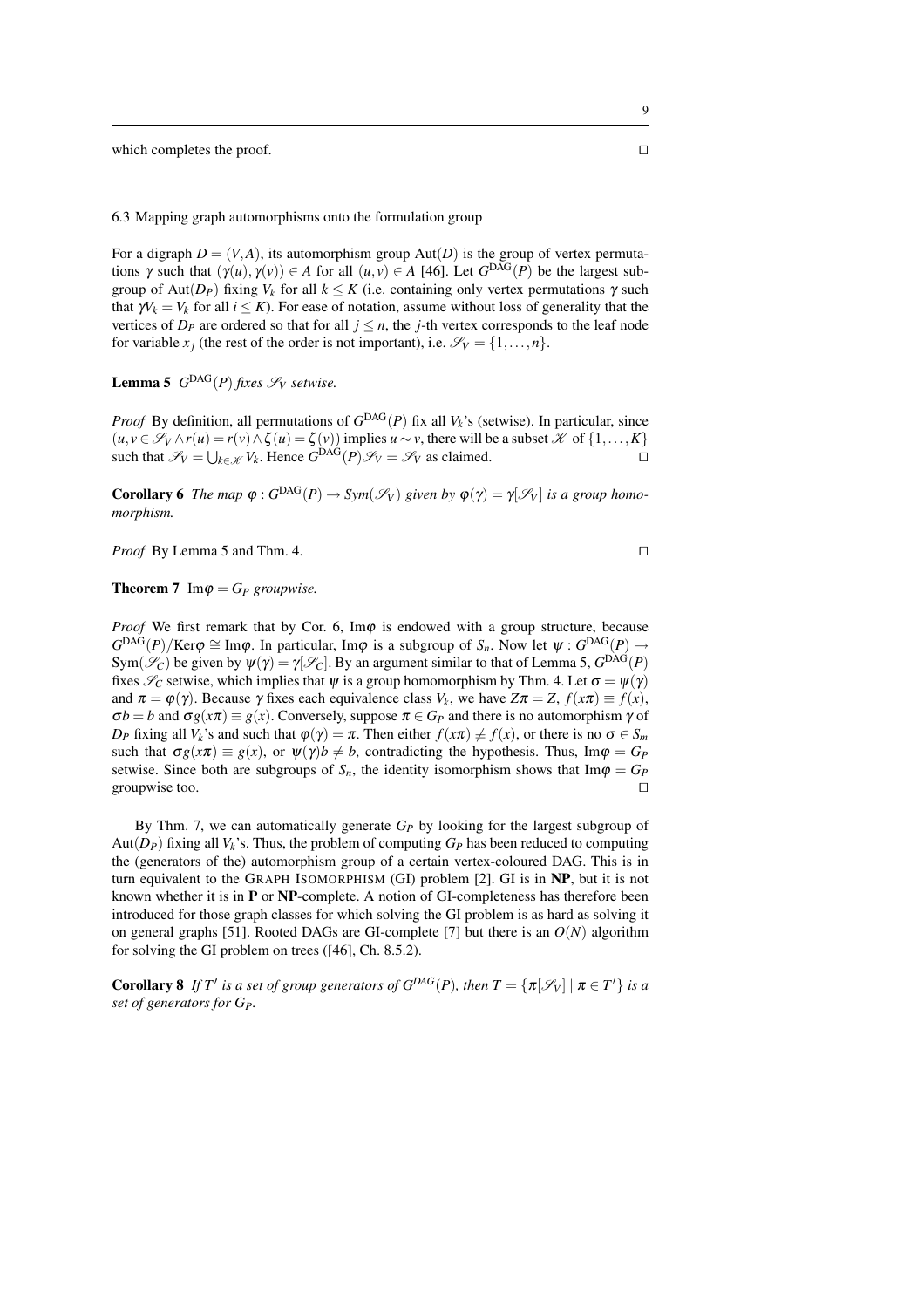#### **7 Symmetry Breaking Constraints**

In this section we shall discuss the automatic generation of two types of SSBIs, one of which is valid for symmetries in *any* group  $G_P$ , and the other only holds for the full symmetric group  $S_n$ . Because of their generality and of the usual trade-off between generality and efficacy, the general-purpose SSBIs we propose are not the tightest possible; however, it is their generality that makes their automatic generation feasible (and easy) for all MINLPs. We also propose tighter SSBIs that only hold for  $S_n$ , so that we can only generate them automatically for those instances displaying at least one orbit whose stabilizer is the symmetric group. Some works in the literature [50] suggest using very tight and rather general-purpose SSBIs based on interpreting a 0-1 vector as a base-*k* expansion of an integer number, with the constraints acting on the latter (also see [38], p. 667). Quite apart from the fact that these SSBIs only hold for integer variables with values in  $\{0, \ldots, k\}$  (so they would not be applicable to continuous NLPs), it is well known that such SSBIs are badly scaled; so that although the corresponding narrowing is formally well-defined and symmetry-free, it is often much more difficult to solve correctly, in practice, than the original problem. We therefore limit our attention to SBCs that are numerically well behaved.

We first give a formal definition of SSBIs that makes them depend on a group rather than a set of solutions.

**Definition 9** Given a permutation  $\pi \in S_n$  acting on the component indices of the vectors in a given set  $X \subseteq \mathbb{R}^n$ , the constraints  $g(x) \le 0$  (that is,  $\{g_1(x) \le 0, \ldots, g_q(x) \le 0\}$ ) are *symmetry breaking constraints* (SBCs) with respect to  $\pi$  and *X* if there is  $y \in X$  such that  $g(y\pi) \leq 0$ . Given a group *G*,  $g(x) \le 0$  are SBCs w.r.t *G* and *X* if there is  $y \in XG$  such that  $g(y) \le 0$ .

If there are no ambiguities as regards *X*, we simply say "SBCs with respect to  $\pi$ " (respectively, *G*). In most cases,  $X = \mathcal{G}(P)$ . The following facts are easy to prove.

- 1. For any  $\pi \in S_n$ , if  $g(x) \leq 0$  are SBCs with respect to  $\pi$ , X then they are also SBCs with respect to  $\langle \pi \rangle$ , *X*.
- 2. For any  $H \leq G$ , if  $g(x) \leq 0$  are SBCs with respect to *H*, *X* then they are also SBCs with respect to *G*,*X*.
- 3. Let  $g(x) \le 0$  be SBCs with respect to  $\pi \in S_n, X \subseteq \mathbb{R}^n$  and let  $B \subseteq \{1, \ldots, n\}$ . If  $g(x) \equiv$  $g(x|B|)$  (i.e., if the constraints *g* only involve variable indices in *B*) then  $g(x) \le 0$  are also SBCs with respect to  $\pi[B], X[B]$ .

As regards Fact 3, if  $g(x) \equiv g(x|B)$  we denote the SBCs  $g(x) < 0$  by  $g(B|(x) < 0$ ; if *B* is the domain of a permutation  $\alpha \in \text{Sym}(B)$ , we also use the notation  $g[\alpha](x) \leq 0$ .

*Example 10* Let  $y = (1, 1, -1)$ ,  $X = \{y\}$  and  $\pi = (1, 2, 3)$ ; then  $\{x_1 \le x_2, x_1 \le x_3\}$  are SBCs with respect to  $\pi$  and *X* because  $y\pi$  satisfies the constraints. The inequalities  $\{x_1 \le x_2, x_2 \le x_1\}$  $x_3$ } are SBCs with respect to  $S_3$  and *X* because  $(-1,1,1) = y(1,2,3) \in XS_n$ , but not with respect to to  $\langle (2,3) \rangle$  and *X* because  $X\langle (2,3) \rangle = \{y,y(2,3)\} = \{(1,1,-1),(1,-1,1)\}$  and neither vector satisfies the constraints.

We use SBCs to yield narrowings of the original problem *P*.

**Theorem 11** *If*  $g(x) \le 0$  *are SBCs for any subgroup G of G<sub>P</sub> and*  $\mathcal{G}(P)$ *, then the problem Q* obtained by adjoining  $g(x) \leq 0$  to the constraints of P is a narrowing of P.

*Proof* By Defn. 1, we must provide a map  $\mathscr{G}(Q) \rightarrow \mathscr{G}(P)$  and show that if *P* is feasible then *Q* is feasible. Assume  $\mathcal{F}(P) \neq \emptyset$ ; then  $\mathcal{G}(P) \neq \emptyset$ . By definition of SBCs, there is  $y \in \mathcal{G}(P)$ *G*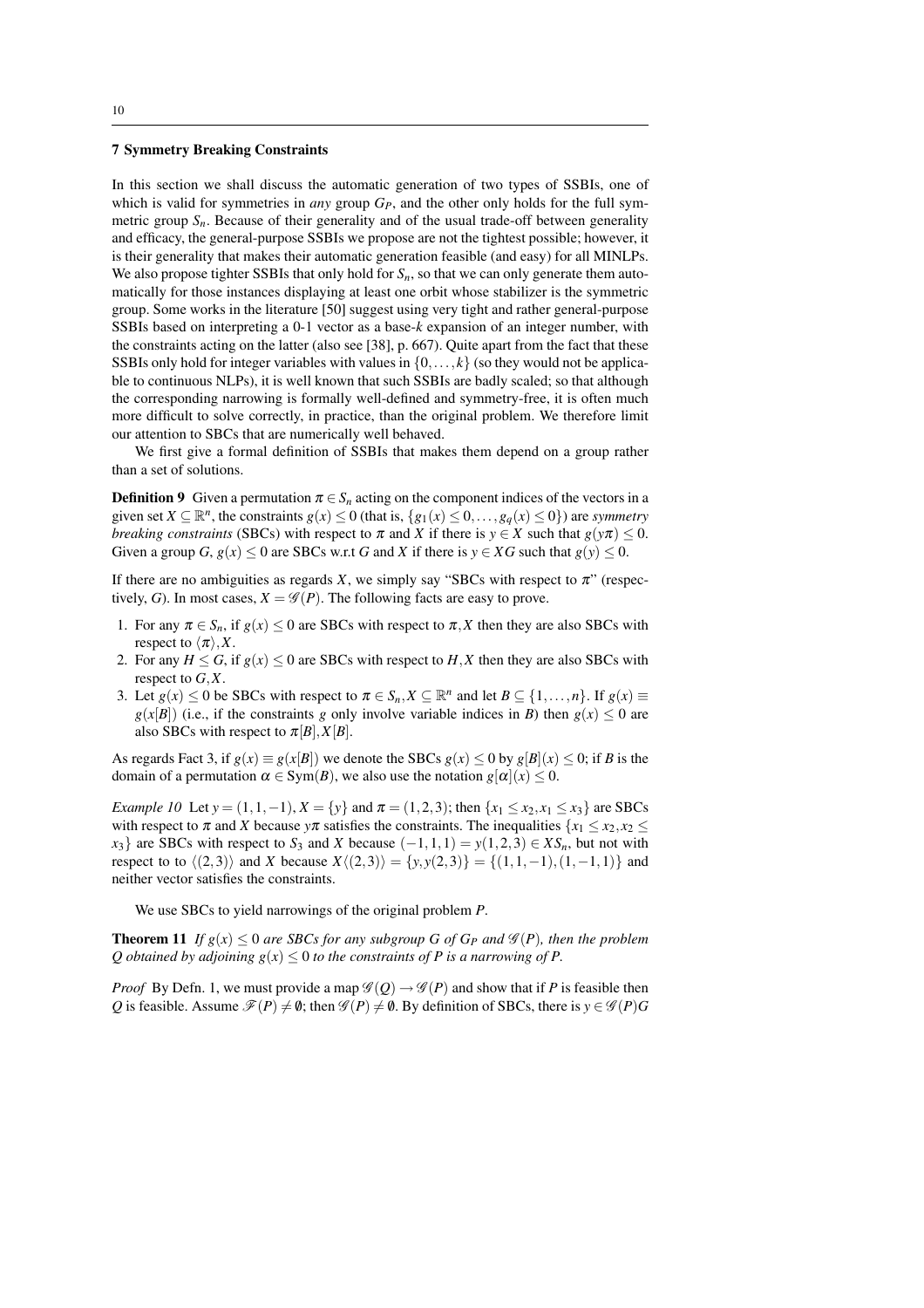such that  $g(y) \le 0$ . Since  $G \le G_P \le G^*(P) = \text{stab}(\mathscr{G}(P), S_n)$ , it follows that  $\mathscr{G}(P)G = \mathscr{G}(P)$ , so that  $y \in \mathscr{G}(P)$ . Thus, *y* satisfies the constraints of *P* and also  $g(y) \le 0$ , which means that  $y \in \mathscr{F}(Q)$ , as required. Now, let  $\eta$  be the identity map; since  $\mathscr{F}(Q) \neq 0$  it follows that  $\mathscr{G}(Q)$ contains at least one element *x*. Since  $\mathcal{F}(Q) \subseteq \mathcal{F}(P)$  (because Q is as P with additional constraints) and the objective functions of *P*, *Q* are equal,  $\eta(x) = x \in \mathcal{G}(P)$ . □

We now describe a way to combine SBCs. Since adjoining more constraints to a formulation results into a smaller feasible region and fewer optima, combined SBCs should yield better narrowings.

**Theorem 12** *Let*  $\omega, \theta \subseteq \{1, ..., n\}$  *be such that*  $\omega \cap \theta = \emptyset$ *. Consider*  $\rho, \sigma \in G_P$ *, and let*  $g[\omega](x) < 0$  *be SBCs w.r.t.*  $\rho, \mathscr{G}(P)$  *and h*[ $\theta$ ](*x*)  $\leq 0$  *be SBCs w.r.t.*  $\sigma, \mathscr{G}(P)$ *. If*  $\rho[\omega]$ *,*  $\sigma[\theta] \in$  $G_P[\omega \cup \theta]$  *then the system of constraints c(x)*  $\leq 0$  *consisting of g*[ $\omega$ ](*x)*  $\leq 0$  *and h*[ $\theta$ ](*x)*  $\leq 0$ *is an SBC system for* ρσ*.*

*Proof* Let  $y \in \mathcal{G}(P)$ . Since  $g[\omega](x)$  only depends on variable indices in  $\omega$ ,  $g[\omega](y \rho[\omega]) \leq 0$ . Likewise,  $h[\theta](\gamma \sigma[\theta]) \leq 0$ . The fact that  $\rho[\omega], \sigma[\theta] \in G_P[\omega \cup \theta]$  implies that  $\rho[\omega \cup \theta] =$  $\rho[\omega]$  and  $\sigma[\omega \cup \theta] = \sigma[\theta]$ , and in turn that  $\rho[\theta] = \sigma[\omega] = e$ . Since  $\sigma$  fixes  $\omega$  pointwise, the action of  $\rho \sigma$  on  $\omega$  reduces to the action of  $\rho$  on  $\omega$ , and similarly for  $\rho$  and  $\theta$ , i.e.  $(\rho \sigma)[\omega]$  =  $\rho[\omega]$  and  $(\rho \sigma)[\theta] = \sigma[\theta]$ . Thus,  $g[\omega](\gamma \rho \sigma) = g[\omega](\gamma \rho \sigma)[\omega] = g[\omega](\gamma \rho[\omega]) \leq 0$  and  $h[\theta](y\rho\sigma) = h[\theta](y(\rho\sigma)[\theta]) = h[\theta](y\sigma[\theta]) \leq 0$ , hence  $c(y\rho\sigma) \leq 0$  as claimed. □

Thm. 12 can easily be extended to sets of subsets of  $\{1,\ldots,n\}$  where the required conditions hold pairwise.

## 7.1 SBCs from orbits

Consider the set  $\Omega$  of (nontrivial) orbits of the natural action of  $G_P$  on  $\{1,\ldots,n\}$ . We pave the way for applying Thm. 12 to adjoin SBCs arising from different orbits. Since *G<sup>P</sup>* acts transitively on each orbit  $\omega \in \Omega$ , for all  $i \neq j \in \omega$  there is at least one permutation in  $G_P$ mapping *i* to *j*. Let  $M^{ij} \subseteq G_P$  be the set of all such permutations. Let  $\omega, \theta \in \Omega$  be such that:

1.  $\forall i \neq j \in \omega \exists \rho \in M^{ij}$  s.t.  $gcd(o(\rho[\omega]), o(\rho[\theta])) = 1$ ; let  $\tilde{R}$  be the set of all such  $\rho$ 2.  $\forall i \neq j \in \theta \exists \sigma \in M^{ij}$  s.t.  $gcd(o(\sigma[\omega]), o(\sigma[\theta])) = 1$ ; let  $\tilde{S}$  be the set of all such  $\sigma$ .

**Lemma 13** *For all*  $\rho \in \tilde{R}$  *and*  $\sigma \in \tilde{S}$ ,  $\rho[\omega], \sigma[\theta] \in G_P[\omega \cup \theta]$ *.* 

*Proof* Let  $r = o(\rho[\theta]).$ 

 $\rho^r[\omega \cup \theta] = \rho^r[\omega] \rho^r[\theta]$  as  $\omega, \theta$  are (setwise fixed) orbits of  $G_P$  $= \rho[\omega]^r \rho[\theta]^r$  by definition (Sect. 2)  $= \rho [\omega]^r$ because *r* is the order of  $\rho[\theta]$ .

Now  $\langle \rho[\omega]^r \rangle = \langle \rho[\omega] \rangle$  because gcd $(\rho[\omega]), r$  = 1 by definition. Thus there is a positive integer *t* such that  $\rho[\omega]^{rt} = \rho[\omega]$ , which means that  $\rho[\omega] = \rho[\omega]^{rt} = \rho^r[\omega]^t = \rho^r[\omega \cup \theta]^t \in \Omega$  $G_P[\omega \cup \theta]$ . The argument for  $\sigma[\theta]$  is similar. □

Lemma 13 and Thm. 12 establish the following.

**Corollary 14** *If*  $g[\omega](x) \leq 0$  *are SBCs w.r.t. some*  $\rho \in \tilde{R}$  *and h*[ $\theta$ ](*x*)  $\leq 0$  *are SBCs w.r.t. some*  $\sigma \in \tilde{S}$ , the union of both systems is an SBC system for  $\rho \sigma$ .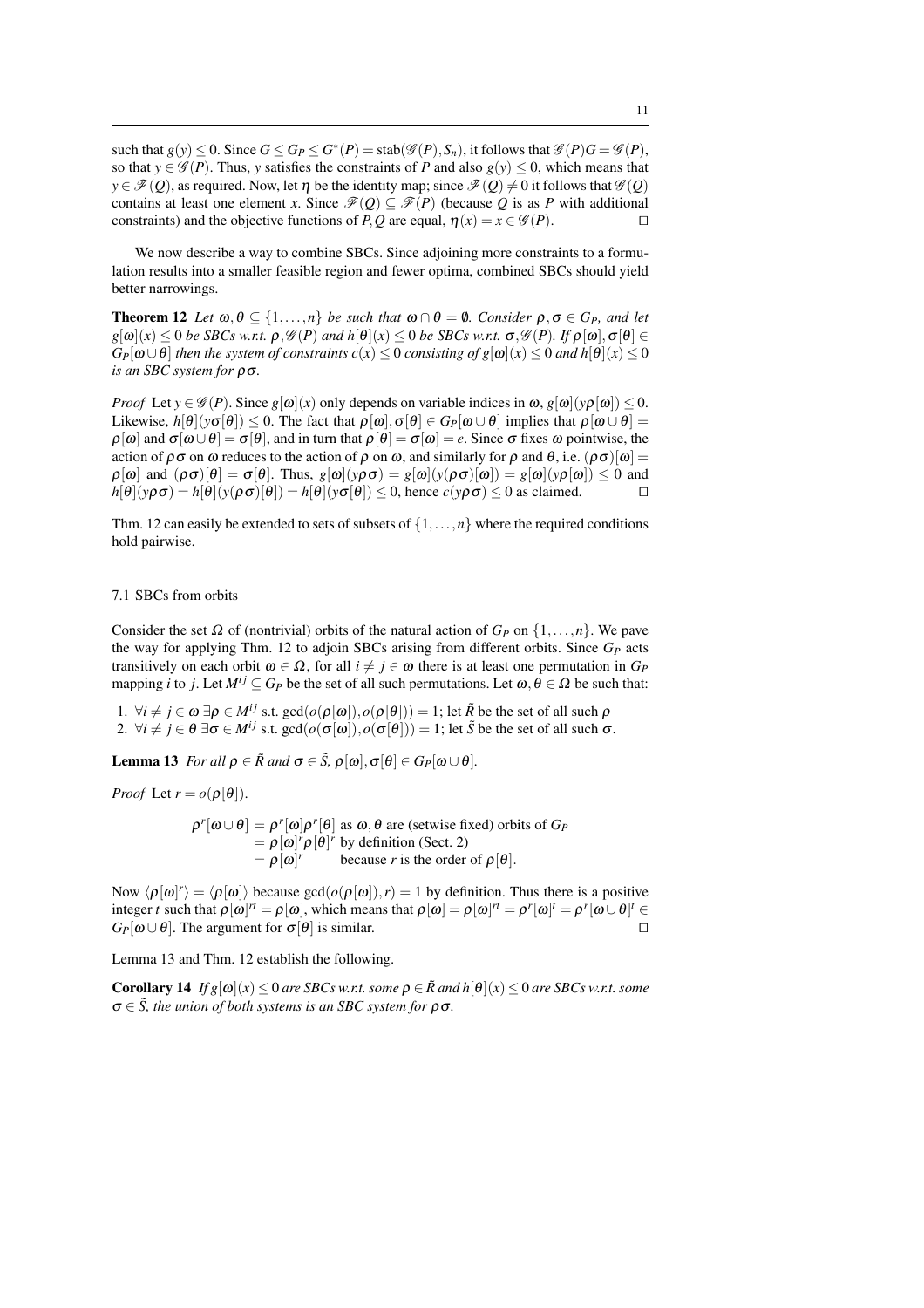We now propose general-purpose SBCs, valid for  $G_P$ , which can be derived from any of its orbits.

**Proposition 15** *Let*  $\omega \in \Omega$ *. The constraints* 

$$
\forall j \in \omega \smallsetminus \{\min \omega\} \quad x_{\min \omega} \leq x_j. \tag{5}
$$

*are SBCs with respect to GP.*

*Proof* Let  $y \in \mathcal{G}(P)$ . Since all groups act transitively on each orbit, there is  $\pi \in G_P$  mapping  $\min y[\omega]$  to  $y_{\min \omega}$ . Thus,  $y\pi$  satisfies (5). □

If there is  $\omega \in \Omega$  such that the action of  $G_P$  on it is the symmetric group on  $\omega$ , stronger SBCs than (5) hold. Let  $\omega^- = \omega \setminus \{\max \omega\}$ , and for each  $j \in \omega^-$  let  $j^+ = \min\{h \in \omega \mid h > j\}$  be the successor of  $j$  in  $\omega$ .

**Proposition 16** *Provided*  $G_P[\omega] = \text{Sym}(\omega)$ *, the following constraints:* 

$$
\forall j \in \omega^- \quad x_j \le x_{j^+} \tag{6}
$$

*are SBCs with respect to GP.*

*Proof* Let  $y \in \mathscr{G}(P)$ . Since  $G_P[\omega] = \text{Sym}(\omega)$ , there is  $\pi \in G_P$  such that  $(y\pi)[\omega]$  is ordered by  $\leq$ . Therefore,  $y\pi$  is feasible with respect to the constraints  $\forall j \in \omega^ x_j \leq x_{j^+}$ , which yields the result. □

By Cor. 14, any set of SBC systems with respect to transitive constituents of *G<sup>P</sup>* whose corresponding orbits verify Conditions 1-2 (top of this subsection) pairwise is a system of SBCs w.r.t. *GP*.

**Proposition 17** *Let*  $\omega, \theta \in \Omega$  *and assume*  $G_P[\omega \cup \theta]$  *contains a subgroup*  $H \cong C_{|\omega|} \times C_{|\theta|}$  $\mathcal{L}_{s}$  *such that*  $H[\omega] \cong C_{|\omega|}$  *and*  $H[\theta] \cong C_{|\theta|}$ *. Then*  $\omega, \theta$  *satisfy Conditions 1-2.* 

*Proof* Let  $\rho \in G_P$  such that  $\rho[\omega \cup \theta] \in H$  be chosen so that  $\langle \rho[\omega] \rangle = H[\omega] \cong C_{|\omega|}$  and  $\rho[\theta] = e$ . Then for all  $i \neq j \in \omega$  there is an integer *k* such that  $\rho^k$  maps *i* to *j* and fixes  $\theta$ , and hence  $\rho^k \in M^{ij}$ ;  $\rho[\theta] = e$  ensures  $gcd(o(\rho[\omega]), o(\rho[\theta])) = 1$ . The argument for  $\theta$  is similar.

**Proposition 18** *Let*  $\omega, \theta \in \Omega$  *and assume that*  $G_P[\omega \cup \theta]$  *contains a subgroup H such that*  $H[\omega] \cong C_{|\omega|}$  *and*  $H[\theta] \cong C_{|\theta|}$ . *If* gcd( $|\omega|, |\theta|$ ) = 1 *then*  $\omega, \theta$  *satisfy Conditions 1-2.* 

*Proof* Let  $\rho \in G_P$  such that  $\rho[\omega \cup \theta] \in H$  be chosen so that: (a)  $\langle \rho[\omega] \rangle = H[\omega] \cong C_{|\omega|}$ ; (b) there is a single cycle  $\alpha \in H[\theta]$  having length  $|\theta|$  and an integer *l* such that  $\rho[\theta] = \alpha^l$ . Hence  $s = o(\rho[\theta])$  divides  $|\theta|$ . Since  $o(\rho[\omega]) = |\omega|$  and  $gcd(|\omega|, |\theta|) = 1$ ,  $\langle \rho^s[\omega] \rangle \cong \langle \rho[\omega] \rangle$ . Thus, for all  $i \neq j \in \omega$  there is an integer *k* such that  $(\rho^s)^k = \rho^{sk}$  maps *i* to *j*, and  $\rho^{sk}[\theta] = \rho[\theta]^{sk} =$  $(\rho[\theta])^k = e^k = e$ . Thus  $\tau = \rho^{sk}$  is in *M*<sup>*i*</sup> and gcd( $o(\tau[\omega]), o(\tau[\theta]) = 1$ . The argument for  $\theta$  is similar.

Since by Sect. 6 we can obtain the set *T* of generators of *GP*, it is possible to compute the set of orbits  $\Omega$  in time  $O(n|T|+n^2)$  [12]. There are polynomial-time algorithms for testing group membership and subgroup inclusion [49]; algorithms for dealing with the transitive constituent homomorphism  $\varphi$  usually rest on the Schreier-Sims method for computing group generators (of which some implementations as a nearly linear-time Monte Carlo algorithm exist). Thus, deriving SBCs as per Prop. 15 and combining them using Prop. 18 are tasks whose algorithmic implementation is practically feasible.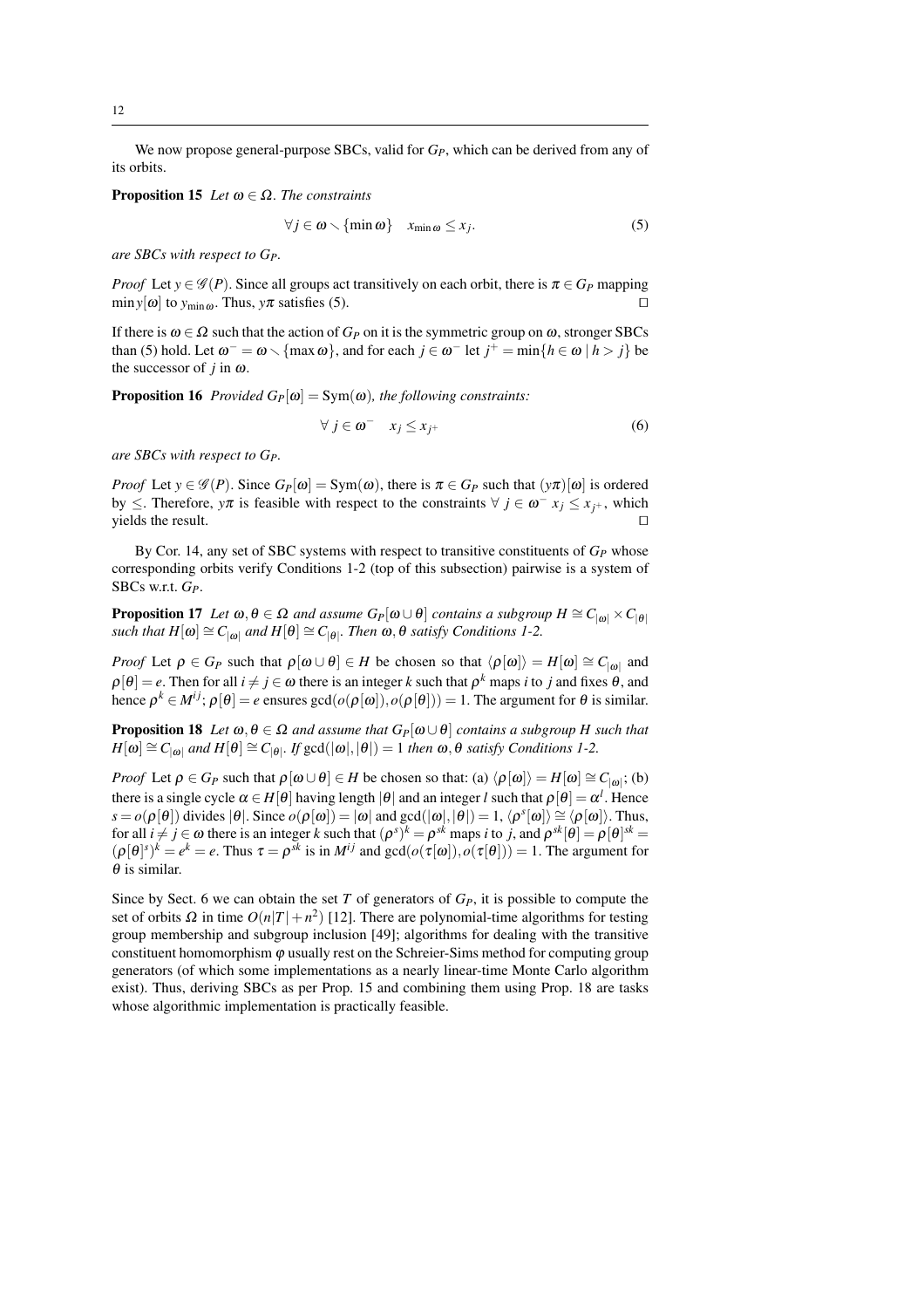#### 7.2 Generating SBCs automatically

We aim to test two different approaches. In the first one, we simply pick the largest orbit, verify it contains a subgroup  $C_{|\omega|}$ , and adjoin the corresponding SBCs (5) to the original problem. In the second, we attempt to use Prop. 17 and 18 in order to adjoin SBCs (of type (6) if possible) from several orbits. Since (5) only impose a minimum element within a set of values, whereas (6) imposes a whole total order, the latter should yield a tighter narrowing than the former, and we expect a tight narrowing to be easier to solve by BB than a slack one. This is not always true in practice, however, because narrowing constraints may have some adverse effects too, such as making each BB node relaxation longer to solve and affecting the choice of branching variable and/or branching point.

A set  $\omega \subseteq \{1, \ldots, n\}$  is a *block* for *G* if  $\forall g \in G$  ( $\omega g = \omega \vee \omega g \cap \omega = \emptyset$ ). A group *G* is *primitive* if its only blocks are trivial (i.e.  $\emptyset$ , singletons and  $\{1, \ldots, n\}$ ). There are practically fast algorithms for testing groups for primitivity. Let  $\omega \in \Omega$  be a nontrivial orbit of  $G_P$ , let *T* be the set of generators of *G<sub>P</sub>* constructed as per Cor. 8, and for any  $\omega \subseteq \{1, \ldots, n\}$  let  $T[\omega] = {\pi[\omega] | \pi \in T}$ . We first remark that if  $T[\omega]$  contains a cycle of length  $|\omega|$ , then  $C_{|\omega|} \leq G_P[\omega]$ ; this provides a practical way of testing the hypotheses of Propositions 17 and 18. The following result can be used for testing the hypothesis of Prop. 16.

**Proposition 19** *If*  $G_P[\omega]$  *is primitive and*  $T[\omega]$  *contains a transposition (i.e. a cycle of length 2),*  $G_P[\omega] = \text{Sym}(\omega)$ .

*Proof* By [53], Thm. 13.3. □

Naturally, if  $G_P[\omega] = \text{Sym}(\omega)$  then  $C_{|\omega|} \leq G_P[\omega]$ , so Prop. 19 can also be used to test the hypotheses of Prop. 17 and 18.

In practice, we form a subset  $\Lambda \subseteq \Omega$  of orbits which satisfy the hypotheses of Prop. 18 pairwise. Then, for each orbit  $\omega$  in  $\Lambda$  we further verify whether  $G_P[\omega]$  satisfies the hypotheses of Prop. 16 or not. Accordingly, for each orbit in  $\Lambda$ , we either output SBCs (6) or (5). We attempt to construct  $\Lambda$  so that it generates as many added constraints as possible, in the hope of yielding a significantly smaller feasible region. We adopt a greedy approach on the orbit length (Alg. 2).

#### **8 Computational results**

We report computational results of two kinds. We first attempt to determine a closed form description of  $G_P$  for all the considered instances (Tables 2-4). Secondly, we compare BB performances on the original and reformulated problems. We remark that our symmetry breaking efforts are limited to the adjoining of *static* constraints to the formulation (rather than employing *dynamic* symmetry breaking techniques [38]): with static techniques only, it is not so clear that the proposed approach helps in solving general MILPs, although we have interesting results for some selected instances. The performance on NLPs/MINLPs, on the other hand, is much better. Part of the reason for this is that MILP solvers are technically much more advanced than their NLP/MINLP counterparts — and our MILP solver of choice already contains some symmetry exploitation devices. The good results obtained on MILPs using dynamic symmetry breaking techniques [34,17,44], however, point to the fact that the type of automatic symmetry detection proposed in this paper might be complemented by dynamic symmetry breaking techniques and applied to MILPs quite successfully. This will make the object of further investigations.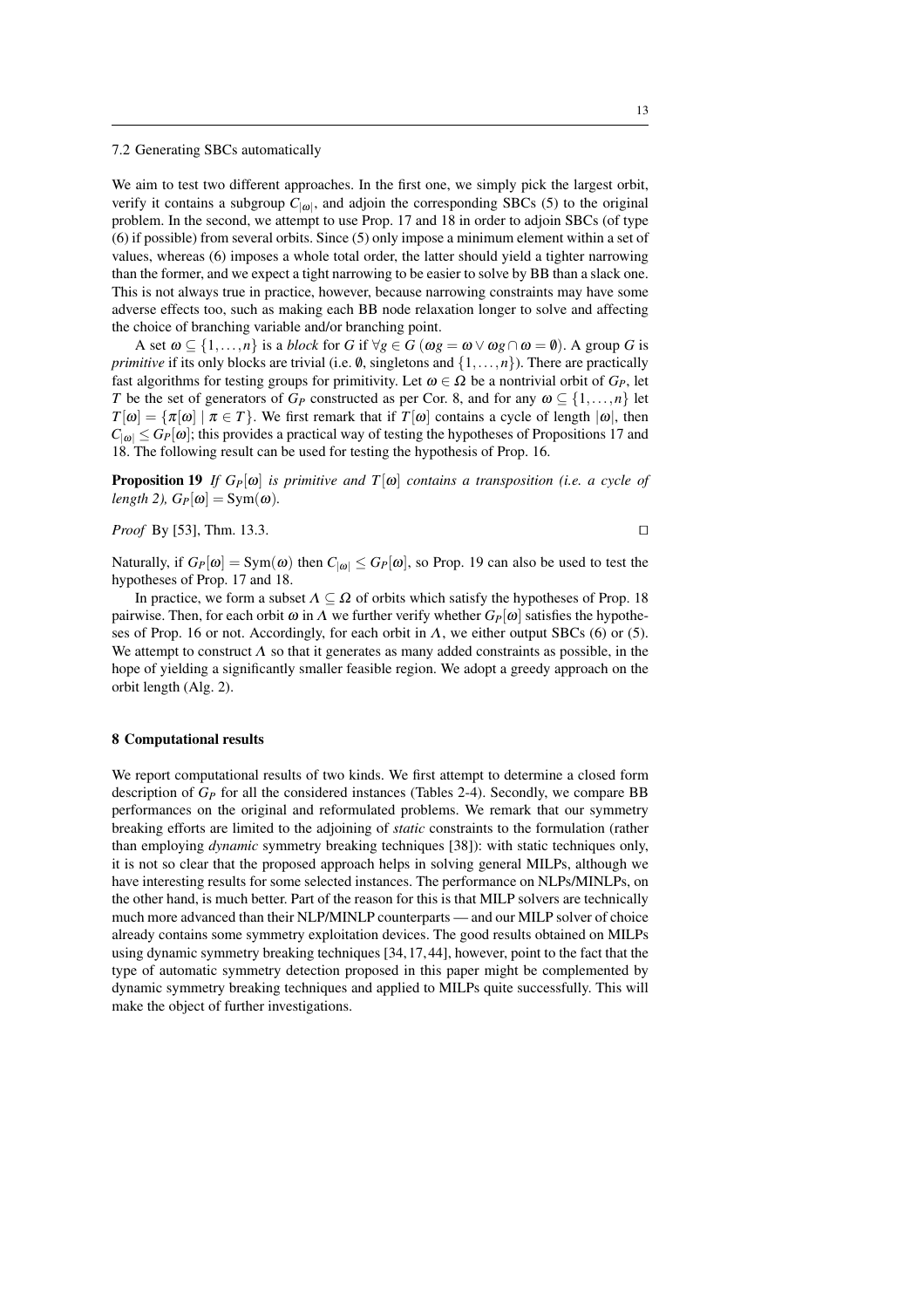**Algorithm 2** A greedy algorithm for constructing SBCs.

```
Input P
Compute GP (Sect. 6)
Let \overrightarrow{L} be the list of all nontrivial orbits of the natural action of G_P over \{1,\ldots,n\}Let \Lambda = \emptysetwhile |L| > 0 do
   Let \omega be the longest orbit in LLet L \leftarrow L \setminus \{\omega\}if C_{|\omega|} \leq G_P[\omega] then
       Let t \leftarrow 1for \theta \in \Lambda do
           if gcd(|\omega|, |\theta|) > 1 then
               Let t \leftarrow 0Break
           end if
       end for
       if t = 1 then
           Let \Lambda \leftarrow \Lambda \cup \{\omega\}end if
   end if
end while
for ω ∈ Λ do
   if G_P[\omega] \cong \text{Sym}(\omega) then
       Output SBCs (6)
   else
       Output SBCs (5)
   end if
end for
```
We employ two types of reformulations: *Narrowing1* is obtained by adjoining (5) for the longest orbit to the original formulation; *Narrowing2* adjoins the SBCs returned by Alg. 2. The BB solvers employed are: CPLEX 11.01 [22] for the MILP instances and COUENNE [4] for NLP and MINLP instances; since COUENNE is a relatively young solver, and not yet totally stable, BARON [47] was used whenever COUENNE failed. The solution statistics are:

- 1. the objective function value of the incumbent
- 2. the seconds of user CPU time taken (meaningful when below the 7200s limit)
- 3. the gap still open at termination
- 4. the number of BB nodes closed and those still on the tree at termination.

A first round of tests compares the statistics after two hours of computation time (per instance). In a second round of tests, we perform the same comparison with different termination criteria on a meaningful subset of instances. All results have been obtained on one 2.4GHz Intel Xeon CPU of a computer with 8 GB RAM (shared by 3 other similar CPUs) running Linux.

## 8.1 Implementation

We implemented two software systems: the first, symmgroup, computes an explicit description of the formulation group structure. The second, reformulate, implements Alg. 2 and produces a reformulated instance ready to be solved. The algorithm that computes the explicit description of a group structure given its generators has exponential worst-case complexity and is in practice quite slow, whereas reformulating entails computing the orbits

14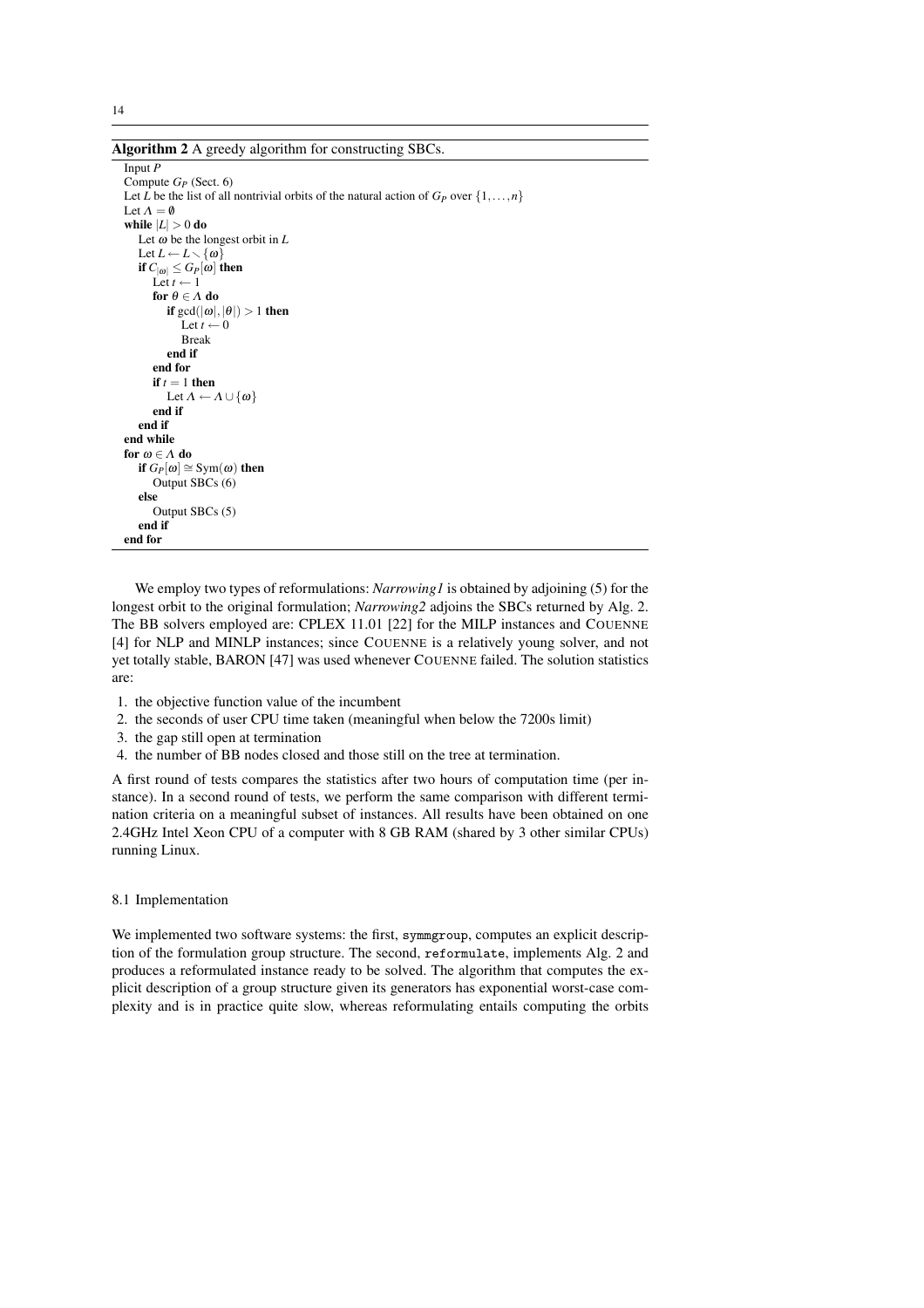from the generators, computing a group action on an orbit, verifying whether a generator has a certain length, and verifying whether a given group is primitive (all polynomialtime and also practically fast algorithms [49]). Thus, we were not always able to find the group description although we were able to reformulate the original problem to the correct narrowing. The implementation of symmgroup and reformulate is similar up to the stage where the group generators are computed. Both first call AMPL [18] to parse the instance; the ROSE Reformulation/Optimization Software Engine [32] AMPL-hooked solver is then called (with ROSE's Rsymmgroup reformulator) to produce a file representation of the problem expression DAG. This is then fed into *nauty*'s [41,40] dreadnaut shell to efficiently compute the generators of  $Aut(D_P)$  (see Sect. 6). A system of shell scripts and Unix tools parses the *nauty* output to form a valid GAP [20] input. At this stage, symmgroup uses GAP's StructureDescription command to output the formulation group description, whereas reformulate uses a purpose-built GAP code that simply outputs SBCs (5) relating to the longest orbit (*Narrowing1*) or implementing Alg. 2 (*Narrowing2*).

## 8.2 Test set

Our test set consists of almost all the instances in the best known mathematical programming instance libraries: MIPLib3 [6], MIPLib2003 [39] (containing MILPs), GlobalLib [10] (containing NLPs) and MINLPLib [11] (containing MINLPs). We have not tested some of the largest instances (listed in Table 5) because of RAM and CPU time limitations. Our test set consists of a grand total of 669 instances partitioned in the different libraries as given in Table 1 — this table also reports the number of instances whose formulation have nontrivial groups. The instance sizes can be found in the online appendix.

| Library            | <i>Instances</i> | Nontrivial G <sub>P</sub> | % of library |
|--------------------|------------------|---------------------------|--------------|
| miplib3            | 62               | 22                        | 35.4%        |
| miplib2003\miplib3 | 20               |                           | 35.0%        |
| globallib          | 390              | 58                        | 14.8%        |
| minlplib           | 197              | 32                        | 16.2%        |
| <b>Total</b>       | 669              | 112                       | 16.7%        |

**Table 1** Instance libraries statistics.

## 8.3 Group tables

In Table 2 we report formulation groups for all (MILP) instances of the MIPLib3 and MI-PLib2003 libraries. In Table 3 we report formulation groups for all (NLP) instances of the GlobalLib library. In Table 4 we report formulation groups for all (MINLP) instances of the MINLPLib library. We remark that all group tables have been compiled with the AMPL presolver disabled. Since the group depends on the formulation rather than the problem itself, the AMPL presolver has an impact on the group structure. This raises an interesting question for future research: determining the exact reformulation of *P* yielding the formulation group with tightest associated SBCs (a meaningful simplification might call for the reformulation yielding the largest formulation group). An equally interesting question is that of deciding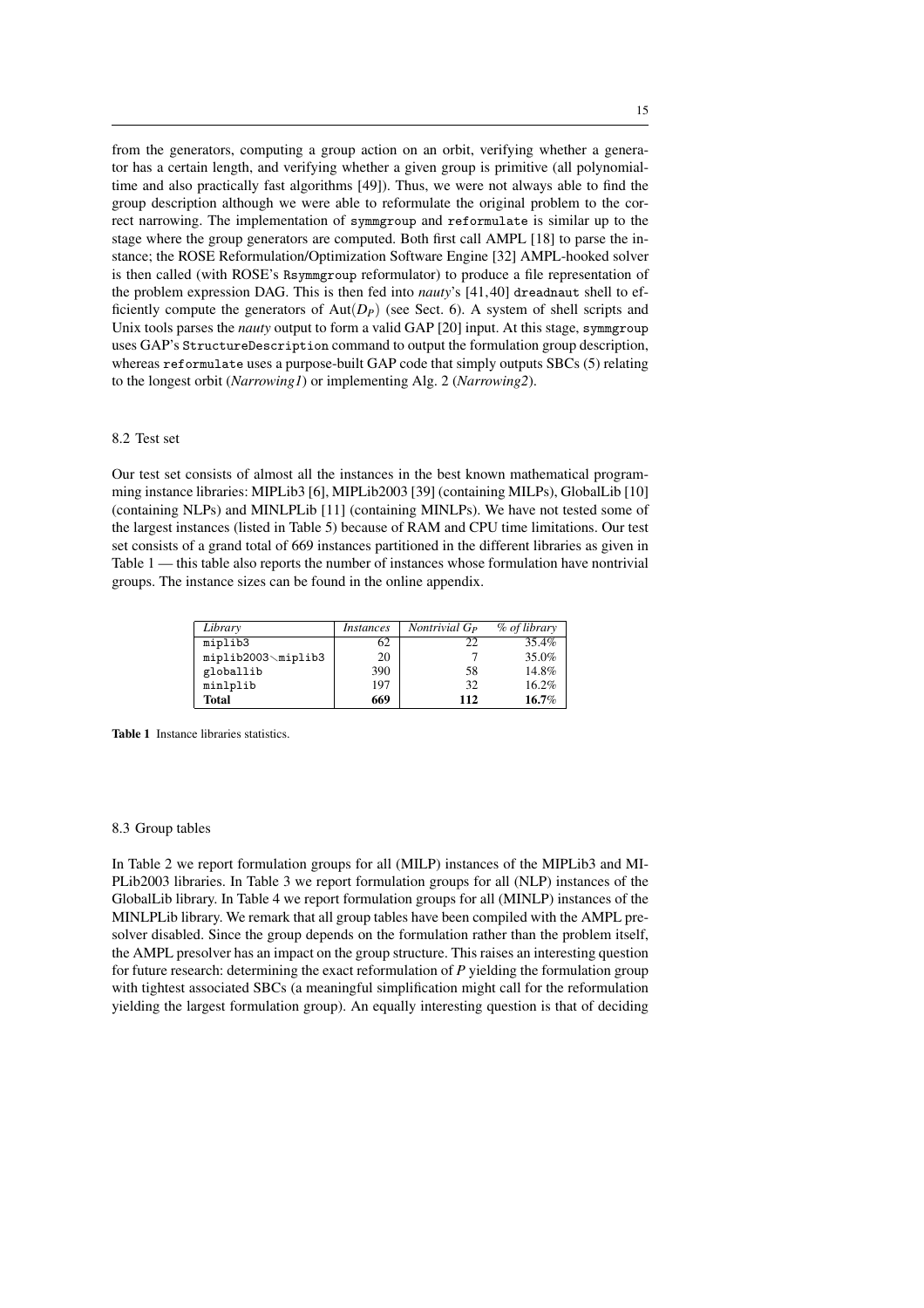whether a given problem instance has a formulation whose group is equal to the solution group.

Critical failures were due to excessive RAM or CPU usage on the part of *nauty*. Noncritical failures, due to GAP excessive RAM requirements, imply that an explicit description of the group structure is missing but the group generators are provided (so it is possible to reformulate the problem nonetheless). Computational times are not reported in Tables 2-4 because a large share of the total CPU time taken to compute the group structure was taken by GAP's StructureDescription command. Since this was only necessary to compute the tables, but not to reformulate the instances, CPU times at this stage would not be indicative (the CPU time taken to reformulate the instances is reported in Tables 6-9). Just to give a rough idea, compiling all the tables took 7 days of computation, with a significant fraction of the CPU time being taken by all the arki- instances.



**Table 2** MILP instances and formulation groups. The group labelled *PSL*(3,3) is the *projective special linear group* of order 3 on *F*3.

It is worth mentioning (thanks to one of the referees for pointing this out) that the stein45 instance in MIPLib3 has a trivial symmetry group due to an input error of its contributor J. Gregory, as verified by our code. The real Steiner triple incidence matrix actually has significant symmetry.

## 8.4 Results tables

In this section we present comprehensive results tables. Their purpose is to show that breaking symmetry in general helps, specially on NLP/MINLPs. As explained above, we compare the performance of various BB algorithms solving the original problem and two types of narrowings (*Narrowing1*, adjoining SBCs (5) for the longest orbit; and *Narrowing2*, adjoining the SBCs output by Alg. 2).

The kind of pattern we notice from the first round of tests (Tables 6-9 — symmetric instances solved with a 2h CPU time limit) is twofold. Firstly, more instances are solved faster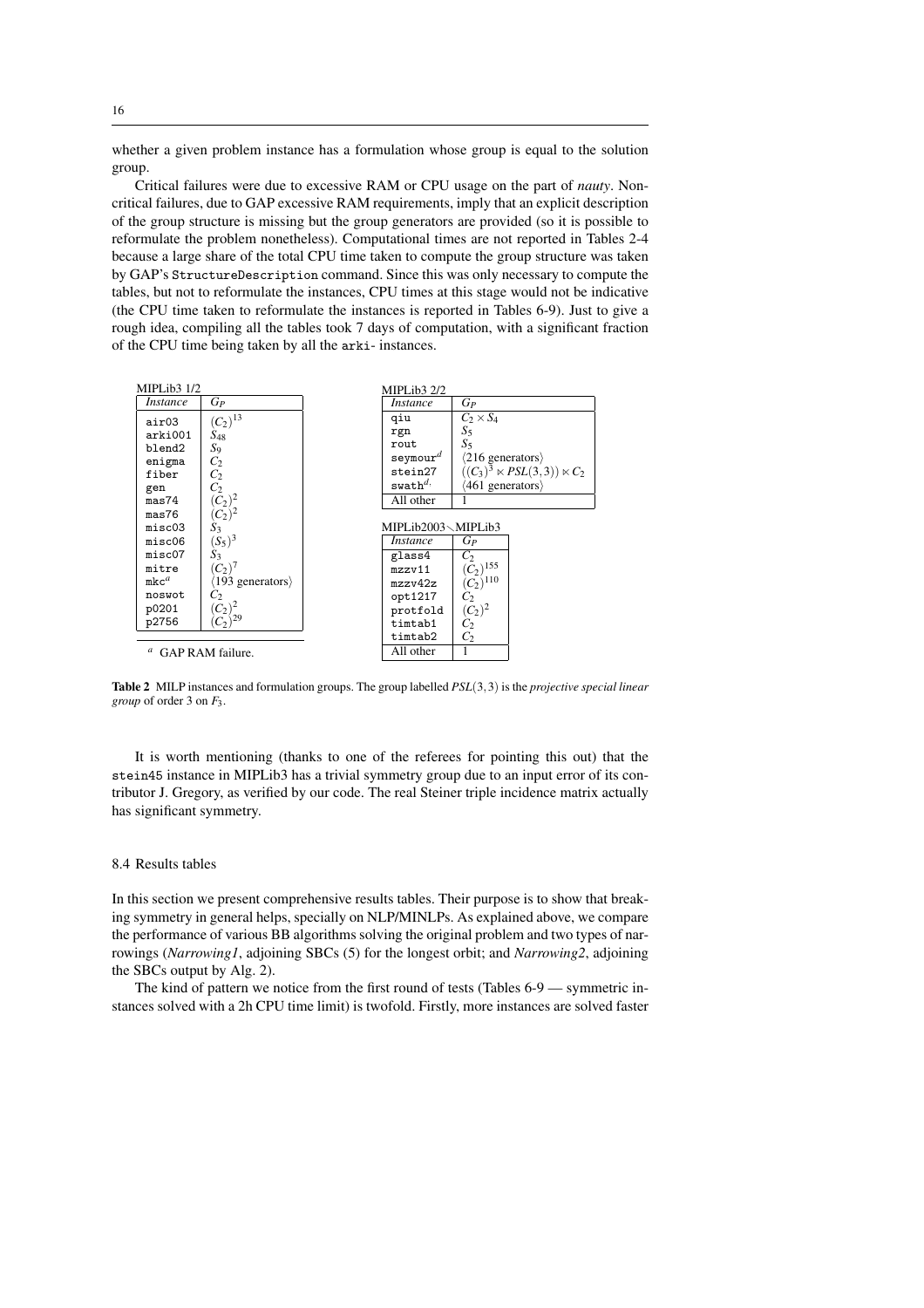| GlobalLib 1/2        |                                                      | GlobalLib <sub>2/2</sub> |                                    |
|----------------------|------------------------------------------------------|--------------------------|------------------------------------|
| <i>Instance</i>      | $G_P$                                                | <b>Instance</b>          | $G_P$                              |
|                      |                                                      | ex8.2.5 <sup>a</sup>     | $\langle 602$ generators $\rangle$ |
| arki0002             | $(S_6)^2$                                            | ex8_3_10                 | $S_5$                              |
| arki0003             | C <sub>2</sub>                                       | ex8_3_11                 | $S_5$                              |
| arki0008             | ${\cal S}_{50}$                                      | ex8_3_12                 | $S_5$                              |
| arki0009             | $(S_5)^{10} \times S_9 \times S_{11}$                | ex8_3_13                 | $S_5$                              |
| arki0010             | $(S_5)^5 \times S_9 \times S_{11}$                   | ex8_3_14                 | $S_5$                              |
| arki0011             | $(C_2)^{15} \times S_3 \times (S_9)^3 \times S_{20}$ | ex8.3.1                  | $S_5$                              |
| arki0012             | $(C_2)^{15} \times S_3 \times (S_9)^3 \times S_{11}$ | ex8_3_2                  | $S_5$                              |
| arki0013             | $(C_2)^{15} \times S_3 \times (S_9)^3 \times S_{20}$ | ex8_3_3                  | $S_5$                              |
| arki0014             | $(C_2)^{15} \times S_3 \times (S_9)^3 \times S_{20}$ | $ex8_{-}3_{-}4$          | $S_5$                              |
| arki0016             | S5                                                   | ex8_3_5                  | $S_5$                              |
| elec100              | $S_3$                                                | ex8_3_6                  | $S_5$                              |
| elec25               | $S_3$                                                | ex8.3.7                  | $S_5$                              |
| elec50               | $S_3$                                                | ex8_3_8                  | $S_5$                              |
| ex14.1.5             | $S_4$                                                | ex8_3_9                  | $S_5$                              |
| ex2.1.3              | C <sub>2</sub>                                       | ex8 <sub>-4-6</sub>      | $S_3$                              |
| ex5.2.5              | $S_3$                                                | ex9_1_10                 | $C_2$                              |
| ex6.1.1              | C <sub>2</sub>                                       | ex9.1.8                  | C <sub>2</sub>                     |
| $ex6_{-1.3}$         | $C_2$                                                | $ex9-2-6$                | $C_2 \times D_8$                   |
| ex6.2.10             | $C_2$                                                | ganges                   | $(C_2)^6 \times (S_3)^2$           |
| ex6_2_12             | $C_2$                                                | gangesx                  | $(C_2)^6 \times (S_3)^2$           |
| ex6_2_13             | $C_2$                                                | korcge                   | $(C_2)^2$                          |
| ex6_2_14             | $C_2$                                                | maxmin                   | $C_2$                              |
| ex6 <sub>-2-5</sub>  | C <sub>2</sub>                                       | $st_e18$                 | $(C_2)^2$                          |
| ex6.2.7              | $S_3$                                                | st_e39                   | $\overline{(C_2)^2}$               |
| $ex6-2-9$            | C <sub>2</sub>                                       | $st_fp3$                 | $(C_2)^2$                          |
| $ex8-1.6$            | C <sub>2</sub>                                       | st_rv9                   | $(C_2)^{10}$                       |
| ex8.2.1              | $(S_4)^4 \times S_8$                                 | torsion50                | C,                                 |
| ex8.2.2 <sup>a</sup> | $(465)$ generators)                                  | turkey                   | $(C_2)^4$                          |
| ex8.2.4              | $(S_4)^4 \times S_8$                                 | All other                | $\overline{1}$                     |
|                      |                                                      |                          |                                    |

 $\,a\,$  GAP RAM failure.

 $a$  GAP RAM failure.

Table 3 NLP instances and formulation groups.

|                 |                          | MINLPLib 2/2                  |                                                                         |
|-----------------|--------------------------|-------------------------------|-------------------------------------------------------------------------|
| MINLPLib 1/2    |                          | <i>Instance</i>               | Gp                                                                      |
| <i>Instance</i> | Gр                       | nuclearva                     | $S_3$                                                                   |
| $cci1_13$       | $(C_2)^{30}$             | nuclearvb                     | $S_3$                                                                   |
| deb7            | $S_{10}$                 | nuclearvc                     | $S_3$                                                                   |
| deb8            | $S_{10}$                 | nuclearvd                     | $S_3$                                                                   |
| deb9            | $S_{10}$                 | nuclearve                     | $S_3$                                                                   |
| e1f             | $S_3$                    | nuclearvf                     | $S_3$                                                                   |
| gastrans        | $(C_2)^2$                | nys09                         | $S_{10}$                                                                |
| gear            | $D_8$                    | product <sup>a</sup>          | $\langle 150 \rangle$ generators)                                       |
| gear2           | $D_8$                    | product2                      | $\langle 561 \rangle$ generators                                        |
| gear3           | $D_8$                    | risk2b                        | $(C_2)^5 \times (S_3)^{11} \times S_5 \times (S_6)^2 \times (S_{13})^3$ |
| gear4           | $D_8$                    | super1                        | $(C_2)^8 \times (S_3)^4$                                                |
| hmittelman      | $C_2$                    | super2                        | $(C_2)^{10} \times (S_3)^2$                                             |
| lop97ic         | $(C_2)^2$                | super3                        | $(C_2)^9 \times (S_3)^2$                                                |
| lop97icx        | $(C_2)^7 \times S_{762}$ | super3t                       | $(C_2)^9 \times (S_3)^2$                                                |
| nuclear14       | $S_6$                    | synheat                       | $S_4$                                                                   |
| nuclear24       | $S_6$                    | All other                     |                                                                         |
| nuclear25       | S5                       |                               |                                                                         |
| nuclear49       | $S_7$                    |                               |                                                                         |
|                 |                          | <sup>a</sup> GAP RAM failure. |                                                                         |

Table 4 MINLP instances and formulation groups.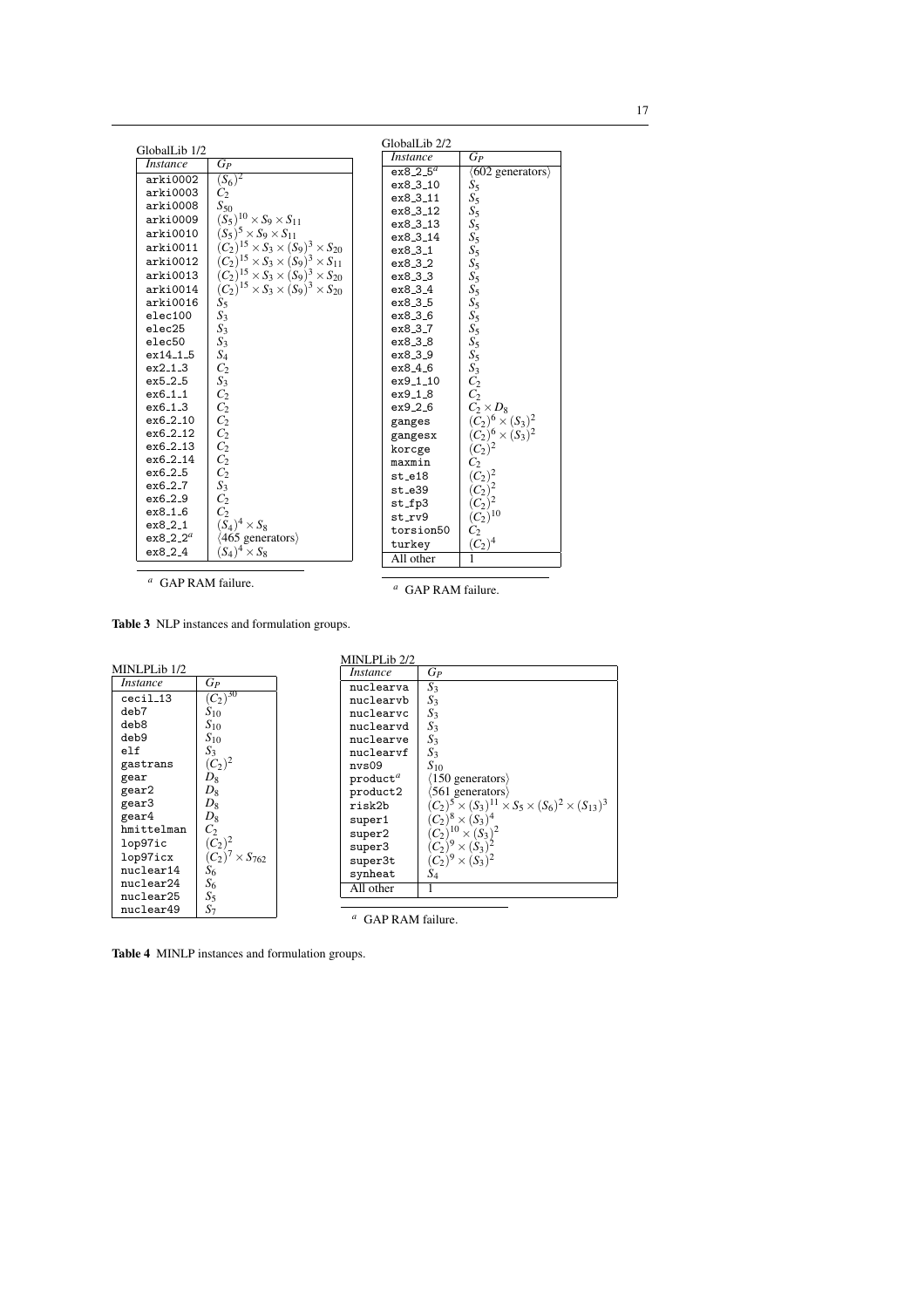| Library    | <i>Instances</i>                                                                                                        |
|------------|-------------------------------------------------------------------------------------------------------------------------|
| MIPLib3    |                                                                                                                         |
| MIPLib2003 | ds, momentum3, msc98-ip, sp97ar, stp3d                                                                                  |
| GlobalLib  | arki0005, arki0006, arki0007, arki0018,<br>arki0023. arki0024. elec200. ex8_2_3.<br>jbearing100, minsurf100, torsion100 |
| MINLPLib   | detf1, dosemin2d, dosemin3d,<br>$eg_a11_s$<br>mbtd.<br>eg_disc_s, eg_disc2_s, eg_int_s,<br>nuclear104, nuclear10b, qap  |

**Table 5** Excessively large instances (*nauty* RAM or CPU failures during reformulation).

in the narrowing SBC reformulations than in the original problem. Secondly, whereas those instances that are solved faster without SBCs only scrape off a minor CPU time advantage, those that are solved faster with SBCs often have a marked CPU time advantage (or, if not run to completion, a noticeable optimality gap or total/unexplored nodes ratio advantage). For MILPs and *Narrowing1*, for example (see Table 6), the cumulated CPU time advantage in favour of the original problem is 275s, whereas that in favour of the SBC narrowing is 9861s. The trend seems to be that the beneficial effect of SBCs is mainly felt for medium to large-sized instances with long BB runs. Even though the optimal solution is often found later on in the BB run when solving SBC narrowings, the BB tree explorations are in general shorter. For those instances not solved to optimality, the ratios of total/unexplored nodes at termination are often larger (fewer unexplored nodes) and the open optimality gaps often smaller. This is what promtped us to run a second round of tests with no time limit for some selected difficult instances (see Table 11), on which these effects are even more remarkable.

Table 6 refers to MILPs (MIPLib3 and MIPLib2003), Table 7 refers to NLPs (Global-Lib) and Table 9 refers to MINLPs (MINLPLib). All tables have the same core structure recording the following indicators at termination:

- 1. incumbent value  $(f^*)$
- 2. seconds of user CPU time (*CPU*)
- 3. open gap (*gap* we use the CPLEX definition  $\left(\frac{100|f^* \bar{f}|}{|f^* + 10 10|}\right)$  $\frac{100|f^* - \bar{f}|}{|f^* + 10^{-10}|}$  %, where  $f^*$  is the objective function value of the incumbent and  $\bar{f}$  is the best overall lower bound)
- 4. total nodes (*nodes*)
- 5. unexplored nodes (*tree*)

for the original problem and each SBC narrowing. The last column (*R.t.*) contains the reformulation time expressed as seconds of user CPU time taken to reformulate the instance (this refers to *Narrowing1*; the values for *Narrowing2* are practically identical, the bottleneck being the computation of the group structure by *nauty*). Tables 7 and 9 also have a column  $(Sly)$  which indicates the solver name: "C" stands for COUENNE [4], and "B" for BARON [47]. Although COUENNE was our NLP/MINLP global solver of choice, because of its relatively young age it still shows some rough spots, which sometimes hamper the solution process. COUENNE failed on all instances whose results in the table are marked BARON. NLP and MINLP instances where both solvers failed are recorded in Tables 8 and 10: all these are well known to be difficult instances, and most of them are very large in size. We remark that for many of them the reason for failure was the absence of meaningful variable ranges, which makes the construction of the lower bounding problem inherently difficult. In all tables, data marked in boldface signals an advantage: in general, lower values for incumbent, CPU times, open gap, total and unexplored nodes at termination are considered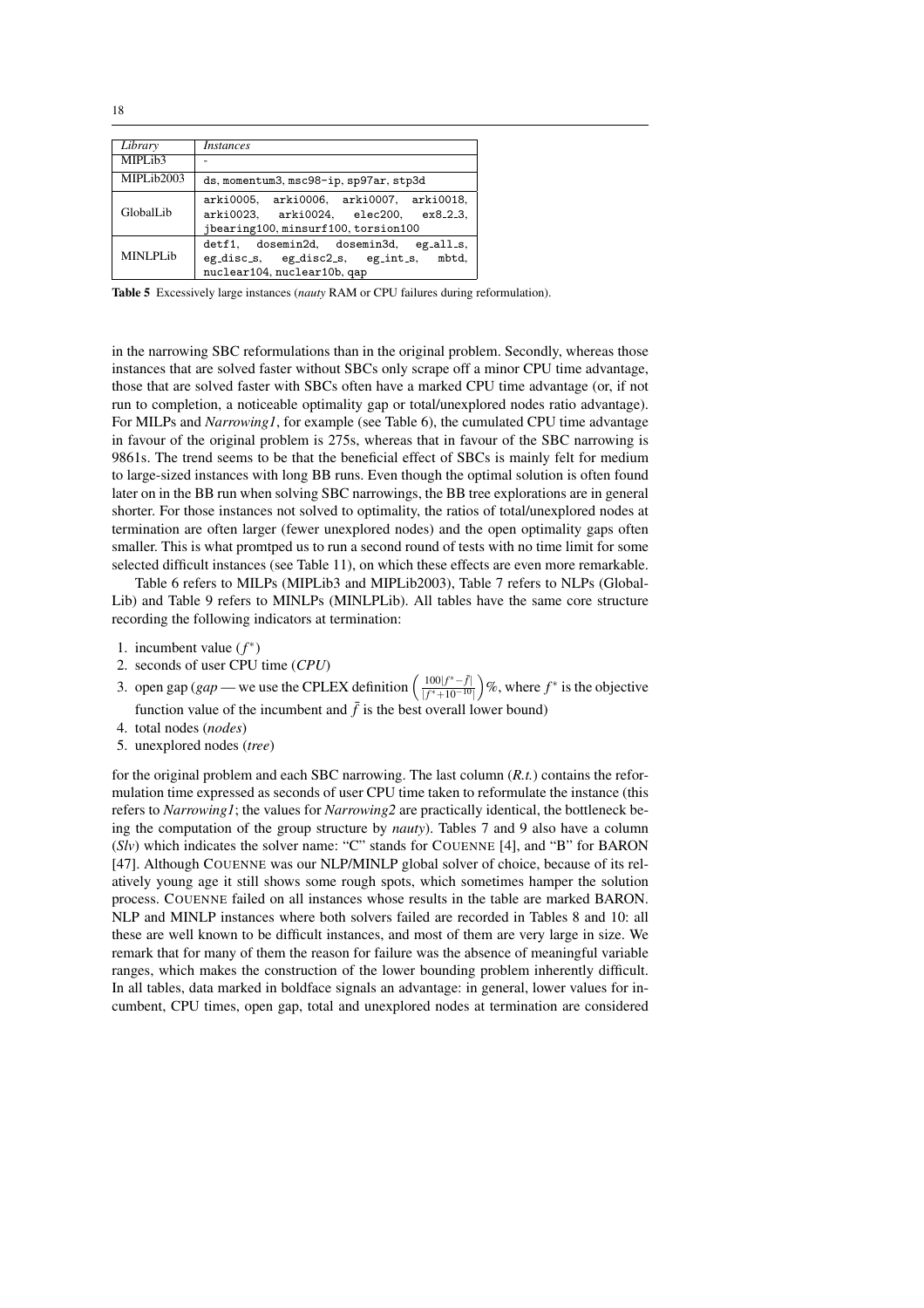|                     |         | Original problem |                         |         | Narrowing1        |                     |         | Narrowing2        |                         |         |
|---------------------|---------|------------------|-------------------------|---------|-------------------|---------------------|---------|-------------------|-------------------------|---------|
|                     |         | f                | nodes                   |         | $\overline{f}^*$  | nodes               |         | f                 | nodes                   |         |
| <i>Instance</i>     | CPU     | gap              | tree                    | CPU     | gap               | tree                | CPU     | gap               | tree                    | R.t.    |
|                     |         |                  |                         |         |                   |                     |         |                   |                         |         |
| MIPLib3             |         |                  |                         |         |                   |                     |         |                   |                         |         |
|                     |         | 340160           | $\overline{0}$          |         | 340160            | $\overline{0}$      |         | 340160            | $\overline{0}$          |         |
| air03               | 1.14    | 0%               | $\bf{0}$                | 1.10    | 0%                | $\bf{0}$            | 0.98    | 0%                | $\bf{0}$                | 161.94  |
|                     |         | $7.58e+6$        | 93340                   |         | $7.58e + 6$       | 93340               |         | $7.58e + 6$       | 93340                   |         |
| arki001             | 114.31  | 0%               | $\mathbf{0}$            | 125.03  | 0%                | $\mathbf{0}$        | 108.5   | 0%                | $\overline{0}$          | 78.56   |
|                     |         | 7.59             | 957                     |         | 7.59              | 969                 |         | 7.59              | 967                     |         |
| blend2              | 0.94    | 0%               | $\mathbf{0}$            | 0.87    | 0%                | $\mathbf{0}$        | 0.91    | 0%                | $\overline{0}$          | 1.43    |
|                     |         | $\overline{0}$   | $\overline{\mathbf{0}}$ |         | $\overline{0}$    | 153                 |         | $\overline{0}$    | 153                     |         |
| enigma              | 0.00    | 0%               | $\mathbf{0}$            | 0.05    | 0%                | $\bf{0}$            | 0.05    | 0%                | $\boldsymbol{0}$        | 1.22    |
|                     |         | $4.05e + 5$      | 71                      |         | $4.05e + 5$       | 81                  |         | $4.05e + 5$       | 81                      |         |
| fiber               | 0.26    | 0%               | $\boldsymbol{0}$        | 0.27    | 0%                | $\mathbf{0}$        | 0.26    | 0%                | $\overline{0}$          | 4.96    |
|                     |         | $1.12e+5$        | $\overline{0}$          |         | $1.12e+5$         | $\overline{0}$      |         | $1.12e + 5$       | $\overline{0}$          |         |
| gen                 | 0.04    | 0%               | $\mathbf{0}$            | 0.04    | 0%                | $\overline{0}$      | 0.04    | 0%                | $\overline{0}$          | 2.57    |
|                     |         | $1.18e+4$        | 2405600                 |         | $1.18e+4$         | 2558400             |         | $1.18e+4$         | 2558400                 |         |
| mas74               | 529     | 0%               | $\overline{0}$          | 466     | 0%                | $\bf{0}$            | 426     | 0%                | $\overline{0}$          | 1.41    |
|                     |         | 4e+4             | 305500                  |         | 4e+4              | 305500              |         | $4e+4$            | 305500                  |         |
| mas76               | 43.42   | 0%               | $\overline{0}$          | 43.62   | 0%                | $\bf{0}$            | 41.97   | 0%                | $\overline{0}$          | 1.41    |
|                     |         | 3360             | 160                     |         | 3360              | 656                 |         | 3360              | 700                     |         |
|                     |         | 0%               | $\mathbf{0}$            |         | 0%                | $\mathbf{0}$        |         | 0%                | $\mathbf{0}$            |         |
| misc03              | 0.30    | $\overline{0}$   | 17                      | 0.29    | $\overline{0}$    | $\overline{17}$     | 1.07    | $\overline{0}$    | $\overline{17}$         | 1.35    |
|                     |         |                  |                         |         |                   |                     |         |                   |                         |         |
| misc06              | 0.13    | 0%               | $\overline{0}$          | 0.13    | 0%                | $\mathbf{0}$        | 0.13    | 0%                | $\overline{0}$<br>20395 | 11.63   |
|                     |         | 2810             | 16211                   |         | 2810              | 12317               |         | 2810              |                         |         |
| misc07              | 18.41   | 0%               | $\mathbf{0}$            | 12.72   | 0%                | $\mathbf{0}$        | 21.28   | 0%                | $\mathbf{0}$            | 1.57    |
|                     |         | 115155           | $\overline{0}$          |         | 115155            | $\overline{0}$      |         | 115155            | $\overline{0}$          |         |
| mitre               | 0.83    | 0%               | $\Omega$                | 0.80    | 0%                | $\Omega$            | 0.82    | 0%                | $\Omega$                | 1304.41 |
|                     |         | $-563.732$       | 156803                  |         | -563.846          | 136200              |         |                   |                         |         |
| mkc                 | 7200    | 0.17%            | 75392                   | 7200    | 0.15%             | 36654               |         |                   |                         | 2712.33 |
|                     |         | $-41$            | 8629594                 |         | $-41$             | 7852302             |         | $-41$             | 7852302                 |         |
| noswot              | 7200    | 4.88%            | 1581600                 | 7200    | 3.56%             | 817466              | 7200    | 3.56%             | 817466                  | 1.27    |
|                     |         | 7615             | 103                     |         | 7615              | 295                 |         |                   |                         |         |
| p0201               | 0.24    | 0%               | $\mathbf{0}$            | 0.35    | 0%                | $\mathbf{0}$        |         |                   |                         | 3.44    |
|                     |         | 3124             | π                       |         | 3124              | π                   |         | 3124              | π                       |         |
| p2756               | 0.40    | 0%               | $\bf{0}$                | 0.39    | 0%                | $\overline{0}$      | 0.37    | 0%                | $\bf{0}$                | 25.61   |
|                     |         | $-132.87$        | 8375                    |         | $-132.87$         | 5500                |         |                   |                         |         |
| qiu                 | 45.01   | 0%               | $\mathbf{0}$            | 36.38   | 0%                | $\mathbf{0}$        |         |                   |                         | 6.22    |
|                     |         | 82.2             | 561                     |         | 82.2              | 555                 |         | 82.2              | 505                     |         |
| rgn                 | 0.13    | 0%               | $\Omega$                | 0.15    | 0%                | $\Omega$            | 0.12    | 0%                | $\Omega$                | 1.36    |
|                     |         | 1077.21          | 5800                    |         | 1077.56           | 6700                |         | 1077.56           | 17700                   |         |
| rout                | 11.99   | 0%               | $\mathbf{0}$            | 15.28   | 0%                | $\bf{0}$            | 53.86   | 0%                | $\overline{0}$          | 2.39    |
|                     |         | 423              | 103097                  |         | 423               | 101576              |         | 423               | 105481                  |         |
| seymour             | 7200    | 1.58%            | 84949                   | 7200    | 1.58%             | 83701               | 7200    | 1.57%             | 86941                   | 5.95    |
|                     |         | 18               | 1582                    |         | 18                | 637                 |         |                   |                         |         |
| stein27             | 0.27    | 0%               | $\overline{0}$          | 0.07    | 0%                | $\Omega$            |         |                   |                         | 1.30    |
|                     |         | 492.45           | 215100                  |         | 486.18            | 194400              |         | 484.09            | 196200                  |         |
| $\texttt{swath}^a$  | 1534    | 14.60%           | 200293                  | 1773    | 13.83%            | 165017              | 1550    | 17.55%            | 182289                  | 325.10  |
|                     |         |                  |                         |         |                   |                     |         |                   |                         |         |
| MIPLib2003 \MIPLib3 |         |                  |                         |         |                   |                     |         |                   |                         |         |
|                     |         | $1.4e+9$         | 2240022                 |         | $1.2e+9$          | 392600              |         | $1.2e+9$          | 392600                  |         |
| glass4              | 7200    | 21.43%           | 944291                  | 1180.69 | 0%                | $\bf{0}$            | 1186.57 | 0%                | $\bf{0}$                | 1.62    |
|                     |         | $-21718$         | 543                     |         | -21718            | 588                 |         | $-21718$          | 588                     |         |
| mzzv11              | 112.87  | 0%               | $\mathbf{0}$            | 129.35  | 0%                | $\mathbf{0}$        | 161     | 0%                | $\mathbf{0}$            | 213.76  |
|                     |         | $-20540$         | 237                     |         | $-20540$          | 223                 |         | $-20540$          | 223                     |         |
| mzzv42z             | 40.94   | 0%               | $\bf{0}$                | 46.42   | 0%                | $\bf{0}$            | 59.76   | 0%                | $\mathbf{0}$            | 244.76  |
|                     |         | $-16$            | $\overline{0}$          |         | $-16$             | $\overline{0}$      |         | $-16$             | $\overline{0}$          |         |
| opt1217             | 0.09    | 0%               | $\overline{0}$          | 0.09    | 0%                | $\overline{0}$      | 0.10    | 0%                | $\overline{0}$          | 1.37    |
|                     |         | $-19$            | 12936                   |         | $-19$             | 14050               |         |                   |                         |         |
| protfold            | 7200    | 90.71%           | 11563                   | 7200    | 91.58%            | 12760               |         |                   |                         | 592.14  |
|                     |         | 7.64e+5          | 3576200                 |         | 7.64e+5           | 973700              |         | 7.64e+5           | 973700                  |         |
|                     |         | 0%               | $\overline{0}$          |         |                   |                     |         |                   | $\overline{0}$          |         |
| timtab1             | 5317.42 | $1.12e+6$        | 1115428                 | 1554.20 | 0%<br>$1.14e + 6$ | $\bf{0}$<br>1002113 | 1555.74 | 0%<br>$1.14e + 6$ | 959893                  | 1.37    |
|                     |         |                  |                         |         |                   |                     |         |                   |                         |         |
| timtab2             | 7200    | 31.74%           | 745016                  | 7200    | 33.23%            | 647515              | 7200    | 33.32%            | 619402                  | 1.38    |

an advantage. However, for those instances not solved to optimality within the 2h CPU time limit, the higher values of the ratios *total/unexplored nodes* marks an advantage (meaning that more of the tree has been explored in the allotted time).

*<sup>a</sup>* Termination on out of memory.

**Table 6** MILP results (MIPLib3 and MIPLib2003 solved by CPLEX 11). Lower values are best in general; in instances not solved to optimality (CPU=7200), higher ratios *nodes/tree* are best. Values marked '-' denote Narrowing2=Narrowing1.

Some of the results for MILPs are very encouraging: the glass4 instance, for example, is known to be a hard one: [24] reports solving this instance using XPRESS 2006B in 7 hours on a 2 processor Xeon system with the following settings: no cuts, best first node selection,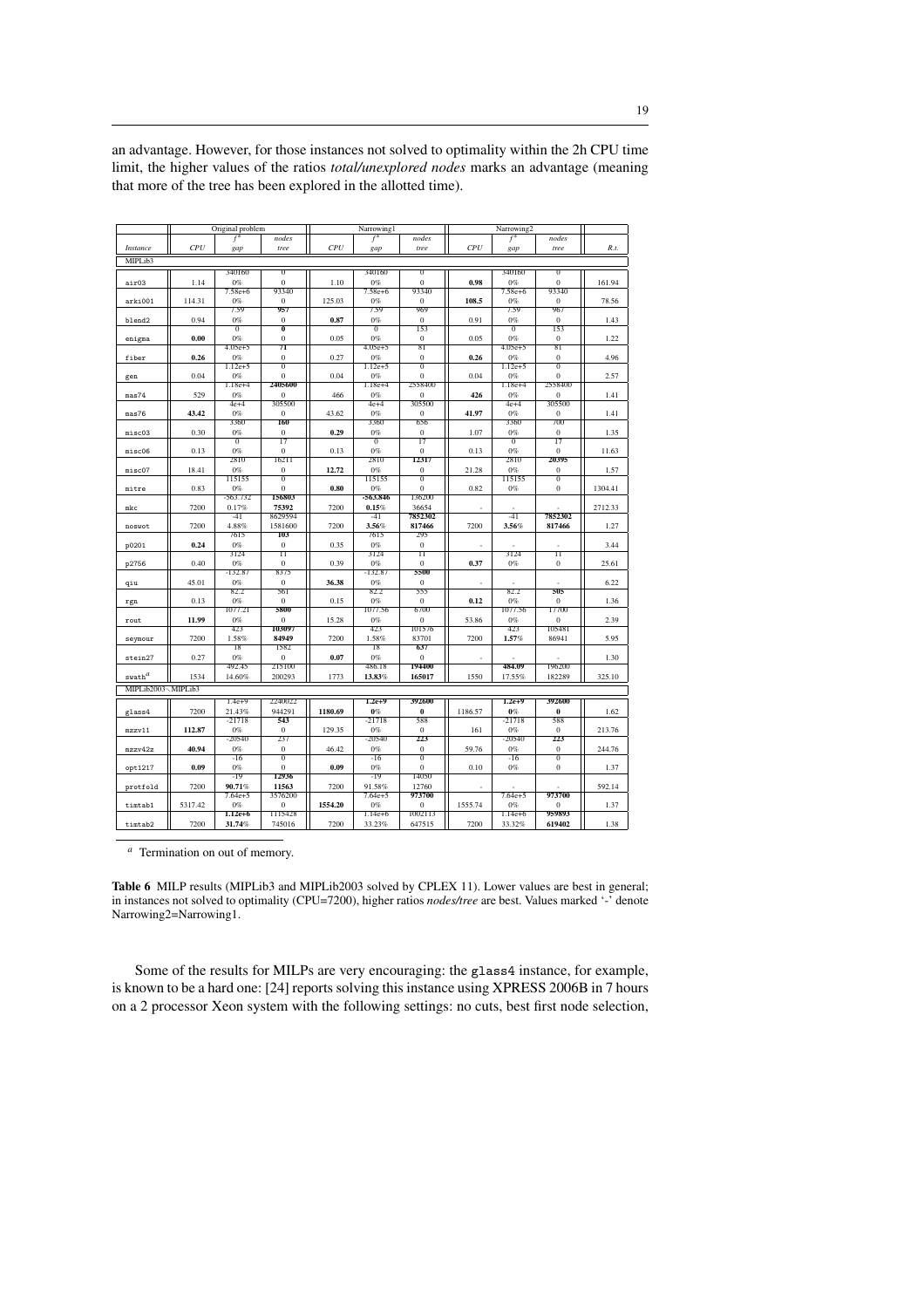heavy strong branching, and variable selection based on up/down pseudocosts. Although it is hard to compare with our results, what with the solver, hardware and version date difference, solving it in less than 20 minutes on a default configuration is worthy of note; even more so considering that the symmetry group is only  $C_2$ . The timerabilistance solution time is reduced to less than a third by adjoining the SBCs. It is interesting that arki001, mas76 and p2756 have the same number of nodes to completion but different CPU times. The CPLEX output log files of original/reformulated instances being equal for all but the partial CPU times, the only cause of this difference lies in the LP being solved at each node: although most of the times an LP with more constraints takes more time to solve, CPLEX employs several preprocessing techniques which might exploit the SBCs present in the reformulation (but absent in the original formulation) to yield the observed improvements.

On average, with a 2h user CPU time limit, it is slightly more advantageous to solve an SBC narrowing than the original problem. We reported total user CPU time, number of times the solution yielded best optima in the set (*Best*), and total number of BB nodes. The total closed gap averaged over original problem and *Narrowing1* and *Narrowing2* reformulations is 22661.35% with a standard deviation of 0.14, which effectively means that within the 2h CPU time limit, symmetry breaking had no effect with respect to the closed gap (without the 2h limit the story is different, see Table 11). It appears evident that, on average, breaking symmetry is beneficial when using BB-type solution algorithms.

The results referring to the second round of tests, involving selected (difficult) instances solved *without* the 2h user CPU time limit, are in Table 11. As before, data marked in boldface signals an advantage. The most meaningful indicators at termination are:

- 1. the objective function value of the incumbent (the lower the better);
- 2. the open gap (the lower the better);
- 3. the amount of explored nodes per second, i.e.  $\frac{nodes}{tree \times CPU}$  (the higher the better).

With extended CPU time limits, *Narrowing2* provides a significant computational advantage over the original problem, and a slight advantage over *Narrowing1*.

We remark also that results worthy of note were obtained on the protfold (open gap reduced by almost half) and seymour (given the problem structure, even a minor reduction in open gap is impressive) MILP instances.

It appears that adding SBCs sometimes has an adverse effect (albeit slighter than the beneficial observed effect). This occurrence may be explained by any one of the following facts: (a) SBCs have an element of arbitrary user choice in them, e.g. the natural variable index order 1,2,3,... (constraints enforcing other orders would also be valid); (b) SBCs may change branching decisions; (c) best choices for breaking symmetries may change during the BB tree exploration, locally to each node (it might be advantageous to change narrowing at select nodes rather than just at the root node). These issues will hopefully be addressed in future works (in particular, it might be a good idea to employ orbital branching [43,44] instead of a static narrowing as a symmetry-breaking device).

## **9 Conclusion**

This paper discusses methods for automatically exploiting symmetries in MILPs, nonconvex NLPs and MINLPs. We construct the formulation group, then derive static Symmetry-Breaking Constraints from its generators, and finally reformulate the given problem to a narrowing where some of the symmetric solutions are likely to be infeasible. The reformulated problem can then be solved by standard Branch-and-Bound solvers such as CPLEX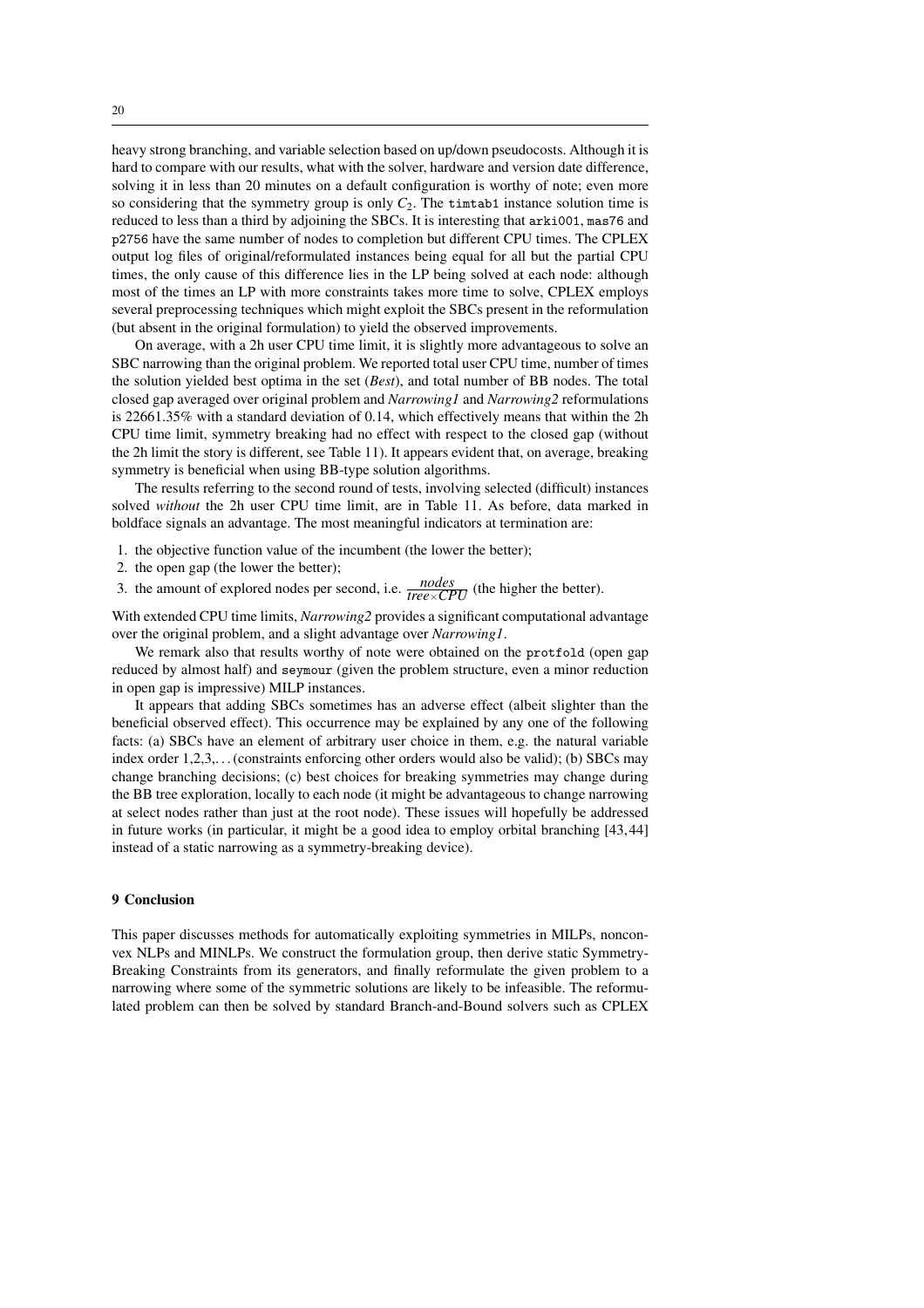|                       |              |       | Original problem        |                                  |       | Narrowing1              |                                    |       | Narrowing2           |                                    |      |
|-----------------------|--------------|-------|-------------------------|----------------------------------|-------|-------------------------|------------------------------------|-------|----------------------|------------------------------------|------|
|                       |              |       | f                       | nodes                            |       | $\overline{f}^*$        | nodes                              |       | $f^*$                | nodes                              |      |
| <i>Instance</i>       | Slv          | CPU   | gap                     | tree                             | CPU   | gap                     | tree                               | CPU   | gap                  | tree                               | R.t. |
| ex14_1_5              | $\mathbf C$  | 0.018 | $\overline{0}$<br>0%    | $\overline{0}$<br>$\overline{0}$ | 0.013 | $\overline{0}$<br>0%    | $\overline{0}$<br>$\mathbf{0}$     | 0.020 | $\overline{0}$<br>0% | $\overline{0}$<br>$\mathbf{0}$     | 1.44 |
|                       |              |       | $-15$                   | $\overline{0}$                   |       | $-15$                   | $\overline{0}$                     |       | $-15$                | ō                                  |      |
| ex2_1_3               | C            | 0.013 | 0%                      | $\bf{0}$                         | 0.010 | 0%                      | $\bf{0}$                           | 0.018 | 0%                   | $\bf{0}$                           | 1.41 |
|                       |              |       | $-3500$                 | 2040274                          |       | $-3500$                 | 63595                              |       | $-3500$              | 1580366                            |      |
| ex5_2_5               | $\mathbf C$  | 7200  | 0.32%<br>-2.02e-2       | 503850<br>14226                  | 7200  | 0.27%<br>$-2.02e-02$    | 18733<br>10027                     | 7200  | 0.22%<br>$-2.02e-02$ | 402117<br>10027                    | 1.40 |
| ex6 <sub>-1-1</sub>   | C            | 61    | 0%                      | $\overline{0}$                   | 37    | 0%                      | $\mathbf{0}$                       | 45    | 0%                   | $\overline{0}$                     | 1.43 |
|                       |              |       | $-3.53e-01$             | 13660                            |       | $-3.53e-01$             | 2659                               |       | $-3.53e-01$          | 2659                               |      |
| ex6_1_3               | $\mathbf C$  | 135   | 0%<br>$-3.052$          | $\overline{0}$<br>45200          | 97    | 0%<br>$-3.052$          | $\mathbf{0}$<br>88300              | 111   | 0%<br>$-3.052$       | $\mathbf{0}$<br>81700              | 1.40 |
| $ex6.2.10^{d}$        | $\mathbf C$  | 4754  | 0.37%                   | 19397                            | 7200  | 0.01%                   | 16228                              | 7200  | 0.014%               | 15898                              | 1.40 |
|                       |              |       | 2.89e-01                | 15827                            |       | 2.89e-01                | 3477                               |       | 2.89e-01             | 3477                               |      |
| ex6_2_12              | C            | 205   | 0%                      | 0<br>65461                       | 85    | 0%                      | $\boldsymbol{0}$<br>77569          | 85    | 0%                   | $\bf{0}$                           | 1.41 |
| ex6 <sub>-2-13</sub>  | $\mathsf{C}$ | 7200  | $-2.16e-01$<br>0.09%    | 27773                            | 7200  | $-2.16e-01$<br>0.03%    | 29202                              | 7200  | -2.16e-01<br>0.03%   | 75670<br>28580                     | 1.38 |
|                       |              |       | $-6.96e-01$             | 195                              |       | $-6.96e-01$             | 92                                 |       | $-6.96e-01$          | 92                                 |      |
| ex6 <sub>-2-14</sub>  | $\mathbf C$  | 29    | 0%                      | $\mathbf{0}$                     | 19    | 0%                      | $\mathbf{0}$                       | 17.8  | 0%                   | $\mathbf{0}$                       | 1.37 |
| ex6_2_5 $^a$          | $\mathbf C$  | 3017  | $-70.75$<br>6.85%       | 43500<br>18094                   | 4920  | $-70.75$<br>0.90%       | 68600<br>27187                     | 5240  | $-70.75$<br>0.90%    | 68600<br>27187                     | 1.43 |
|                       |              |       | -0.161                  | 32500                            |       | -0.161                  | 17500                              |       | -0.161               | 16600                              |      |
| $ex6 - 2 - 7^d$       | $\mathbf C$  | 1874  | 48.35%                  | 10900                            | 1884  | 39.92%                  | 7894                               | 1323  | 32.07%               | 8008                               | 1.42 |
|                       |              |       | $-3.51e-02$             | 28711                            |       | $-3.46e-02$             | 8522                               |       | $-3.46e-02$          | 8522                               |      |
| $ex6.2.9^{b}$         | C            | 699   | 0%<br>$-5.065$          | $\bf{0}$<br>$\overline{0}$       | 184   | 0%<br>$-5.065$          | $\boldsymbol{0}$<br>$\overline{0}$ | 191   | 0%<br>$-5.065$       | $\bf{0}$<br>$\overline{0}$         | 1.42 |
| ex8_1_6               | $\mathbf C$  | 0.03  | 0%                      | $\mathbf{0}$                     | 0.03  | 0%                      | $\overline{0}$                     | 0.046 | 0%                   | $\boldsymbol{0}$                   | 1.36 |
|                       |              |       | $\overline{0}$          | 20245                            |       | $\overline{0}$          | 14191                              |       |                      |                                    |      |
| ex8_3_1 $^c$          | B            | 7200  | $-10$<br>-0.4123        | 12299<br>9471                    | 7200  | $-10$<br>$-0.4123$      | 8099<br>8004                       | ä,    | j,                   | ×,                                 | 2.27 |
| ex8_3_2               | $\, {\bf B}$ | 7200  | 2325%                   | 6566                             | 7200  | 2325%                   | 5445                               | ٠     | ×,                   | ×,                                 | 2.05 |
|                       |              |       | $-0.4166$               | 9205                             |       | $-0.4166$               | 7416                               |       |                      |                                    |      |
| ex8_3_3               | $\, {\bf B}$ | 7200  | 2393%                   | 5770                             | 7200  | 2393%                   | 5065                               |       | ä,                   | ×,                                 | 1.36 |
|                       |              |       | $-3.58$<br>2695%        | 6597<br>4484                     |       | $-3.58$<br>2695%        | 4985<br>3347                       |       |                      | ä,                                 |      |
| ex8_3_4               | B            | 7200  | -0.069                  | 7843                             | 7200  | $-0.068$                | 8470                               | ٠     | ×,                   |                                    | 2.10 |
| ex8_3_5               | B            | 7200  | 14371%                  | 4727                             | 7200  | 14434%                  | 5597                               |       |                      | ä,                                 | 2.07 |
|                       |              |       | $\overline{0}$          | 15197                            |       | $\overline{0}$          | 21532                              |       |                      |                                    |      |
| ex8.3.11 <sup>c</sup> | B            | 7200  | $-10$<br>$\overline{0}$ | 8393<br>21881                    | 7200  | $-10$<br>$\overline{0}$ | 13344<br>20566                     |       | ä,                   | ÷                                  | 1.51 |
| ex8.3.12 <sup>c</sup> | $\mathbf B$  | 7200  | $-10$                   | 12515                            | 7200  | $-10$                   | 13000                              | ٠     | ٠                    | ä,                                 | 1.37 |
|                       |              |       | $\overline{0}$          | 13662                            |       | $\overline{0}$          | 11038                              |       |                      |                                    |      |
| ex8.3.13 <sup>c</sup> | $\, {\bf B}$ | 7200  | $-10$                   | 9015<br>$\overline{0}$           | 7200  | $-10$                   | 7179                               | ł.    |                      | $\overline{0}$                     | 1.91 |
| ex8 <sub>-4-6</sub>   | $\mathbf C$  | 0.08  | 0.66<br>0%              | $\overline{0}$                   | 1.53  | 0.66<br>0%              | $\overline{0}$<br>$\mathbf{0}$     | 0.13  | 0.66<br>0%           | $\mathbf{0}$                       | 1.40 |
|                       |              |       | -3.25                   | O                                |       | -3.25                   | $\overline{0}$                     |       | -3.25                | $\overline{0}$                     |      |
| ex9_1_10              | C            | 4.68  | 0%                      | $\mathbf{0}$                     | 9.3   | 0%                      | $\mathbf{0}$                       | 9.3   | $0\%$                | $\overline{0}$                     | 1.77 |
| ex9_1_8               | $\mathsf{C}$ | 4.7   | $-3.25$<br>0%           | $\overline{0}$<br>$\bf{0}$       | 9.3   | $-3.25$<br>0%           | $\overline{0}$<br>$\bf{0}$         | 9.3   | $-3.25$<br>0%        | $\overline{0}$<br>$\boldsymbol{0}$ | 1.43 |
|                       |              |       | 99.99                   | $\overline{2}$                   |       | 99.99                   | $\overline{2}$                     |       | 99.99                | $\overline{2}$                     |      |
| ex9 <sub>-2-2</sub>   | С            | 0.16  | 0%                      | $\overline{0}$                   | 0.15  | 0%                      | $\mathbf{0}$                       | 0.17  | 0%                   | $\bf{0}$                           | 2.31 |
|                       |              |       | ᠴ                       | $\overline{0}$                   |       | ╗                       | $\overline{0}$                     |       |                      |                                    |      |
| ex9 <sub>-2-6</sub>   | $\mathbf C$  | 0.1   | 0%<br>-0.366            | $\mathbf{0}$<br>31655            | 0.1   | 0%<br>$-0.366$          | $\boldsymbol{0}$<br>28973          |       | -0.366               | 31117                              | 1.38 |
| maxmin                | $\, {\bf B}$ | 7200  | 157.55%                 | 20122                            | 7200  | 157.38%                 | 18300                              | 7200  | 156.87%              | 19659                              | 1.29 |
|                       |              |       | $-2.83$                 | $\sigma$                         |       | $-2.83$                 | σ                                  |       | $-2.83$              | τ                                  |      |
| $st_e18$              | $\mathsf{C}$ | 0.01  | 0%<br>$-5.065$          | $\overline{0}$<br>O              | 0.01  | 0%<br>$-5.065$          | $\mathbf{0}$<br>$\overline{0}$     | 0.01  | 0%<br>$-5.065$       | $\overline{0}$<br>σ                | 1.38 |
| st_e39                | $\mathbf C$  | 0.03  | 0%                      | $\overline{0}$                   | 0.03  | 0%                      | $\mathbf{0}$                       | 0.04  | 0%                   | $\mathbf{0}$                       | 1.41 |
|                       |              |       | $-15$                   | $\overline{0}$                   |       | $-15$                   | $\overline{0}$                     |       | $-15$                | $\overline{0}$                     |      |
| st_fp3                | $\mathbf C$  | 0.015 | 0%                      | $\bf{0}$                         | 0.015 | 0%                      | $\boldsymbol{0}$                   | 0.017 | 0%                   | $\bf{0}$                           | 2.02 |
|                       | $\mathbf C$  | 10.3  | $-120.15$<br>0%         | 214<br>$\boldsymbol{0}$          | 9.5   | $-120.15$<br>0%         | 208<br>$\mathbf{0}$                | 9.3   | $-120.15$<br>0%      | 208<br>$\mathbf{0}$                | 1.44 |
| st_rv9                |              |       | $-28371.6$              | 97                               |       | $-28371.6$              | 125                                |       | $-28371.6$           | 125                                |      |
| turkey                | $\mathbf C$  | 2749  | 0%                      | $\bf{0}$                         | 3724  | 0%                      | $\bf{0}$                           | 3831  | $0\%$                | $\boldsymbol{0}$                   | 7.24 |

<sup>a</sup>  $CPU < 7200$  and  $gap > 0\%$  because of COUENNE's segmentation fault during computation.

 $b$  Some AMPL warnings might be the cause of the objective function value discrepancy (both were certified optimal by COUENNE).

<sup>c</sup> When  $f^* = 0$  the open gap is (almost) ill defined, thus the value of the best LP bound is reported instead.

Table 7 NLP results (GlobalLib solved by COUENNE or BARON). Lower values are best in general; in instances not solved to optimality (CPU=7200), higher ratios nodes/tree are best. Values marked '-' denote Narrowing2=Narrowing1.

(for linear problems) and COUENNE (for nonlinear problems). We exhibit computational results validating the approach.

21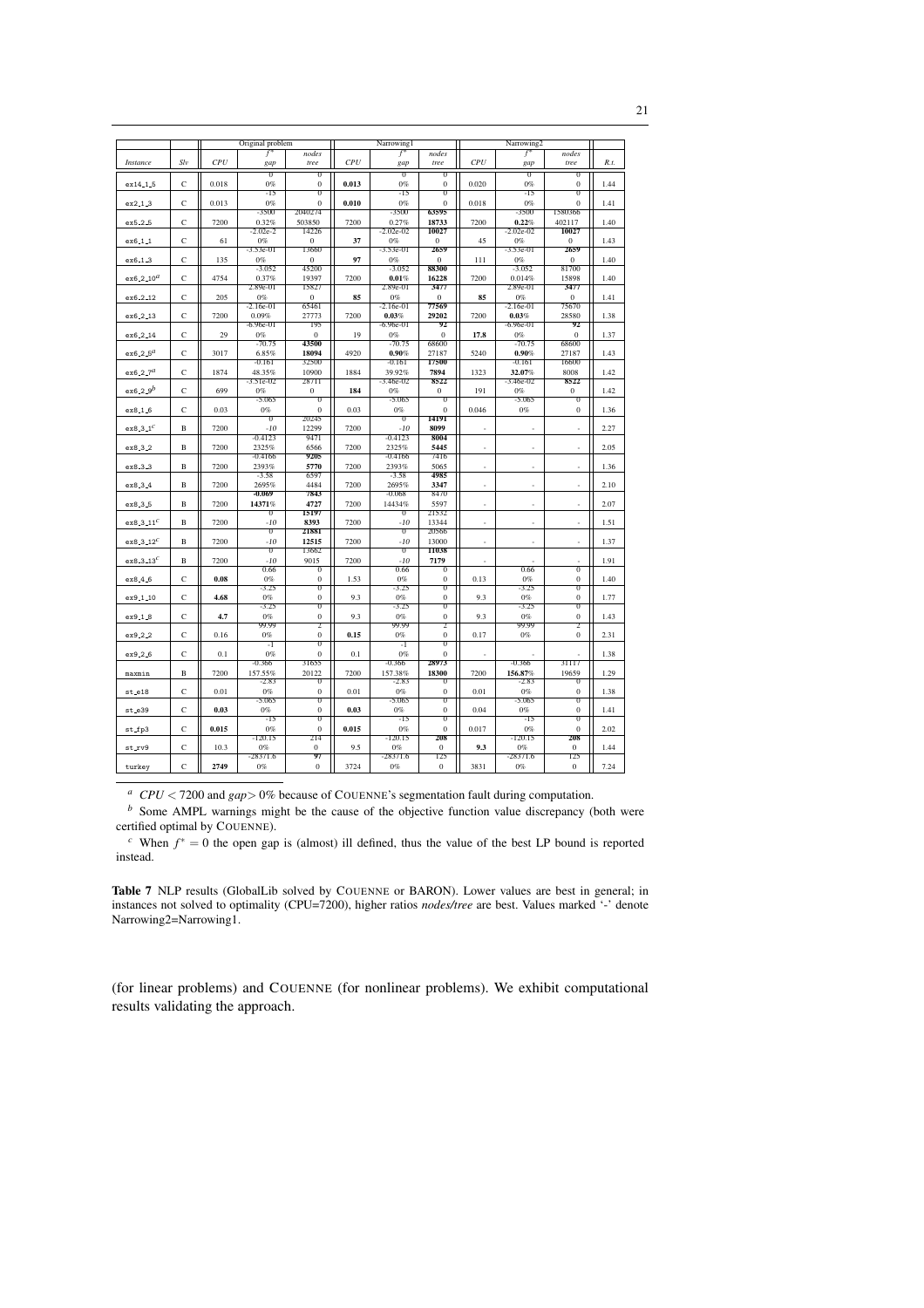| arki0008                         | 92.15                      | arki0013<br>arki0014 | 5268.54<br>5695.04 | elec50<br>ex8.2.1           | 228.67<br>1.43         | ex8.3.7<br>ex8.3.9                | 1.62<br>1.41         |
|----------------------------------|----------------------------|----------------------|--------------------|-----------------------------|------------------------|-----------------------------------|----------------------|
|                                  |                            |                      |                    |                             |                        |                                   |                      |
| arki0009<br>arki0010<br>arki0011 | 401.10<br>65.46<br>5715.02 | arki0016<br>elec100  | 142.34<br>13082.36 | ex8.2.2<br>ex824<br>ex8.2.5 | 21080<br>1.64<br>17172 | ex8.3.10<br>ex8 3 14<br>torsion50 | 1.28<br>1.48<br>6122 |

**Table 8** NLP instances where both COUENNE and BARON failed.

|                 |             |       | Original problem   |                  |       | Narrowing1      |                         |       | Narrowing2         |                  |       |
|-----------------|-------------|-------|--------------------|------------------|-------|-----------------|-------------------------|-------|--------------------|------------------|-------|
|                 |             |       |                    | nodes            |       |                 | nodes                   |       |                    | nodes            |       |
| <i>Instance</i> | Slv         | CPU   | gap                | tree             | CPU   | gap             | tree                    | CPU   | gap                | tree             | R.t.  |
|                 |             |       | $-1.14e+5$         | 106074           |       | $-1.14e+5$      | 106074                  |       | $-1.14e+5$         | 101138           |       |
| $ceci1_13$      | $\mathbf C$ | 6181  | 0%                 | $\Omega$         | 6248  | 0%              | $\Omega$                | 7200  | 0%                 | 2084             | 2.64  |
|                 |             |       | 0.1916             | 341              |       | 0.1916          | 326                     |       | 0.1916             | 87               |       |
| e1f             | B           | 11.86 | 0%                 | $\Omega$         | 7.35  | 0%              | $\Omega$                | 2.9   | 0%                 | $\Omega$         | 1.43  |
|                 |             |       | 89.1               | 227              |       | 89.1            | 109                     |       | 89.1               | 109              |       |
| gastrans        | $\mathbf C$ | 9     | 0%                 | $\mathbf{0}$     | 5.2   | 0%              | $\bf{0}$                | 5.7   | 0%                 | $\mathbf{0}$     | 1.39  |
|                 |             |       | $\sigma$           | $\overline{8}$   |       | $\overline{0}$  | $\overline{\mathbf{0}}$ |       |                    |                  |       |
| gear            | C           | 0.08  | 0%                 | $\bf{0}$         | 0.01  | 0%              | $\mathbf{0}$            | ٠     | ٠                  | ٠                | 1.27  |
|                 |             |       | $\overline{0}$     | 6                |       | $^{0}$          | 21                      |       |                    |                  |       |
| gear2           | C           | 0.34  | 0%                 | $\bf{0}$         | 0.51  | 0%              | $\overline{0}$          | ٠     | ٠                  | ٠                | 1.38  |
|                 |             |       | $\Omega$           | 26               |       | $\overline{0}$  | 25                      |       |                    |                  |       |
| gear3           | C           | 0.14  | 0%                 | $\Omega$         | 0.19  | 0%              | $\overline{0}$          | ٠     | ٠                  | ٠                | 1.30  |
|                 |             |       | 1.968              | 3239             |       | 1.968           | 1739                    |       |                    |                  |       |
| gear4           | $\mathbf B$ | 0.62  | $0\%$              | $\Omega$         | 0.48  | 0%              | $\Omega$                | ٠     | ٠                  | ٠                | 1.28  |
|                 |             |       | $\overline{13}$    | $\overline{0}$   |       | $\overline{13}$ | $\overline{0}$          |       | 13                 | $\overline{0}$   |       |
| hmittelman      | $\mathbf C$ | 0.16  | 0%<br>4492.48      | $\Omega$<br>9106 | 0.18  | 0%<br>4493.5    | $\Omega$<br>10146       | 0.20  | 0%<br>4457.55      | $\Omega$<br>3254 | 1.25  |
|                 | $\mathbf B$ |       |                    |                  |       | 39.9%           | 6296                    |       |                    |                  |       |
| lop97icx        |             | 7200  | 40.65%<br>$-43.13$ | 5537<br>0        | 7200  | $-43.13$        | $\overline{0}$          | 7200  | 40.23%<br>$-43.13$ | 2026<br>$\Omega$ | 24.96 |
|                 | $\mathbf C$ | 5.1   | 0%                 | $\bf{0}$         | 2.4   | 0%              | $\mathbf{0}$            | 1.7   | 0%                 | $\Omega$         |       |
| nys09           |             |       | -55.87             | $\overline{0}$   |       | $-55.87$        | $\overline{0}$          |       | $-55.87$           | $\Omega$         | 1.24  |
| $r$ isk $2bd$   | $\mathbf C$ | 13.26 | 0%                 | $\Omega$         | 14.77 | 0%              | $\Omega$                | 14.28 | 0%                 | $\Omega$         | 2.48  |
|                 |             |       | $1.5e+5$           | 3316             |       | 1.5e+5          | 1775                    |       | 1.5e+5             | 9509             |       |
| synheat         | B           | 127   | 0%                 | $\mathbf{0}$     | 92    | 0%              | $\mathbf{0}$            | 566   | 0%                 | $\mathbf{0}$     | 1.27  |

*<sup>a</sup>* This instance is unbounded [33], so the objective function value is not a meaningful indicator.

Table 9 MINLP results (MINLPLib solved by COUENNE or BARON). Lower values are best in general; in instances not solved to optimality (CPU=7200), higher ratios *nodes/tree* are best. Values marked '-' denote Narrowing2=Narrowing1.

| <i>Instance</i> | R.t.   | <i>Instance</i> | R.t.   | <i>Instance</i> | R.t.  | <i>Instance</i> | R.t.   |
|-----------------|--------|-----------------|--------|-----------------|-------|-----------------|--------|
| deb7            | 26.0   | nuclear24       | 15.22  | nuclearvc       | 1.88  | product2        | 292.39 |
| deb8            | 26.1   | nuclear25       | 19.46  | nuclearvd       | 2.26  | super1          | 10.12  |
| deb9            | 25.9   | nuclear49       | 457.88 | nuclearve       | 2.03  | super2          | 10.60  |
| lop97ic         | 202.85 | nuclearva       | 1.83   | nuclearyf       | 2.03  | super3          | 10.15  |
| nuclear14       | 15.49  | nuclearyb       | 1.73   | product         | 13.88 | super3t         | 6.09   |

**Table 10** MINLP instances where both COUENNE and BARON failed (the deb instances are reported infeasible).

Symmetry-Breaking Constraints practically help finding exact optima by Branch-and-Bound algorithms: in general, the more symmetry-breaking constraints we adjoin to the original formulation, the fewer nodes we might hope the BB search tree will have. Furthermore, these constraints are generated by the nontrivial orbits of the formulation group action on the set of variable indices. Therefore, in general, the larger the formulation group, the better. Since different exact reformulations of the same problem often yield different formulation groups (all of which are subgroups of the solution group associated to the problem), a very interesting question for future research is that of looking for the exact reformulation maximizing the number (and length) of nontrivial orbits. It must be said, however, that our symmetry-breaking constraints are rather general-purpose, hence they undergo the usual trade-off between generality and efficiency. This suggests that breaking symmetries at the modelling level (*static* symmetry breaking) should also be complemented by breaking sym-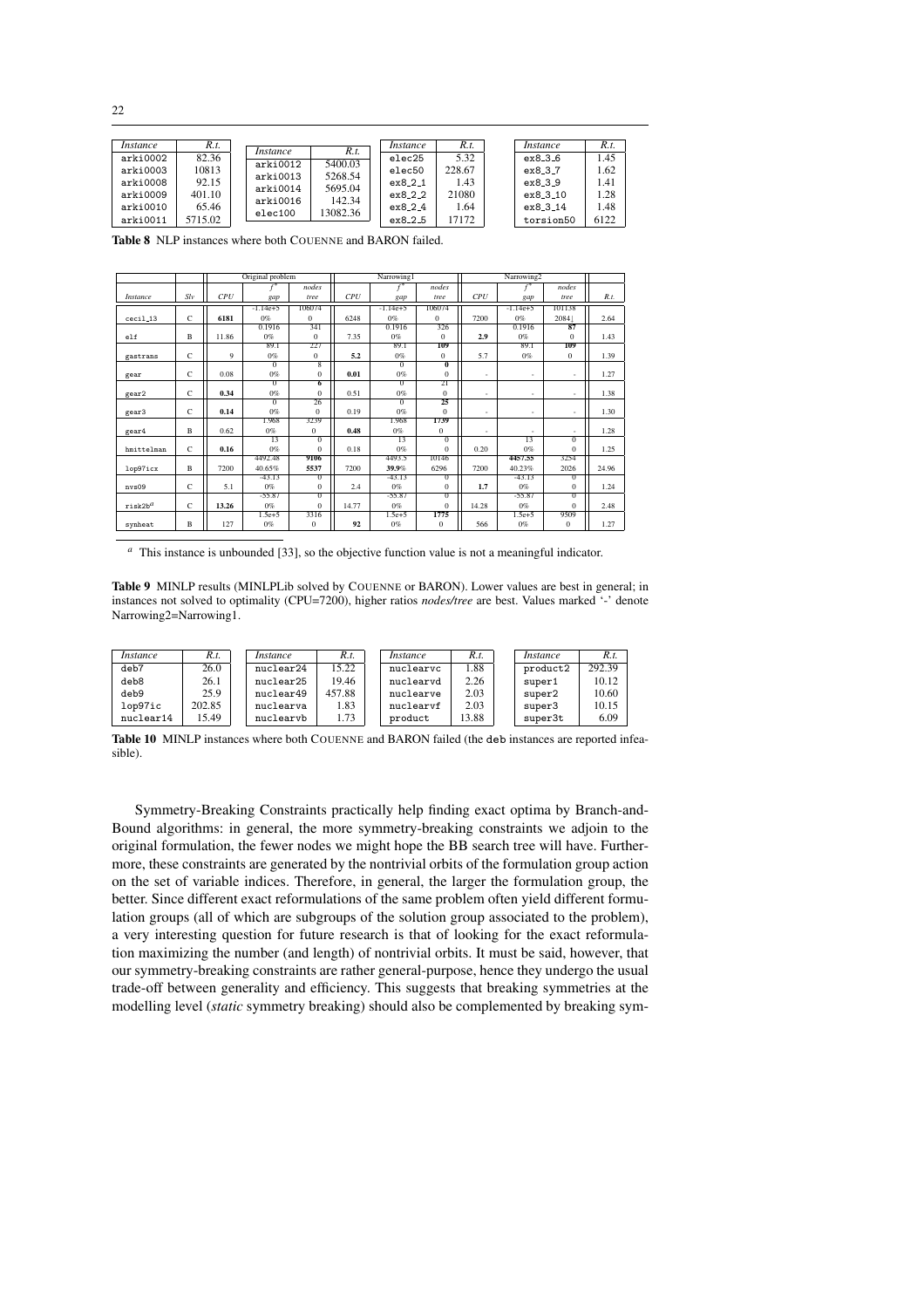|                       |     |        | Original problem |         |            | Narrowing1 |         |                          | Narrowing2               |         |         |
|-----------------------|-----|--------|------------------|---------|------------|------------|---------|--------------------------|--------------------------|---------|---------|
|                       |     |        |                  | nodes   |            |            | nodes   |                          |                          | nodes   |         |
| <i>Instance</i>       | Slv | CPU    | gap              | tree    | <b>CPU</b> | gap        | tree    | <b>CPU</b>               | gap                      | tree    | R.t.    |
| MILPLib(s)            |     |        |                  |         |            |            |         |                          |                          |         |         |
|                       |     |        | $-563.846$       | 1945500 |            | $-563.846$ | 2104500 |                          |                          |         |         |
| $mkc^d$               |     | 146850 | 0.13%            | 1479080 | 133924     | 0.13%      | 1449867 | ٠                        | $\overline{\phantom{a}}$ | ٠       | 2712.33 |
|                       |     |        | $-26$            | 592000  |            | -29        | 536100  |                          |                          |         |         |
| protfold <sup>b</sup> |     | 300000 | 30.51%           | 458813  | 300000     | 16.54%     | 353823  | $\overline{\phantom{a}}$ | ٠                        |         | 592.14  |
|                       |     |        | 423              | 3992700 |            | 423        | 4343500 |                          | 423                      | 3960700 |         |
| $\texttt{seymour}^d$  |     | 262817 | 0.9%             | 3026077 | 283311     | 0.83%      | 3038821 | 233643                   | 1.0%                     | 3064665 | 5.95    |
| GlobalLib             |     |        |                  |         |            |            |         |                          |                          |         |         |
|                       |     |        | $-3500$          | 5452500 |            | $-3500$    | 7373700 |                          | $-3500$                  | 4425400 |         |
| ex5.2.5 <sup>d</sup>  | C   | 19805  | 28.14%           | 1259853 | 82320      | 18.5%      | 747262  | 18151                    | 17.41%                   | 1076927 | 1.40    |
|                       |     |        | $-0.366$         | 237100  |            | $-0.366$   | 238000  |                          |                          |         |         |
| maxmin <sup>a</sup>   | B   | 58643  | 145%             | 150803  | 57762      | 144%       | 150355  | ٠                        | $\overline{\phantom{a}}$ |         | 1.29    |
| MINLPLib              |     |        |                  |         |            |            |         |                          |                          |         |         |
|                       |     |        | 4391.1           | 44858   |            | 4493.5     | 43948   |                          | 4412.9                   | 23416   |         |
| $1$ op $97$ icx $d$   | B   | 26903  | 38.2%            | 27824   | 30772      | 39.14%     | 27189   | 42926                    | 37.97%                   | 14708   | 24.96   |

 $a$  Termination on out of memory.

 $<sup>b</sup>$  Termination after 5000 minutes</sup>

Table 11 Some results without the 2h CPU time limit. Lower values are best in general; in instances not solved to optimality, higher ratios *nodes/(tree* $\times$ *CPU)* are best.

metries at the branching level of the BB algorithm (dynamic symmetry breaking). This will make the object of further investigations.

The tabulation of the formulation groups for all instances in the best known mathematical programming libraries suggests that although symmetry is not all-encompassing, it is nonetheless pervasive enough to merit more attention than is currently attributed to it by the mathematical programming community. Current efforts are limited to Mixed-Integer Linear and Semidefinite Programming only (this is the first work reaching into Mixed-Integer Nonlinear Programming) and often assume prior knowledge of (subgroups of) the solution group. If efficient symmetry detection and breaking devices are to make their way into mainstream MINLP solvers, more techniques are needed to address the issues arising in treating symmetry in mathematical programming.

## Acknowledgements

I wish to thank François Margot for many useful discussions and suggestions, and for carefully checking the theoretical part of this paper, and two anonymous referees for insightful comments. Financial support by ANR under grant 07-JCJC-0151, by EU under grant NEST "Morphex" and by the Digiteo RMNCCO Chair is gratefully acknowledged.

## **References**

- 1. F.A. Al-Khayyal and H.D. Sherali. On finitely terminating branch-and-bound algorithms for some global optimization problems. SIAM Journal of Optimization, 10(4):1049-1057, 2000.
- 2. L. Babai. Automorphism groups, isomorphism, reconstruction. In R. Graham, M. Grötschel, and L. Lovász, editors, Handbook of Combinatorics, vol. 2, pages 1447-1540. MIT Press, Cambridge, MA, 1996
- 3. C. Bauer, A. Frink, and R. Kreckel. Introduction to the GiNaC framework for symbolic computation within the C++ programming language. Journal of Symbolic Computation, 33(1):1-12, 2002.
- 4. P. Belotti, J. Lee, L. Liberti, F. Margot, and A. Wächter. Branching and bounds tightening techniques for non-convex MINLP. Optimization Methods and Software, 24(4):597-634, 2009.

 $23$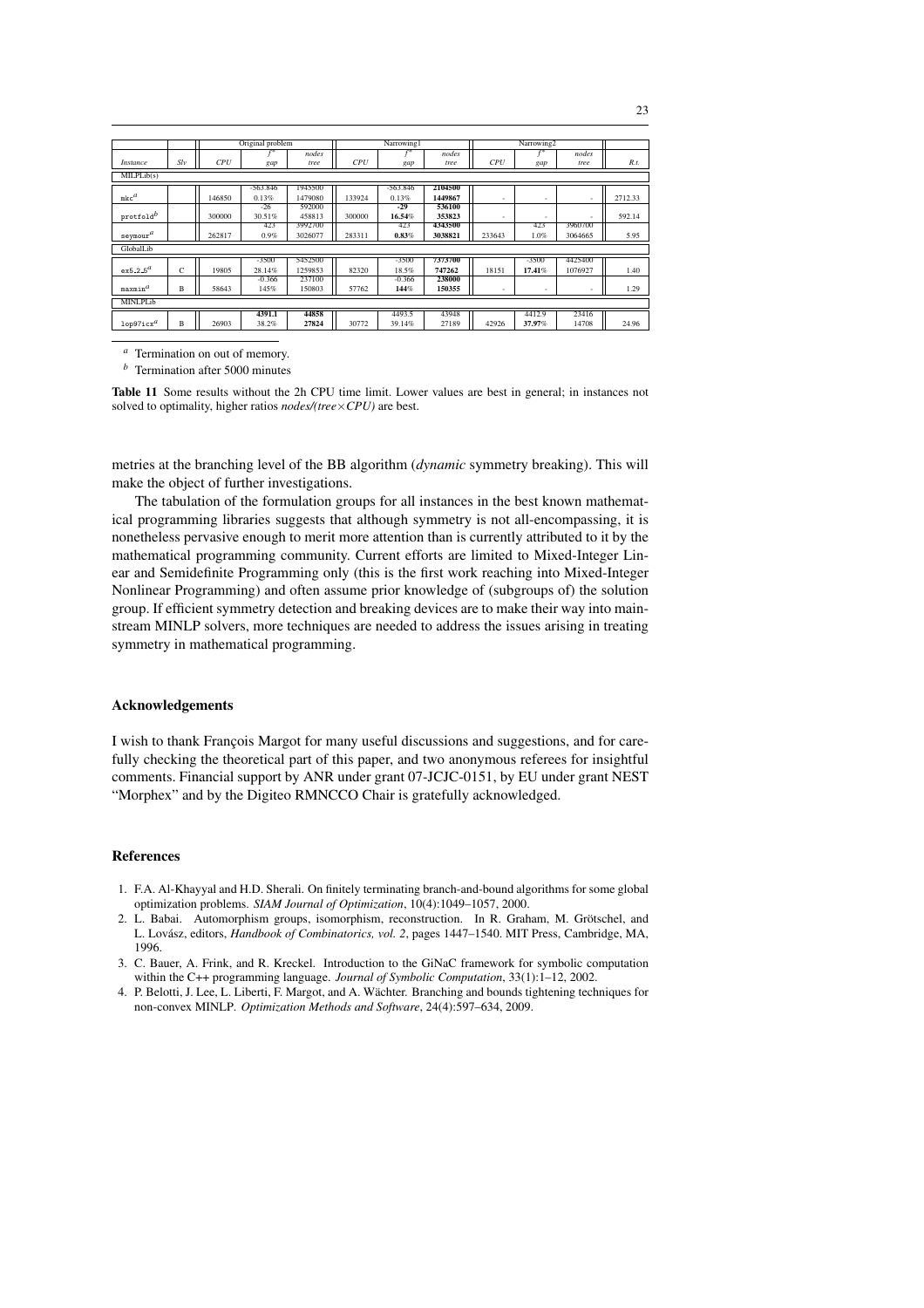- 5. T. Berthold and M. Pfetsch. Detecting orbitopal symmetries. In B. Fleischmann, K.-H. Borgwardt, R. Klein, and A. Tuma, editors, *Operations Research Proceedings 2008*, pages 433–438, Berlin, 2009. Springer.
- 6. R. Bixby, S. Ceria, C. McZeal, and M. Savelsbergh. An updated mixed integer programming library: Miplib 3. Technical Report TR98-03, Rice University, 1998.
- 7. K. Booth and C. Colbourn. Problems polynomially equivalent to graph isomorphism. Technical Report CS-77-04, University of Waterloo, 1979.
- 8. M. Boulle. Compact mathematical formulation for graph partitioning. *Optimization and Engineering*, 5:315–333, 2004.
- 9. M. Bruglieri and L. Liberti. Optimal running and planning of a biomass-based energy production process. *Energy Policy*, 36:2430–2438, 2008.
- 10. M. Bussieck. Globallib a collection of nonlinear programming problems, 2004. (http://www.gamsworld.org/global/globallib.htm).
- 11. M. Bussieck, A. Drud, and A. Meeraus. MINLPLib A collection of test models for mixed-integer nonlinear programming. *INFORMS Journal on Computing*, 15(1), 2003.
- 12. G. Butler. *Fundamental Algorithms for Permutation Groups*, volume 559 of *LNCS*. Springer, 1991.
- 13. D. Cohen, P. Jeavons, C. Jefferson, K. Petrie, and B. Smith. Symmetry definitions for constraint satisfaction problems. In P. van Beek, editor, *CP*, volume 3709 of *LNCS*. Springer, 2005.
- 14. J.S. Cohen. *Computer Algebra and Symbolic Computation: Mathematical Methods*. AK Peters, Natick, Massachusetts, 2000.
- 15. J.S. Cohen. *Computer Algebra and Symbolic Computation: Elementary Algorithms*. AK Peters, Natick, Massachusetts, 2002.
- 16. Y. Faenza and V. Kaibel. Extended formulations for packing and partitioning orbitopes. *Mathematics of Operations Research*, 34(3):686–697, 2009.
- 17. M. Fischetti and D. Salvagnin. A local dominance procedure for mixed-integer linear programming. Technical report, ARRIVAL project, 2007.
- 18. R. Fourer and D. Gay. *The AMPL Book*. Duxbury Press, Pacific Grove, 2002.
- 19. E.J. Friedman. Fundamental domains for integer programs with symmetries. In A. Dress, Y. Xu, and B. Zhu, editors, *COCOA Proceedings*, volume 4616 of *LNCS*, pages 146–153. Springer, 2007.
- 20. The GAP Group. *GAP Groups, Algorithms, and Programming, Version 4.4.10*, 2007.
- 21. M. Hall. *Theory of Groups*. Chelsea Publishing Company, New York, 2nd edition, 1976.
- 22. ILOG. *ILOG CPLEX 11.0 User's Manual*. ILOG S.A., Gentilly, France, 2008.
- 23. V. Kaibel and M. Pfetsch. Packing and partitioning orbitopes. *Mathematical Programming*, 114(1):1–36, 2008.
- 24. R. Laundy, M. Perregaard, G. Tavares, H. Tipi, and A. Vazacopoulos. Solving hard mixed-integer programming problems with Xpress-MP: A MIPLIB 2003 case study. *INFORMS Journal on Computing*, 21(2):304–313, 2009.
- 25. J. Lee and F. Margot. On a binary-encoded ILP coloring formulation. *INFORMS Journal on Computing*, 19(3):406–415, 2007.
- 26. S. Leyffer. MacMINLP AMPL collection of mixed integer nonlinear programs, 2000. (http://www.mcs.anl.gov/~leyffer/macminlp/).
- 27. L. Liberti. Framework for symbolic computation in C++ using *n*-ary trees. Technical report, CPSE, Imperial College London, 2001.
- 28. L. Liberti. Writing global optimization software. In L. Liberti and N. Maculan, editors, *Global Optimization: from Theory to Implementation*, pages 211–262. Springer, Berlin, 2006.
- 29. L. Liberti. Automatic generation of symmetry-breaking constraints. In B. Yang, D.-Z. Du, and C.A. Wang, editors, *COCOA Proceedings*, volume 5165 of *LNCS*, pages 328–338, Berlin, 2008. Springer.
- 30. L. Liberti. Reformulations in mathematical programming: Symmetry. Technical Report 2165, Optimization Online, 2008.
- 31. L. Liberti. Reformulations in mathematical programming: Definitions and systematics. *RAIRO-RO*, 43(1):55–86, 2009.
- 32. L. Liberti, S. Cafieri, and F. Tarissan. Reformulations in mathematical programming: A computational approach. In A. Abraham, A.-E. Hassanien, P. Siarry, and A. Engelbrecht, editors, *Foundations of Computational Intelligence Vol. 3*, number 203 in Studies in Computational Intelligence, pages 153–234. Springer, Berlin, 2009.
- 33. L. Liberti, N. Mladenović, and G. Nannicini. A good recipe for solving MINLPs. In V. Maniezzo, T. Stützle, and S. Voß, editors, *Hybridizing metaheuristics and mathematical programming*, volume 10 of *Annals of Information Systems*, pages 231–244, New York, 2009. Springer.
- 34. F. Margot. Pruning by isomorphism in branch-and-cut. *Mathematical Programming*, 94:71–90, 2002.
- 35. F. Margot. Exploiting orbits in symmetric ILP. *Mathematical Programming B*, 98:3–21, 2003.
- 36. F. Margot. Small covering designs by branch-and-cut. *Mathematical Programming B*, 94:207–220, 2003.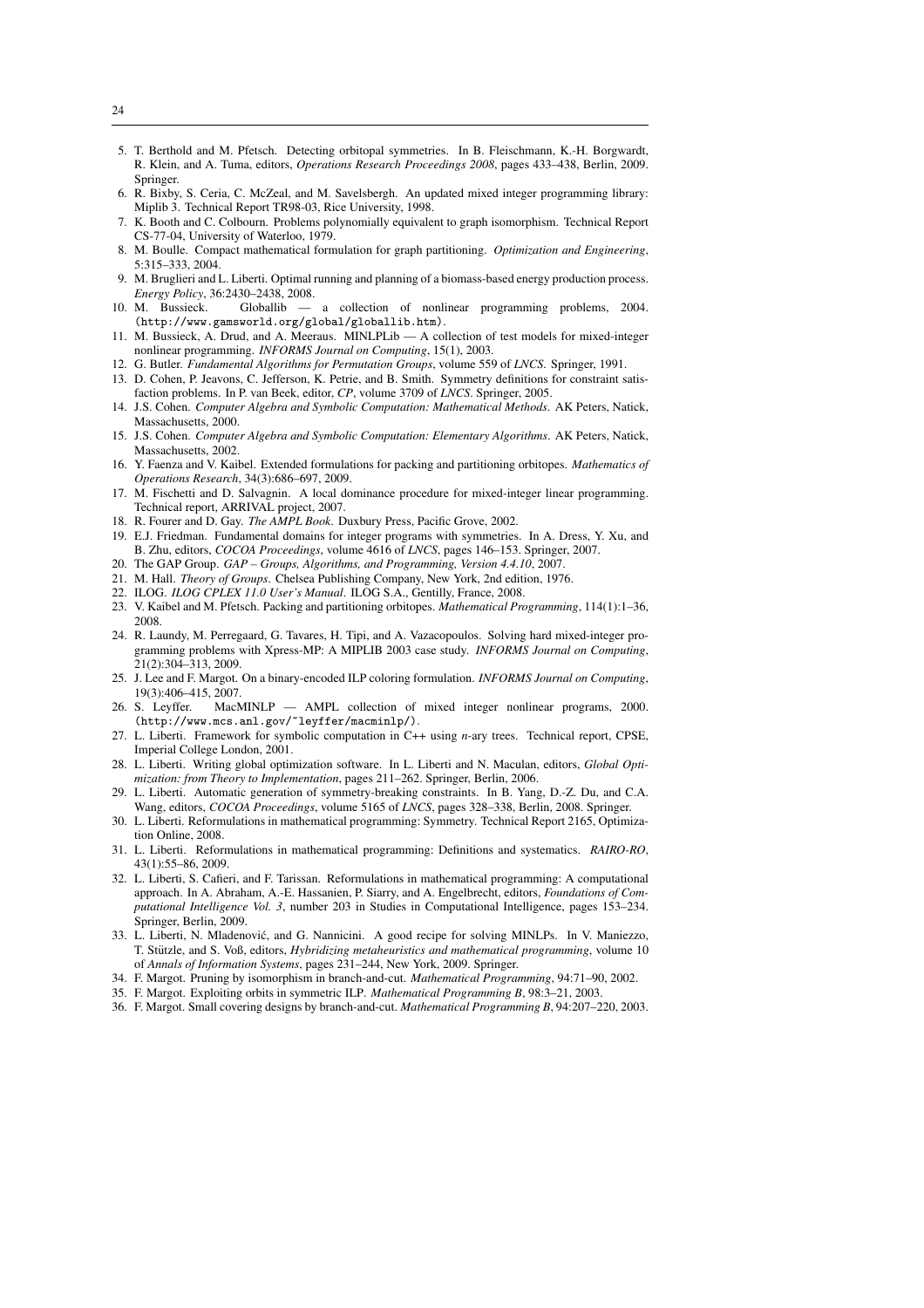- 37. F. Margot. Symmetric ILP: coloring and small integers. *Discrete Optimization*, 4:40–62, 2007.
- 38. F. Margot. Symmetry in integer linear programming. In M. Jünger, T. Liebling, D. Naddef, G. Nemhauser, W. Pulleyblank, G. Reinelt, G. Rinaldi, and L. Wolsey, editors, *50 Years of Integer Programming*, pages 647–681. Springer, Berlin, 2010.
- 39. A. Martin, T. Achterberg, and T. Koch. Miplib 2003. Technical Report 05-28, ZIB, 2005.
- 40. B. McKay. Practical graph isomorphism. *Congressus Numerantium*, 30:45–87, 1981.
- 41. B. McKay. *nauty User's Guide (Version 2.4)*. Computer Science Dept. , Australian National University, 2007.
- 42. A. Neumaier. Complete search in continuous global optimization and constraint satisfaction. *Acta Numerica*, 13:271–369, 2004.
- 43. J. Ostrowski, J. Linderoth, F. Rossi, and S. Smriglio. Orbital branching. In M. Fischetti and D.P. Williamson, editors, *IPCO*, volume 4513 of *LNCS*, pages 104–118. Springer, 2007.
- 44. J. Ostrowski, J. Linderoth, F. Rossi, and S. Smriglio. Constraint orbital branching. In A. Lodi, A. Panconesi, and G. Rinaldi, editors, *IPCO*, volume 5035 of *LNCS*, pages 225–239. Springer, 2008.
- 45. A. Ramani and I. Markov. Automatically exploiting symmetries in constraint programming. In B. Faltings, A. Petcu, F. Fages, and F. Rossi, editors, *Constraint Solving and Constraint Logic Programming*, volume 3419 of *LNAI*, pages 98–112, Berlin, 2005. Springer.
- 46. K.H. Rosen, editor. *Handbook of Discrete and Combinatorial Mathematics*. CRC Press, New York, 2000.
- 47. N.V. Sahinidis and M. Tawarmalani. *BARON 7.2.5: Global Optimization of Mixed-Integer Nonlinear Programs,* User's Manual, 2005.
- 48. H. Schichl and A. Neumaier. Interval analysis on directed acyclic graphs for global optimization. *Journal of Global Optimization*, 33(4):541–562, 2005.
- 49. A. Seress. *Permutation Group Algorithms*. Cambridge University Press, Cambridge, 2003.
- 50. H. Sherali and C. Smith. Improving discrete model representations via symmetry considerations. *Management Science*, 47(10):1396–1407, 2001.
- 51. R. Uehara, S. Toda, and T. Nagoya. Graph isomorphism completeness for chordal bipartite graphs and strongly chordal graphs. *Discrete Applied Mathematics*, 145:479–482, 2005.
- 52. F. Vallentin. Symmetry in semidefinite programs. Technical Report 1702, Optimization Online, 2007.
- 53. H. Wielandt. *Finite permutation groups*. Academic Press, New York, 1964.
- 54. L.A. Wolsey. *Integer Programming*. Wiley, New York, 1998.
- 55. W. Zhu. Unsolvability of some optimization problems. *Applied Mathematics and Computation*, 174:921–926, 2006.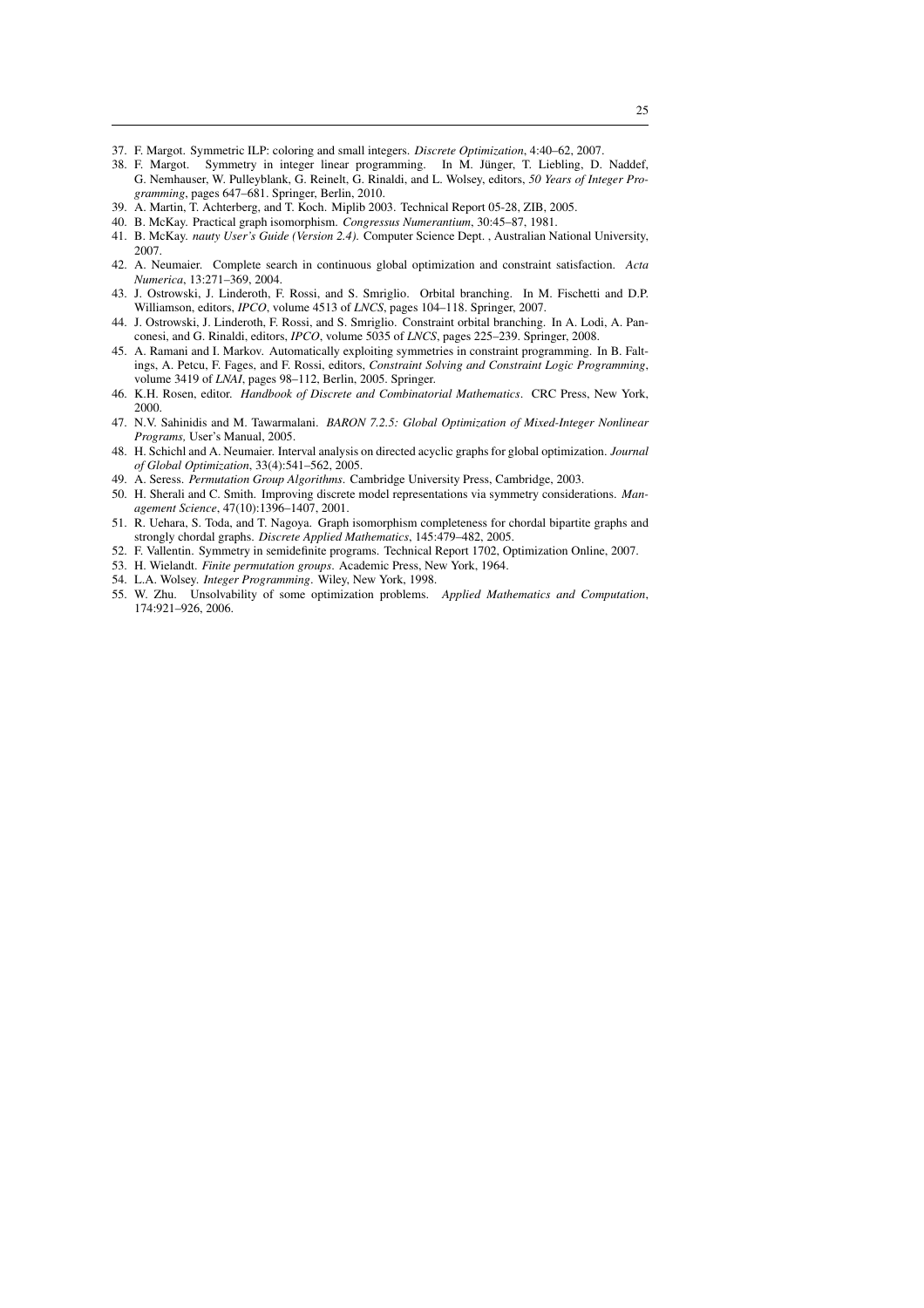# Online appendix: Instance size tables

| MIPLib3 1/2        |                  |                  |                 |                  |
|--------------------|------------------|------------------|-----------------|------------------|
| <i>Instance</i>    | $\boldsymbol{n}$ | Rin.             | Int.            | $\boldsymbol{m}$ |
| 10teams            | 2025             | 1800             | $\theta$        | 230              |
| air03              | 10757            | 10757            | $\theta$        | 124              |
| air04              | 8904             | 8904             | $\overline{0}$  | 823              |
| air05              | 7195             | 7195             | $\theta$        | 426              |
| arki001            | 1388             | 415              | 123             | 1048             |
| bell3a             | 133              | 39               | 32              | 123              |
| be115              | 104              | $\frac{30}{231}$ | $\frac{28}{33}$ | 91               |
| blend <sub>2</sub> | 353              |                  |                 | 274              |
| cap6000            | 6000             | 6000             | $\Omega$        | 2176             |
| dano3mip           | 13873            | 552              | $\overline{0}$  | 3202             |
| danoint            | 521              | 56               | $\overline{0}$  | 664              |
| dcmulti            | 548              | 75               | $\overline{0}$  | 290              |
| dsbmip             | 1877             | 160              | $\overline{0}$  | 1182             |
| egout              | 141              | 55               | $\overline{0}$  | 98               |
| enigma             | 100              | 100              | $\overline{0}$  | 21               |
| fiber              | 1298             | 1254             | $\overline{0}$  | 363              |
| fixnet.6           | 878              | 378              | $\overline{0}$  | 478              |
| flugpl             | 18               | $\Omega$         | 11              | 18               |
| gen                | 870              | 144              | 6               | 780              |
| gesa2              | 1224             | 240              | 168             | 1392             |
| gesa2_o            | 1224             | 384              | 336             | 1248             |
| gesa3              | 1152             | 216              | 168             | 1368             |
| gesa3_o            | 1152             | 336              | 336             | 1224             |
| gt2                | 188              | $\overline{24}$  | 164             | 29               |
| harp2              | 2993             | 2993             | $\theta$        | 112              |
| khb05250           | 1350             | 24               | Ō               | 101              |
| 11521av            | 1989             | 1989             | $\overline{0}$  | 97               |
| 1 seu              | 89               | 89               | $\overline{0}$  | 28               |
| markshare1         | 62               | 50               | Ō               | 6                |
| markshare2         | 74               | 60               | $\overline{0}$  | 7                |
| mas74              | 151              | 150              | $\overline{0}$  | $^{13}_{12}$     |
| mas76              | 151              | 150              | $\overline{0}$  |                  |
| misc03             | 160              | 159              | $\overline{0}$  | 96               |
| misc06             | 1808             | 112              | Ò               | 820              |
| misc.07            | 260              | 259              | $\overline{0}$  | 212              |
| mitre              | 10724            | 10724            | $\overline{0}$  | 2054             |
| mkc                | 5325             | 5323             | $\overline{0}$  | 3411             |
| mod008             | 319              | 319              | $\overline{0}$  | 6                |
| mod010             | 2655             | 2655             | $\overline{0}$  | 146              |
| modglob            | 422              | 98               | Ō               | 291              |
| noswot             | 128              | 75               | 25              | 182              |
| nu04               | 87482            | 87482            | 0               | 36               |
| p0033              | 33               | 33               | $\theta$        | 15               |

| <b>Instance</b>      | n           | Rin.       | Int.            | $\boldsymbol{m}$ |
|----------------------|-------------|------------|-----------------|------------------|
| p0201                | 201         | 201        | $\theta$        | 133              |
| p0282                | 282         | 282        | $\theta$        | 241              |
| p0548                | 548         | 548        | $\overline{0}$  | 176              |
| p2756                | 2756        | 2756       | $\overline{0}$  | 755              |
| pk1                  | 86          | 55         | $\overline{0}$  | 45               |
| pp08aCUTS            | 240         | 64         | 0               | 246              |
| pp08a                | 240         | 64         | 0               | 136              |
| qnet1                | 1541        | 1288       | 129             | 503              |
| qnet1_o              | 1541        | 1288       | 129             | 456              |
| rgn                  | 180         | 100        | 0               | 24               |
| rentacar             | 9557        | 55         | $\theta$        | 6803             |
| rout.                | 556         | 300        | 15              | 291              |
| set1ch               | 712         | 240        | $\theta$        | 492              |
| seymour              | 1372        | 1372       | $\overline{0}$  | 4944             |
| stein27              | 27          | 27         | $\theta$        | 118              |
| stein45              | 45          | 45         | $\overline{0}$  | 331              |
| swath                | 6805        | 6724       | $\theta$        | 884              |
| vpm1                 | 378         | 168        | $\theta$        | 234              |
| vpm2                 | 378         | 168        | O               | 234              |
| <b>Instance</b>      |             |            |                 |                  |
|                      | n           | Bin.       | Int.            | m                |
| a1c1s1               | 3648        | 192        | $\theta$        | 3312             |
| aflow30a             | 842         | 421        | $\theta$        | 479              |
| aflow40b             | 2728        | 1364       | 0               | 1442             |
| atlanta-ip           | 48738       | 46667      | 106             | 21731            |
| disctom              | 10000       | 10000      | 0               | 399              |
| glass4               | 321         | 302        | $\theta$        | 396              |
| Īin                  | 1154        | 1087       | $\Omega$        | 2178             |
| manna81              | 3321        | 18         | 3303            | 6480             |
| momentum1            | 5174        | 2349       | $\Omega$        | 42680            |
| momentum2            | 3732        | 1808       | 1               | 24237            |
| mzzv11               | 10240       | 9989       | 251             | 9499             |
| mzzv42z              | 11717       | 11482      | 235             | 10460            |
| net12                | 14115       | 1603       | $\theta$        | 14021            |
| nsrand-ipx           | 6621        | 6620       | $\theta$        | 735              |
| opt 1217             | 769         | 768        | 0               | 64               |
| protfold             | 1835        | 1835       | 0               | 2112             |
| ro113000             | 1166        | 246        | 492             | 2294             |
| timtab1              | 397         | 64         | 107             | 171              |
| timtab2<br>$tr12-30$ | 675<br>1080 | 113<br>360 | 181<br>$\theta$ | 294<br>750       |

Table 12 MILP instance statistics.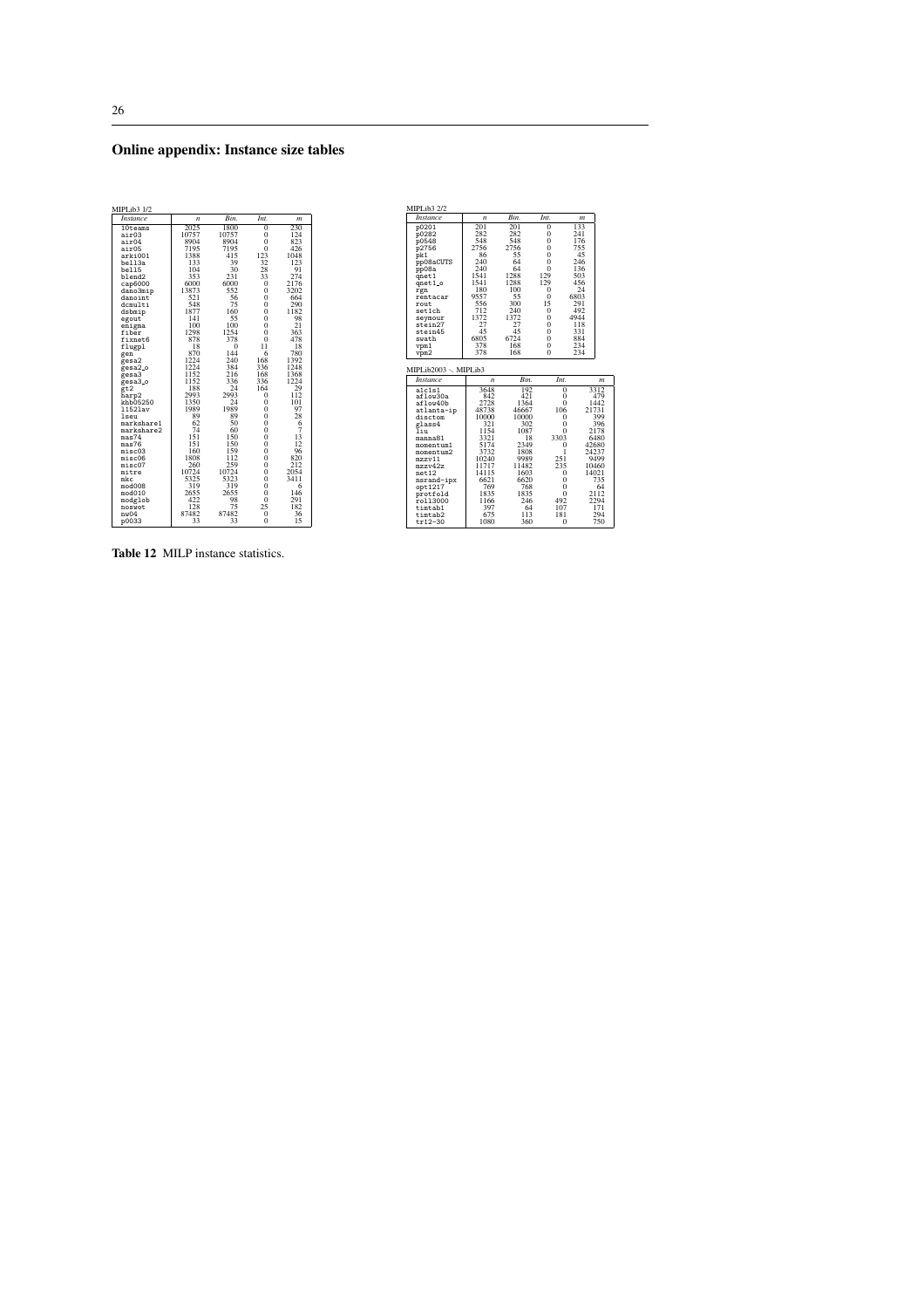| GlobalLib 1/3                                                                                                                                                                                                                                                                                                                                                                                                                                                                                                                                                                                                                                                                                                                                                                                                                                                                                                                                                                                                                                                                |                                                                                                                                                                                                                                                                                                         |                                                                     |                                                                                                                                                                                                                                                                                                                                                                                                   | GlobalLib 2/3                                                                                                                                                                                                                                                                                                                                                                                                                                                                                                                                                                                                                                                                                                                                                                                                                                                                                                                      |                                                                                                                                                                                                     |           |            | GlobalLib 3/3                                                                                                                                                                                                                                                                                                                                                                                                                                                                                                                                                                                                                                                                                                                                                                                                                                                                                                                                                                                                                                                                                                                                                                              |                                                   |                                                                                                                                                                                                                                   |                                                                                                                            |
|------------------------------------------------------------------------------------------------------------------------------------------------------------------------------------------------------------------------------------------------------------------------------------------------------------------------------------------------------------------------------------------------------------------------------------------------------------------------------------------------------------------------------------------------------------------------------------------------------------------------------------------------------------------------------------------------------------------------------------------------------------------------------------------------------------------------------------------------------------------------------------------------------------------------------------------------------------------------------------------------------------------------------------------------------------------------------|---------------------------------------------------------------------------------------------------------------------------------------------------------------------------------------------------------------------------------------------------------------------------------------------------------|---------------------------------------------------------------------|---------------------------------------------------------------------------------------------------------------------------------------------------------------------------------------------------------------------------------------------------------------------------------------------------------------------------------------------------------------------------------------------------|------------------------------------------------------------------------------------------------------------------------------------------------------------------------------------------------------------------------------------------------------------------------------------------------------------------------------------------------------------------------------------------------------------------------------------------------------------------------------------------------------------------------------------------------------------------------------------------------------------------------------------------------------------------------------------------------------------------------------------------------------------------------------------------------------------------------------------------------------------------------------------------------------------------------------------|-----------------------------------------------------------------------------------------------------------------------------------------------------------------------------------------------------|-----------|------------|--------------------------------------------------------------------------------------------------------------------------------------------------------------------------------------------------------------------------------------------------------------------------------------------------------------------------------------------------------------------------------------------------------------------------------------------------------------------------------------------------------------------------------------------------------------------------------------------------------------------------------------------------------------------------------------------------------------------------------------------------------------------------------------------------------------------------------------------------------------------------------------------------------------------------------------------------------------------------------------------------------------------------------------------------------------------------------------------------------------------------------------------------------------------------------------------|---------------------------------------------------|-----------------------------------------------------------------------------------------------------------------------------------------------------------------------------------------------------------------------------------|----------------------------------------------------------------------------------------------------------------------------|
|                                                                                                                                                                                                                                                                                                                                                                                                                                                                                                                                                                                                                                                                                                                                                                                                                                                                                                                                                                                                                                                                              |                                                                                                                                                                                                                                                                                                         |                                                                     |                                                                                                                                                                                                                                                                                                                                                                                                   |                                                                                                                                                                                                                                                                                                                                                                                                                                                                                                                                                                                                                                                                                                                                                                                                                                                                                                                                    |                                                                                                                                                                                                     |           |            |                                                                                                                                                                                                                                                                                                                                                                                                                                                                                                                                                                                                                                                                                                                                                                                                                                                                                                                                                                                                                                                                                                                                                                                            |                                                   |                                                                                                                                                                                                                                   |                                                                                                                            |
| <b>Instance</b><br>abel<br>abel<br>alkylation<br>alkyl<br>arki0001<br>arki0003<br>arki0003<br>arki0003<br>arki0010<br>arki0011<br>arki00010<br>arki00112<br>arki00112<br>arki00113<br>arki00113<br>arki00115<br>arki0022<br>arki0022<br>arki0022<br>bayes2_30<br>bayes2_30<br>bayes2_30<br>bayes2_50<br>bayes2_50<br>bayes2_50<br>bayes2_50<br>bayes2_50<br>bayes2_50<br>bayes2_50<br>bayes2_50<br>bayes2_50<br>brest174<br>campshape100<br>campshape200<br>campshape200<br>campshape200<br>catmix200<br>catmix200<br>catmix200<br>chain100<br>chain20<br>chain20<br>chain50<br>chain50<br>chain50<br>chain50<br>chain50<br>chance<br>$\begin{smallmatrix} \texttt{Cham} & \texttt{S} & \texttt{S} & \texttt{S} & \texttt{S} & \texttt{S} & \texttt{S} & \texttt{S} & \texttt{S} & \texttt{S} & \texttt{S} & \texttt{S} & \texttt{S} & \texttt{S} & \texttt{S} & \texttt{S} & \texttt{S} & \texttt{S} & \texttt{S} & \texttt{S} & \texttt{S} & \texttt{S} & \texttt{S} & \texttt{S} & \texttt{S} & \texttt{S} & \texttt{S} & \texttt{S} & \texttt{S} & \texttt{S} & \texttt$ | $\boldsymbol{n}$<br>2014年6月14日から1942年6月28日で2020年6月14日から1942年6月14日によっている。この1949年6月14日には1942年6月14日に1942年6月14日には1942年4月14日には1942年4月14日には19488888月14年5月26日に2020年4月14日には1942年4月14日には1948年4月14日には1948年4月14日には1949年4月14日には1949年4月14日には1949年4月14日には1949年4月<br>1211220997220867842663464939347688844523721222265 | $\boldsymbol{m}$<br>$\frac{14}{11}$<br>$13124564778778775700000000$ | <b>NLT</b><br>76月22日、1972年12月22日には2020年12月24日には2020年12月22日には1982年12月22日には1982年12月22日には1982年12月22日には1982年12月22日には2020年12月24日には2020年12月23日には1982年12月23日には1982年12月23日には1982年12月23日には1982年12月23日には1982年12月23日には1982年12月23日には1982年12月23日には1982年1<br>2268224268868221688688221688688221688688221688688221688688221688688221688<br>$\begin{array}{r} 466 \\ 54 \\ 23 \\ 23 \\ 11 \\ 9 \\ 15 \end{array}$ | Instance<br>$\begin{smallmatrix} 0.751 & 0.21 & 0.21 & 0.21 & 0.21 & 0.21 & 0.21 & 0.21 & 0.21 & 0.21 & 0.21 & 0.21 & 0.21 & 0.21 & 0.21 & 0.21 & 0.21 & 0.21 & 0.21 & 0.21 & 0.21 & 0.21 & 0.21 & 0.21 & 0.21 & 0.21 & 0.21 & 0.21 & 0.21 & 0.21 & 0.21 & 0.21 & 0.21 & 0.21 & 0.21 & 0.$<br>hydro<br>immun<br>jbearing25<br>jbearing75<br>,bearing75<br>Rorcge<br>Launch<br>Least<br>Like<br>Linear<br>Ints100<br>Ints200<br>Ints400<br>Ints50<br>mthopt1<br>mathopt2<br>mathopt3<br>mathopt4<br>maxmin<br>maxmın<br>meanvar<br>medival<br>methanol100<br>methanol200<br>methanol50<br>mhw4d<br>mhw4d<br>minlphi<br>minsurf25<br>minsurf50<br>minsurf75<br>minsuri75<br>nemhaus<br>corpor philopheral corporation<br>philopheral corporation<br>philopheral corporation<br>philopheral corporation<br>philopheral corporation<br>probotynm50<br>probotynm50<br>probotynm50<br>probotynm50<br>probotynm50<br>probotynm50<br>probo | $\boldsymbol{n}$<br>$\begin{array}{r} \n \cdot \cdot \cdot \\  \hline\n 657 \\  557 \\  7510 \\  7522 \\  7510 \\  7510 \\  7510 \\  15641 \\  551 \\  615 \\  615 \\  7510 \\  7510\n \end{array}$ | $\dot{m}$ | <b>NLT</b> | Instance<br>$\begin{tabular}{l} process & process & process \\ \hline \texttt{pr} \texttt{groups} \\ \texttt{p} \texttt{prop} \texttt{p} \texttt{p} \texttt{p} \texttt{p} \texttt{p} \texttt{p} \texttt{p} \texttt{p} \texttt{p} \texttt{p} \texttt{p} \texttt{p} \texttt{p} \texttt{p} \texttt{p} \texttt{p} \texttt{p} \texttt{p} \texttt{p} \texttt{p} \texttt{p} \texttt{p} \texttt{p} \texttt{p} \texttt{p} \texttt{p} \texttt{p} \texttt{p} \texttt{p} \texttt{$<br>st_e18<br>st_e19<br>st_e20<br>st_e21<br>st_e22<br>st_e23<br>st_e24<br>st_e25<br>st_e26<br>st_e28<br>st_e30<br>st_e33<br>st_e34<br>st_e37<br>$\begin{small} \texttt{st} = \texttt{map1} \\ \texttt{st} = \texttt{map2} \\ \texttt{st} = \texttt{map3} \\ \texttt{st} = \texttt{map3} \\ \texttt{st} = \texttt{map3} \\ \texttt{st} = \texttt{map3} \\ \texttt{st} = \texttt{map3} \\ \texttt{st} = \texttt{map3} \\ \texttt{st} = \texttt{map3} \\ \texttt{st} = \texttt{map3} \\ \texttt{st} = \texttt{map3} \\ \texttt{st} = \texttt{map3} \\ \texttt{st} = \texttt{map3} \\ \texttt{st} = \texttt{map3} \\ \texttt{st$<br>st.z<br>torsion25<br>torsion75<br>trig<br>trig<br>turkey<br>wall<br>water<br>weapons | $\boldsymbol{n}$<br>$518$<br>$41$<br>$41$<br>$65$ | $\dot{m}$<br>137253721<br>$\frac{1}{2}$<br>142565248444156410221210511510008987831183777325<br>1124444440045955525525510000422285<br>$\frac{100}{200}$<br>$\frac{200}{200}$<br>$\frac{5444}{4}$<br>$28^{1}_{7}$<br>$\frac{6}{12}$ | <b>NLT</b><br>$\begin{array}{c}\n 12112 \\  - 11264 \\  - 11145 \\  - 36556 \\  - 104656 \\  - 1221 \\  - 1\n \end{array}$ |

Table 13 NLP instance statistics. NLT is the number of nonlinear terms in the problem; AMPL errors on fct, worst.